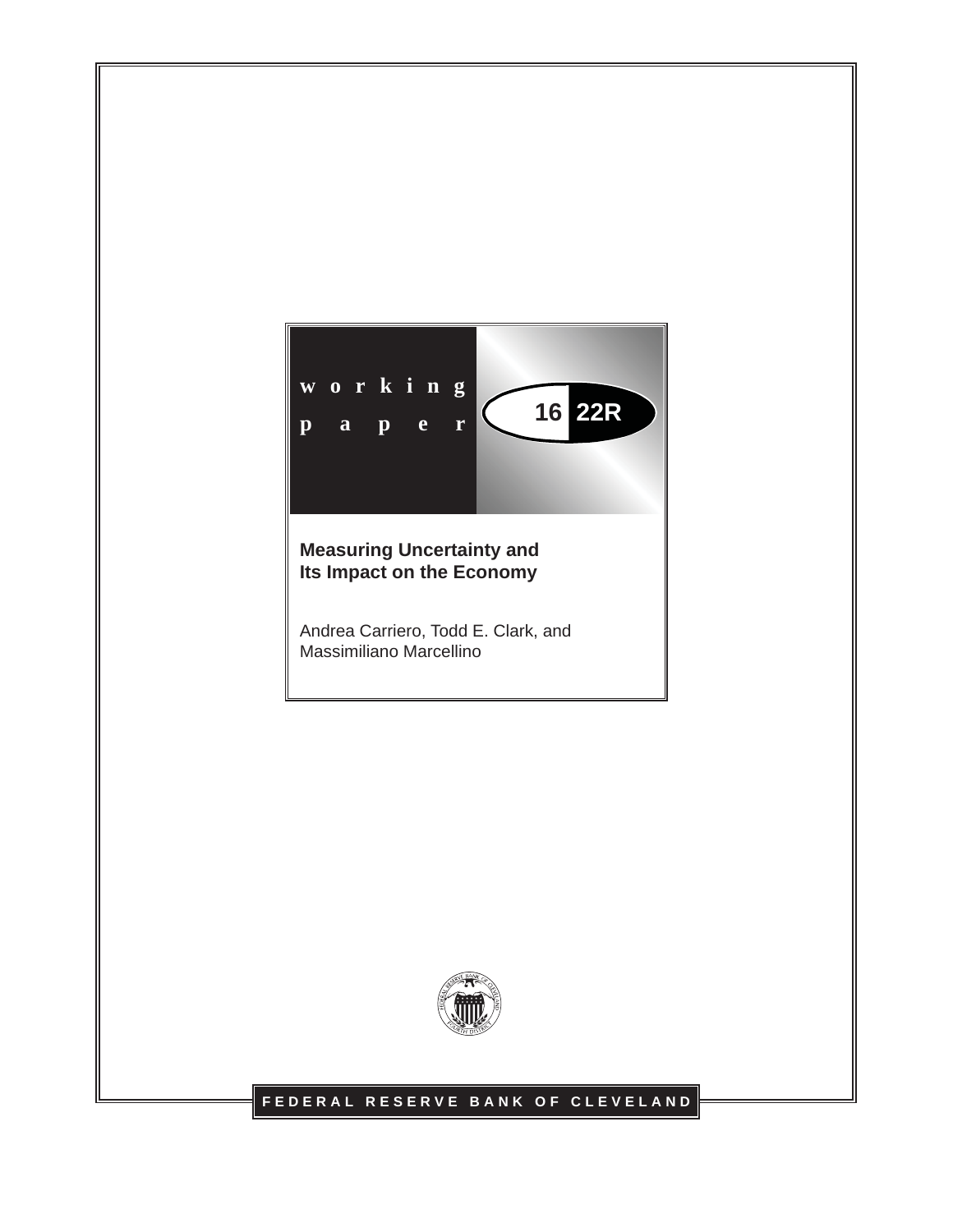**Working papers** of the Federal Reserve Bank of Cleveland are preliminary materials circulated to stimulate discussion and critical comment on research in progress. They may not have been subject to the formal editorial review accorded official Federal Reserve Bank of Cleveland publications. The views stated herein are those of the authors and are not necessarily those of the Federal Reserve Bank of Cleveland or the Board of Governors of the Federal Reserve System.

Working papers are available on the Cleveland Fed's website: **https://clevelandfed.org/wp**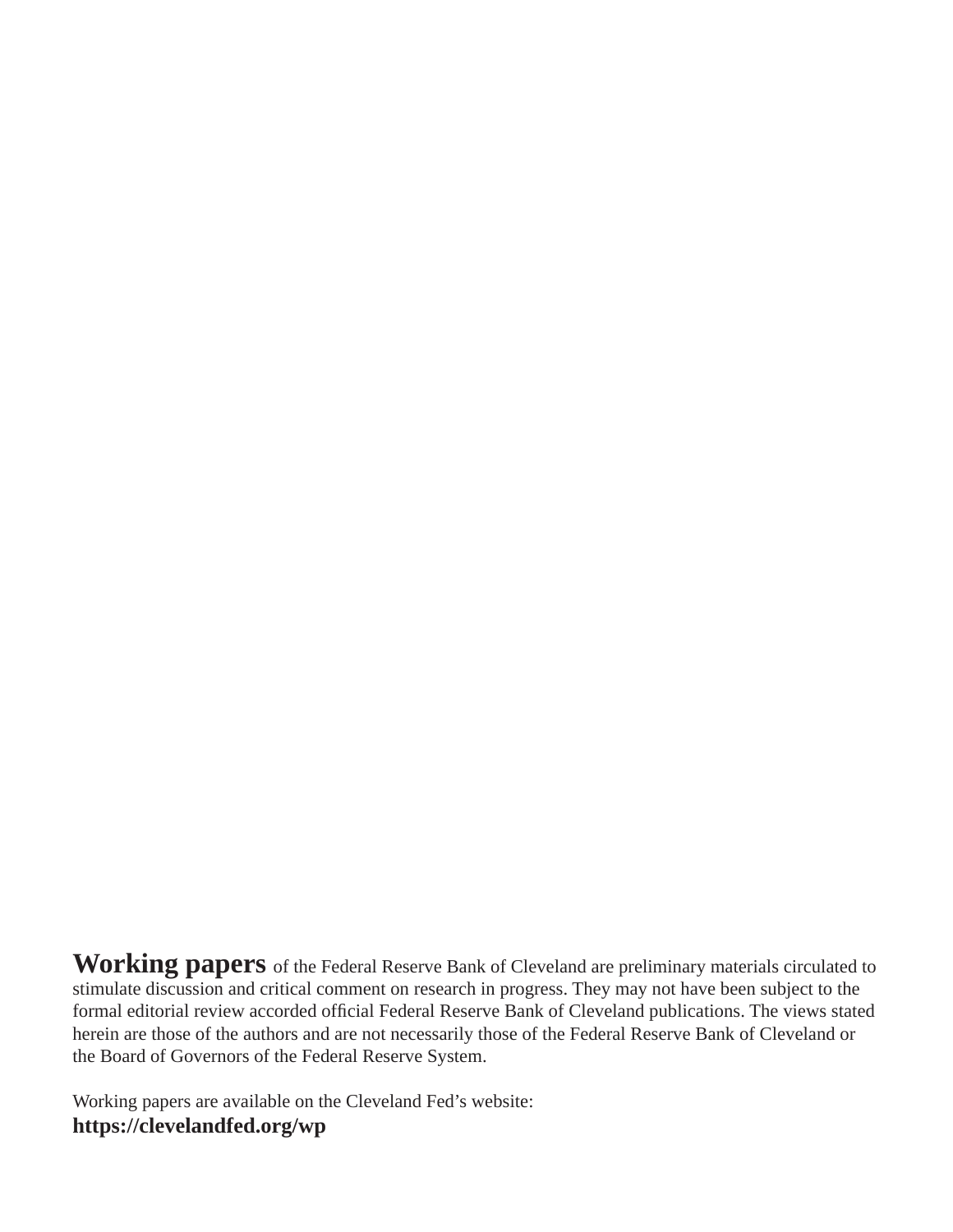**Working Paper 16-22R** May 2017\*

### **Measuring Uncertainty and Its Impact on the Economy** Andrea Carriero, Todd E. Clark, and Massimiliano Marcellino

We propose a new model for measuring uncertainty and its effects on the economy, based on a large vector autoregression with stochastic volatility driven by common factors representing macroeconomic and financial uncertainty. The uncertainty measures reflect changes in both the conditional mean and volatility of the variables, and their impact on the economy can be assessed within the same framework. Estimates with U.S. data show substantial commonality in uncertainty, with sizable effects of uncertainty on key macroeconomic and financial variables. However, historical decompositions show a limited role of

Keywords: Bayesian VARs, stochastic volatility, large datasets. J.E.L. Classification: E32, E44, C11, C55.

uncertainty shocks in macroeconomic fluctuations.

Suggested citation: Carriero, Andrea, Todd E. Clark, and Massimiliano Marcellino, 2017. "Measuring Uncertainty and Its Impact on the Economy," Federal Reserve Bank of Cleveland Working Paper, no. 16-22R.

Andrea Carriero is at Queen Mary, University of London, Todd E. Clark (corresponding author) is at the Federal Reserve Bank of Cleveland (todd.clark@ clev.frb.org), and Massimiliano Marcellino is at Bocconi University, IGIER, and CEPR. The authors benefitted from suggestions from editor Yuriy Gorodnichenko, three referees, Brent Bundick, Josh Chan, Soojin Jo, Gary Koop, Haroon Mumtaz, Rodrigo Sekkel, Minchul Shin, Stephen Terry, Molin Zhong, and audiences at the NBER Summer Institute, Federal Reserve Bank of Cleveland, SBIES conference in Philadelphia, John Hopkins University, and the Barcelona summer meeting. The authors are particularly grateful to Drew Creal for comments on the paper and his advice on the particle Gibbs sampler. Carriero and Marcellino gratefully acknowledge support for this work from, respectively, the Economic and Social Research Council [ES/K010611/1] (Carriero), and from the Baffi-Carefin center (Marcellino).

\*First version October 2016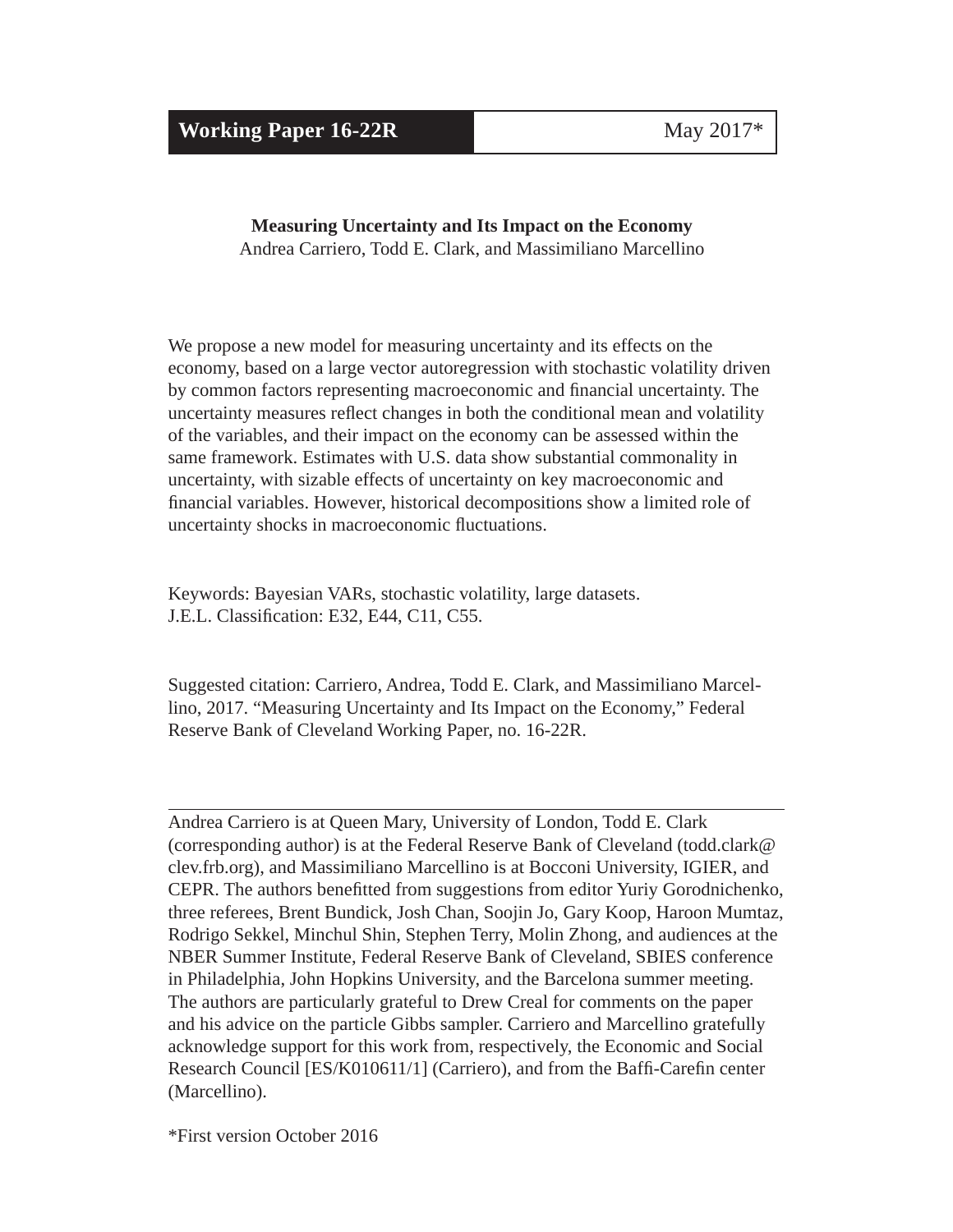# **1 Introduction**

In the aftermath of the 2008 financial crisis and the Great Recession, the interest of economists and policymakers is markedly focused on the analysis of macroeconomic and financial uncertainty and their effects on the economy. Reflecting such an interest, the literature on the topic has mushroomed in the last few years. Econometric studies on measuring uncertainty and its effects on the economy started with the seminal paper by Bloom (2009), and other relevant contributions include, among others, Bachmann, Elstner, and Sims (2013), Baker, Bloom and Davis (2016), Basu and Bundick (2016), Berger, Grabert, and Kempa (2016), Caggiano, Castelnuovo and Groshenny (2014), Gilchrist, Sim and Zakrajsek (2014), Jurado, Ludvigson, and Ng (2015), and Ludvigson, Ma, and Ng (2016); Bloom (2014) surveys related work.

As noted in Creal and Wu (2016), in most of the literature, measures of uncertainty (either macroeconomic or financial, or both) are estimated in a preliminary step and then used as if they were observable data series in the subsequent econometric analysis of its impact on macroeconomic variables. For example, Bloom (2009) and Caggiano, Castelnuovo and Groshenny (2014) use the VIX, Basu and Bundick (2016) the VXO, Bachmann, Elstner, and Sims (2013) the disagreement in business expectations, Jurado, Ludvigson, and Ng (2015) an average of the volatilities of the residuals of a set of factor-augmented regressions, Jo and Sikkel (2015) the common factor in the forecast errors resulting from the use of SPF forecasts for a few variables, Baker, Bloom and Davis (2016) an index based on newspaper coverage frequency, and Gilchrist, et al. (2014) a sequence of estimated time fixed effects capturing common shocks to (constructed) firm-specific idiosyncratic volatilities. They all then include their preferred uncertainty measure, together with a small set of macroeconomic variables, in a homoskedastic vector autoregression (VAR) and compute the responses of the macro variables to the uncertainty shock.

While the approach outlined above has the merit of bringing to the fore the effects that uncertainty can have on the macroeconomy, the fact that the uncertainty measure is not fully embedded in the econometric model at the estimation stage inevitably can complicate the task of making statistical inference on its effects, for several reasons. First, the two-step approach treats uncertainty — which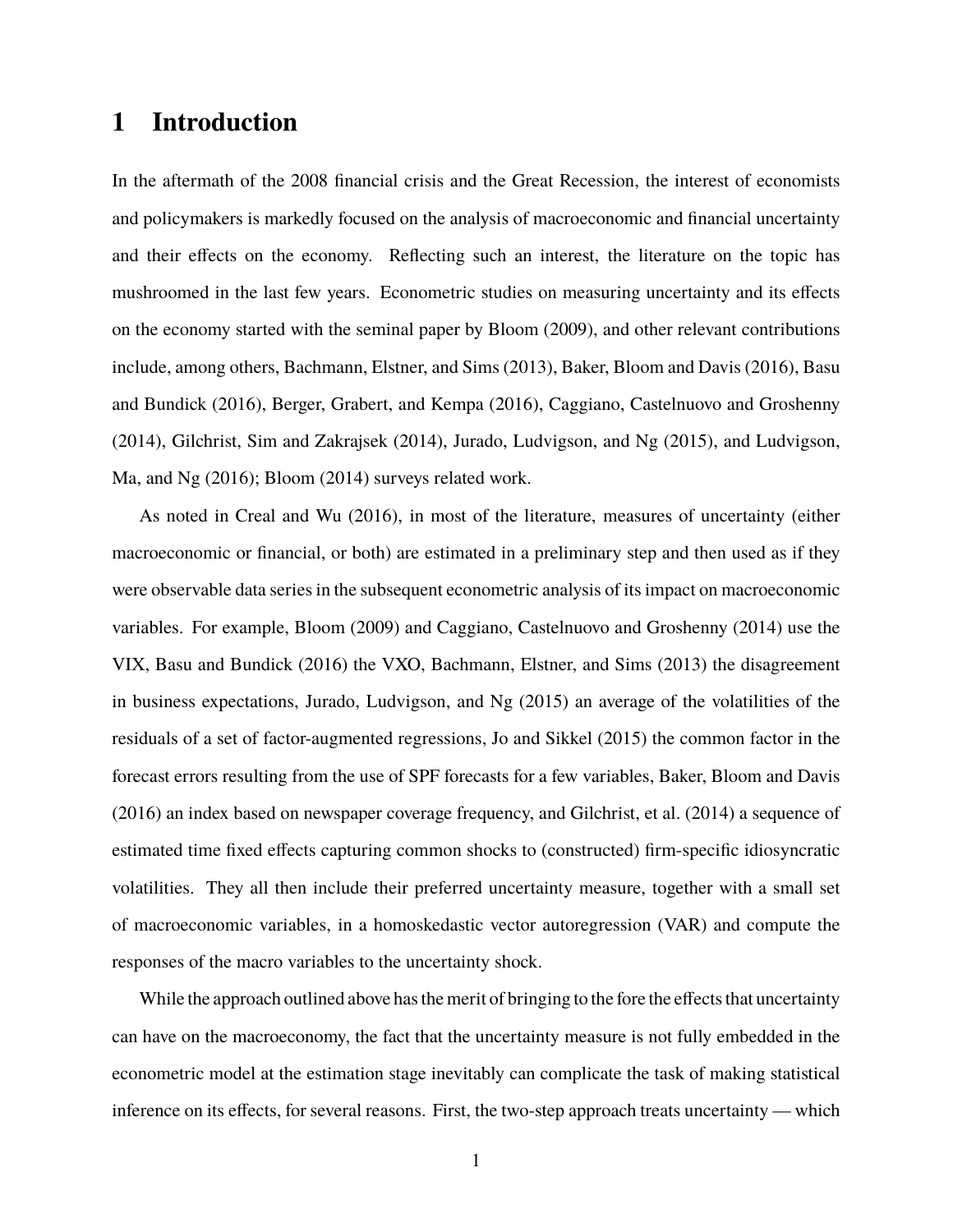is estimated in the first step — as an observable variable in the second step. It follows that the second step can potentially suffer from measurement errors in the regressors, which might lead to an endogeneity bias.<sup>1</sup> A related problem is that the uncertainty around the uncertainty estimates is not easily accounted for in such a setup, since the proxy for uncertainty is treated as data. Second, even if in the first step a large enough cross section of variables is considered in estimating uncertainty, the second step invariably relies on rather small systems, typically including a handful of macroeconomic variables. The use of small VAR models to assess the effects of uncertainty can make the results subject to the common omitted variable bias and non-fundamentalness of the errors, besides the obvious shortcoming of providing results on the impact to just a few economic indicators. Third, the models used in the first and second step are somewhat contradictory. While the estimation of the uncertainty measure(s) in the first step is predicated on the assumptions that macroeconomic data feature time-varying volatilities, the vector autoregression (VAR) used in the second step features homoskedastic errors. Moreover, in the first step volatilities are assumed not to affect the conditional means of the variables (even though the final goal is to actually assess the conditional mean effects of uncertainty on economic variables), while in the second step the uncertainty measure only affects the conditional means, but not the conditional variances (which as mentioned above are assumed to be constant over time).

Motivated by these considerations, in this paper we develop an econometric model and method for jointly and coherently (1) constructing measures of uncertainty (macroeconomic and financial)

1Carriero, et al. (2015) provide a Monte Carlo experiment showing that the attenuation bias stemming from measurement error in the uncertainty measures can be sizable. One might worry less about this in the case of factor based uncertainty measures using a cross-section of observable data so large that factor estimation uncertainty is negligible (a typical condition being  $\sqrt{}$ *<sup>T</sup>*/*<sup>N</sup>* converging to zero). However, if the uncertainty factors are based on generated rather than observable data, as in for example Jurado, Ludvigson, and Ng (2015), the proper conditions for treating the factors as known are not available. Moreover, even if one is not concerned with such complications, it is preferable to have an approach which works well also in smaller cross sections.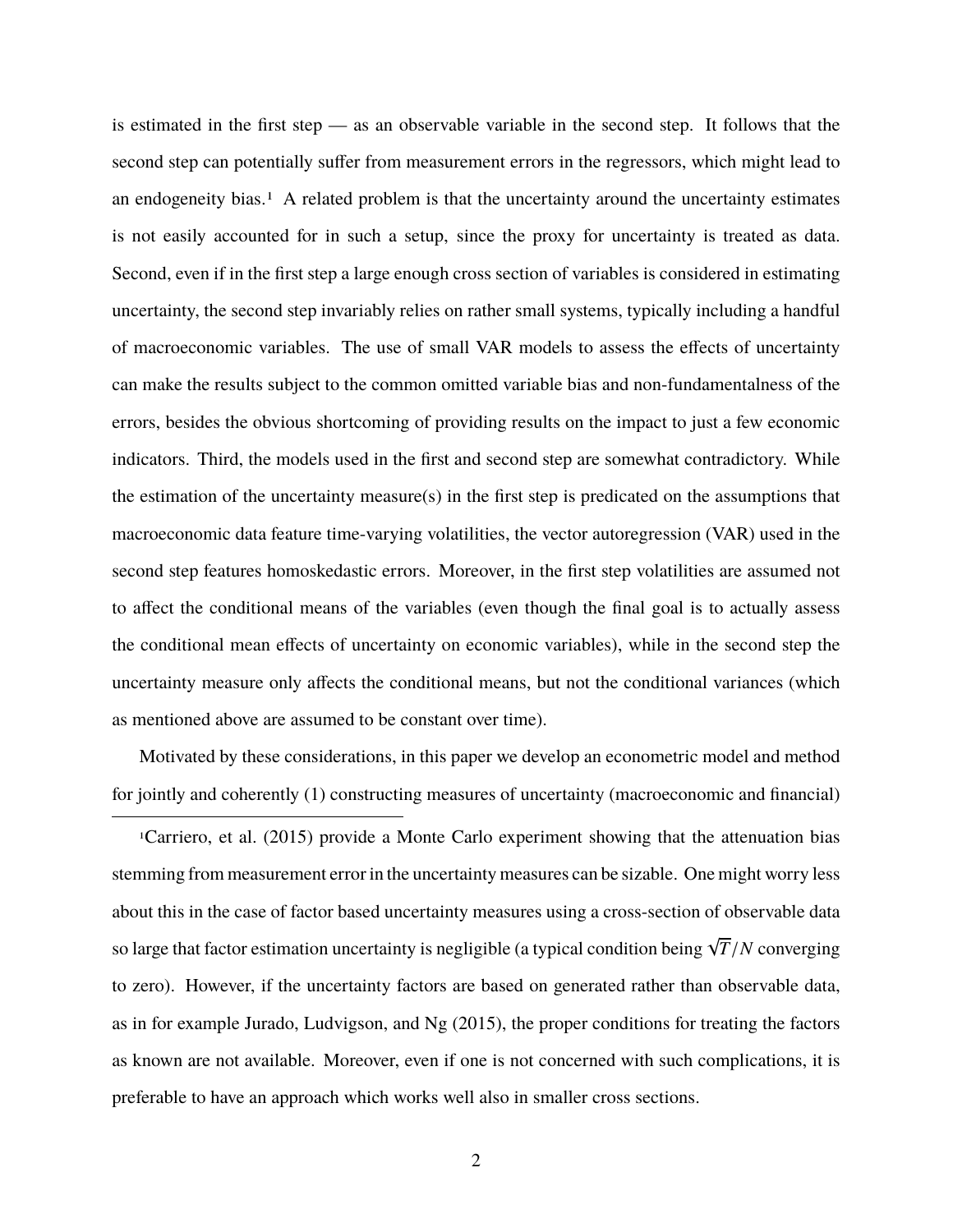and (2) conducting inference on its impact on the macroeconomy in a way that avoids all of the issues highlighted above. Specifically, we build a large, heteroskedastic VAR model in which the error volatilities evolve over time according to a factor structure. The volatility of each variable in the system is driven by a common component and an idiosyncratic component. Changes in the common component of the volatilities of the VAR's variables provide contemporaneous, identifying information on uncertainty.

In our setup, uncertainty and its effects are estimated in a single step within the same model, which avoids both the estimated regressors problem and the use of two contradictory models typical of the two-step approach. The model uses a large cross section of data and allows for time variation in the volatilities, which reduces problems of omitted variable bias, and non-fundamentalness.

In the discussion so far we have generically referred to uncertainty. More specifically, we consider both macroeconomic and financial uncertainty. Each is modeled as the common component of the volatilities of macroeconomic and financial variables, respectively. The vector containing the two measures of uncertainty is assumed to depend on its own past values as well as past values of macroeconomic and financial variables. Hence, macroeconomic uncertainty can affect financial uncertainty and vice versa, and both can be affected by the business cycle and financial fluctuations. Moreover, both macro and financial uncertainty enter the conditional mean of the large VAR. As a consequence, macro and financial uncertainty are allowed to contemporaneously affect the macroeconomy and financial conditions.

The model is estimated via a new, computationally efficient MCMC algorithm for estimating large nonlinear VARs with unobserved variables. Since uncertainty is explicitly treated as an unobservable random variable, the estimation procedure returns its entire posterior distribution, which is readily available for inference and allows us to measure uncertainty around uncertainty. The model can be also interpreted as a factor model, or a factor augmented VAR (FAVAR), in which the factor affects not only the levels but also the conditional volatility of the variables. As such, it relates to the vast literature on factor models; see, e.g., Stock and Watson (2015) for an overview.

We apply our proposed model to monthly U.S. data for the period 1959-2014, finding substantial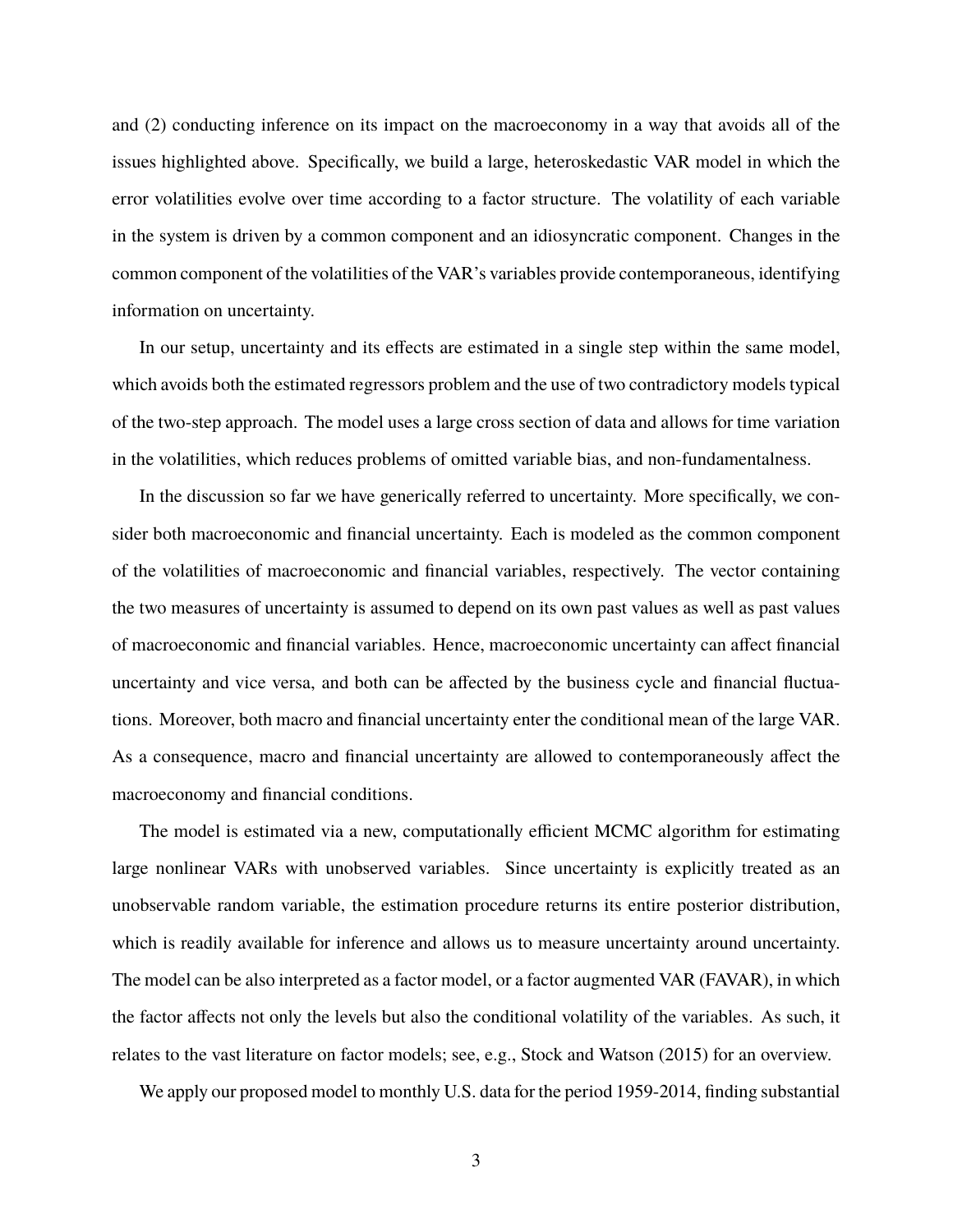evidence of commonality in volatilities, as well as not-negligible idiosyncratic movements in the volatilities. Uncertainty around estimated uncertainty is sizable. Yet, a clear and significant pattern of time variation emerges, with increases in macro uncertainty associated with economic recessions. However, we find less evidence of the "Great Moderation." This appears to be mainly due to the use of a large information set.

Our estimates of impulse responses indicate that macroeconomic uncertainty has large, significant effects on real activity, but has a limited impact on financial variables, whereas financial uncertainty shocks directly impact financial variables and subsequently transmit to the macroeconomy. Shocks (surprise increases) to macroeconomic and financial uncertainty both lead to significant and persistent declines in economic activity. But a shock to financial uncertainty does not affect some measures of economic activity (notably, housing and consumption) as much as a shock to macro uncertainty does. Both types of shocks also cause the credit spread to rise. However, for other financial variables, results are more mixed: surprise increases to financial uncertainty reduce aggregate stock prices and returns, whereas the effects of increases in macro uncertainty are not significant. We show that these estimated uncertainty shocks are not significantly correlated with conventional measures of shocks to monetary policy, fiscal policy, productivity, or oil prices. Hence the impulse response functions we present appear to be capturing a "variance" phenomenon rather than masking some kind of conventional "level" shocks.

Although shocks to uncertainty have significant effects, estimates of historical decompositions indicate that they are not a primary driver of fluctuations in macroeconomic and financial variables. For example, over the period of the Great Recession and subsequent recovery, shocks to uncertainty made small to modest contributions to the paths of economic and financial variables, whereas shocks to the VAR's variables played a much larger role.

The paper is structured as follows. Section 2 discusses model specification and estimation. Section 3 presents the data. Section 4 presents our estimates of aggregate uncertainty. Section 5 studies its effects on the economy. Section 6 summarizes our main findings and concludes. A supplemental appendix contains additional details on the priors, estimation algorithm, and results.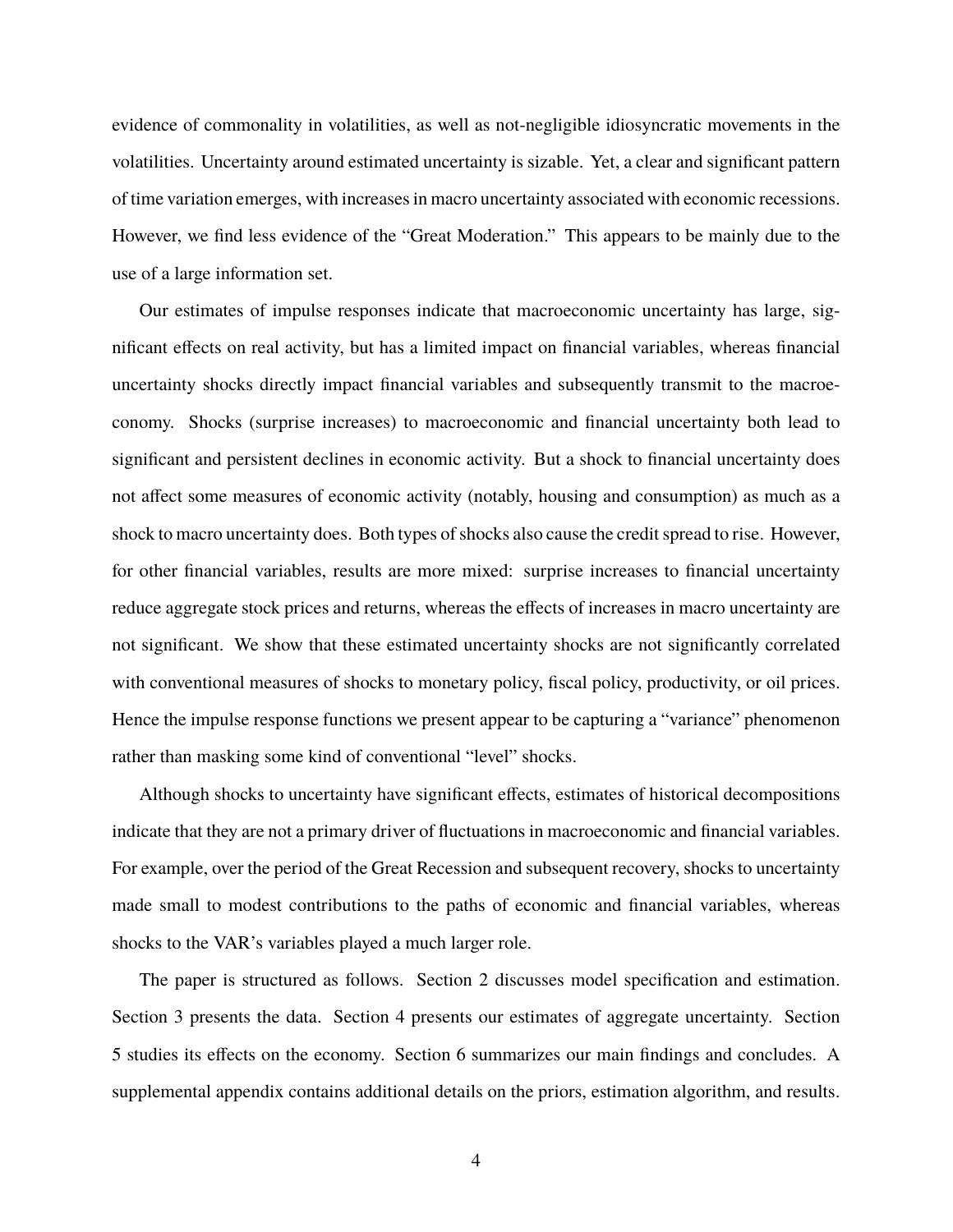## **2 A joint model of uncertainty and business cycle fluctuations**

The model for the macroeconomic and financial variables of interest — collected in the vector  $y_t$ — is a heteroskedastic VAR, similar to those widely used in macroeconomic analysis since the contributions of Cogley and Sargent (2005) and Primiceri (2005). However, rather than using a small cross section and assuming that volatilities for each variable evolve independently, we use a large cross section of variables, and we assume that volatilities follow a factor structure, i.e. have a common and an idiosyncratic component.2

Our measures of macroeconomic and financial uncertainty are defined as the common components in the volatility of either macroeconomic or financial variables. These common components are state variables of the model, and they are assumed to follow a bivariate VAR augmented with lags of the macroeconomic and financial variables of interest. Hence, the economic and financial variables of y*<sup>t</sup>* are allowed to have a feedback effect on uncertainty. The measures of uncertainty enter the conditional mean of the VAR in y*<sup>t</sup>* . Actually, the latter is the key idea in this literature, but often the relationship is only imposed in a separate auxiliary model and not used at the uncertainty estimation level, so that the estimated measure of uncertainty only reflects the conditional second moments of the variables. In our specification, instead, the measure of uncertainty reflects information in the levels of the variables as well.3

2The literature on forecasting with large datasets — see, e.g., Banbura, Giannone and Reichlin (2010) and Stock and Watson (2002) — has shown that typically the size of the information set matters and can reduce forecast errors and their volatility, even though there is a debate on how large "large" is; studies such as Koop (2013) and Carriero, Clark and Marcellino (2015) suggest that about 20 selected macroeconomic and financial variables could be sufficient.

3Conditional heteroskedasticity in-mean was introduced by French, et al. (1987) with the GARCH-in-mean model. Koopman and Uspensky (2002) and Chan (2017) introduce univariate stochastic volatility-in-mean models. Mumtaz (2011), Mumtaz and Zanetti (2013), Jo (2014) and Shin and Zhong (2015) consider multivariate extensions with independent volatility processes.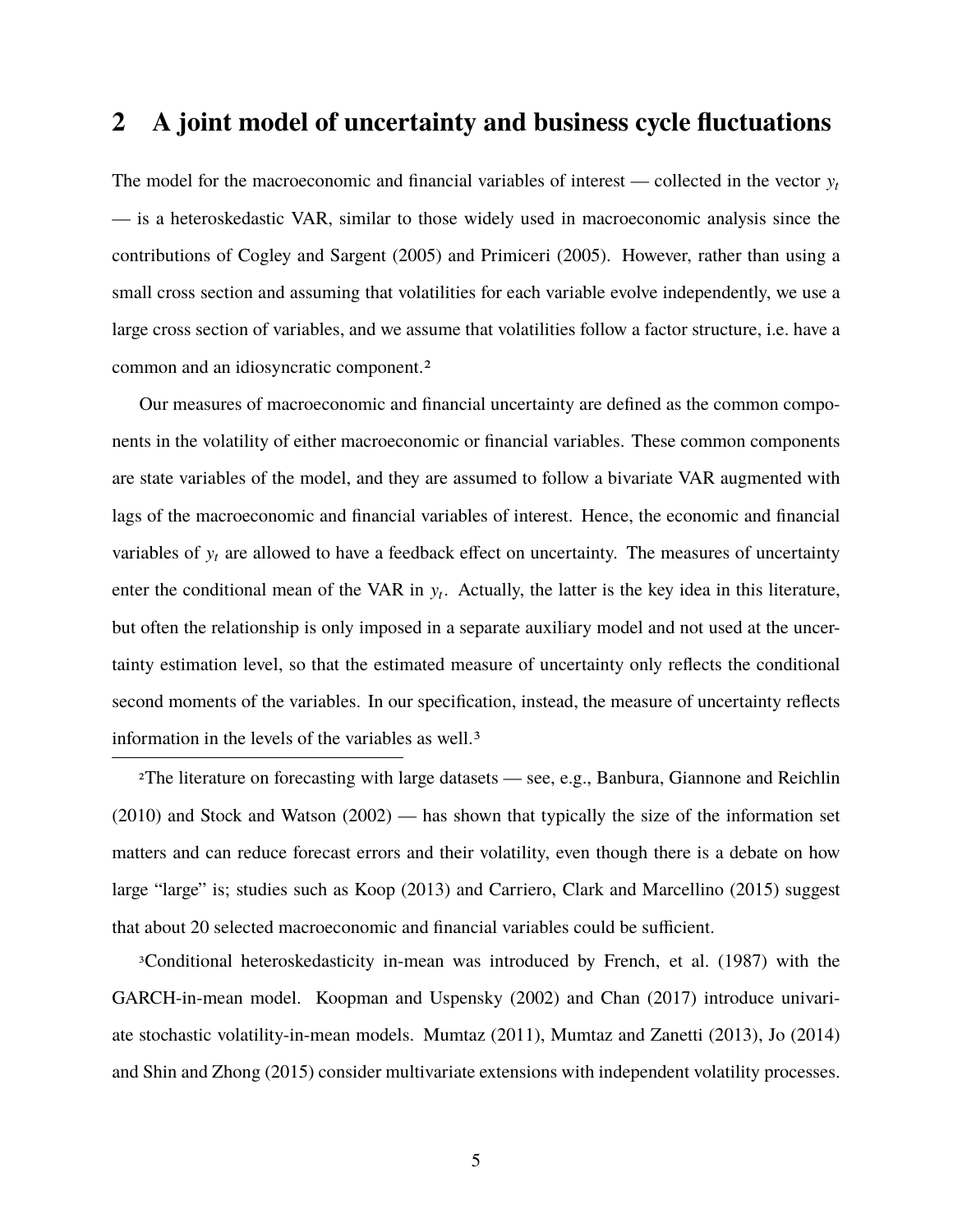#### **2.1 Model specification**

Let  $y_t$  denote the  $n \times 1$  vector of variables of interest, split into  $n_m$  macroeconomic and  $n_f$  = *n* −  $n_m$  financial variables. Let  $v_t$  be the corresponding  $n \times 1$  vector of reduced form shocks to these variables, also split into two groups of  $n<sub>m</sub>$  and  $n<sub>f</sub>$  components. The reduced form shocks are:

$$
v_t = A^{-1} \Lambda_t^{0.5} \epsilon_t, \ \epsilon_t \sim \text{iid } N(0, I), \tag{1}
$$

where *A* is an  $n \times n$  lower triangular matrix with ones on the main diagonal, and  $\Lambda_t$  is a diagonal matrix of volatilities, with the log-volatilities following a linear factor model:

$$
\ln \lambda_{jt} = \begin{cases} \beta_{m,j} \ln m_t + \ln h_{j,t}, & j = 1, ..., n_m \\ \beta_{f,j} \ln f_t + \ln h_{j,t}, & j = n_m + 1, ..., n. \end{cases}
$$
 (2)

We discuss below the rationale for the block specification of (2), in which only the factor *m* enters the  $\lambda$  process of macro variables, and only the factor  $f$  enters the  $\lambda$  process of financial variables. The variables  $h_{j,t}$  — which do not enter the conditional mean of the VAR, specified below capture idiosyncratic volatility components associated with the *j*-th variable in the VAR, and are assumed to follow (in logs) an autoregressive process:

$$
\ln h_{j,t} = \gamma_{j,0} + \gamma_{j,1} \ln h_{j,t-1} + e_{j,t}, \ j = 1, \dots, n,
$$
\n(3)

with  $v_t = (e_{1,t}, ..., e_{n,t})'$  jointly distributed as *i*.*i*.*d*.  $N(0, \Phi_v)$  and independent among themselves, so that  $\Phi_v = diag(\phi_1, ..., \phi_n)$ . These shocks are also independent from the conditional errors  $\epsilon_t$ .

The variable *m<sup>t</sup>* is our measure of (unobservable) aggregate *macroeconomic* uncertainty, and the variable *f<sup>t</sup>* is our measure of (unobservable) aggregate *financial* uncertainty. Although our specification does not rule out the inclusion of additional uncertainty factors, we believe two factors to be appropriate. One reason is that we are interested in *aggregate* uncertainty, which suggests the use of a single macro factor and a single financial factor, in keeping with the concepts of studies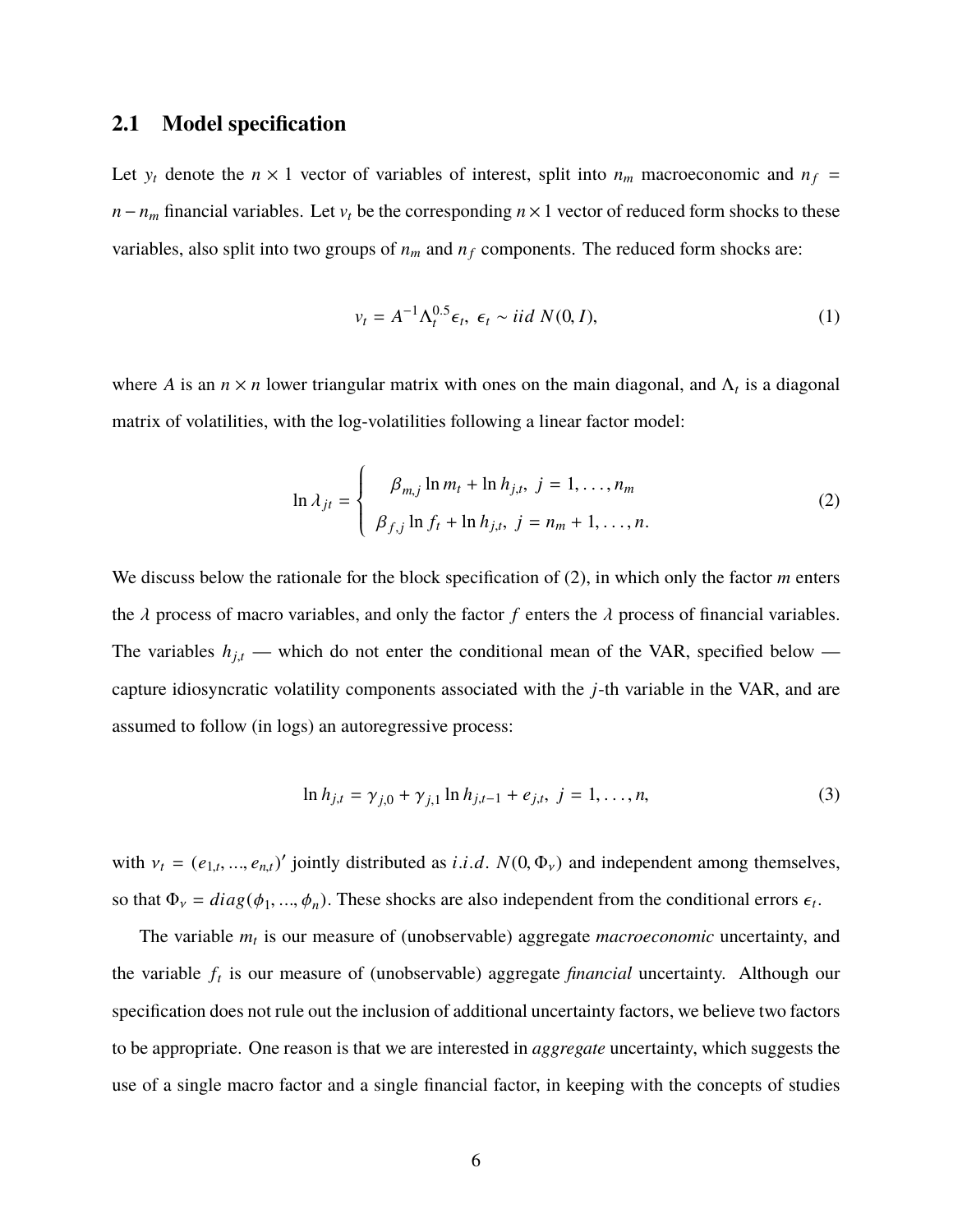such as Jurado, Ludvigson and Ng (2015) [hereafter, JLN] and Ludvigson, Ma, and Ng (2016) [hereafter, LMN]. A second reason is that two dynamic factors appear sufficient. As we note below, there does not appear to be a common component remaining in the estimated idiosyncratic components of our model. Moreover, Carriero, Clark, and Marcellino (2016b) estimate a Bayesian VAR (BVAR) with stochastic volatility with 125 variables (including macroeconomic indicators, an array of interest rates, some stock return measures, and exchange rates). Their factor analysis of innovations to volatility indicates two components account for the vast majority of innovations to volatilities.

Together, the two measures of uncertainty (in logs) follow an augmented VAR process:

$$
\begin{bmatrix} \ln m_t \\ \ln f_t \end{bmatrix} = D(L) \begin{bmatrix} \ln m_{t-1} \\ \ln f_{t-1} \end{bmatrix} + \begin{bmatrix} \delta'_m \\ \delta'_f \end{bmatrix} y_{t-1} + \begin{bmatrix} u_{m,t} \\ u_{f,t} \end{bmatrix},
$$
(4)

where  $D(L)$  is a lag-matrix polynomial of order *d*. The shocks to the uncertainty factors  $u_{m,t}$ and  $u_{f,t}$  are independent from the shocks to the idiosyncratic volatilities  $e_{j,t}$  and the conditional errors  $\epsilon_t$ , and they are jointly normal with mean 0 and variance  $\text{var}(u_t) = \text{var}((u_{m,t}, u_{f,t})') = \Phi_u =$ ſ I  $\mathsf I$ I  $\mathsf I$ I L  $\varphi_{n+1}$   $\varphi_{n+3}$  $\begin{bmatrix} \varphi_{n+3} & \varphi_{n+2} \end{bmatrix}$  and  $\varphi_{n+3}$  are values of the variables in the model, and therefore they respond |<br>|<br>| J . The specification in (4) implies that the uncertainty factors depend on their own to business cycle fluctuations. Importantly, financial uncertainty affects macro uncertainty and vice-versa, and the error terms  $u_{m,t}$  and  $u_{f,t}$  are allowed to be correlated, with correlation  $\phi_{n+3}$ , reflecting the idea that a common shock can affect both uncertainties.

For identification, we set  $\beta_{m,1} = 1$  and  $\beta_{f,n_m+1} = 1$  and assume  $\ln m_t$  and  $\ln f_t$  to have zero unconditional mean.4 In addition, we deliberately include the block restrictions of factor loadings in

4More precisely, identification simply requires fixing the values of at least one of the loadings  $\beta_m$  and at least one of the loadings  $\beta_f$  to some value. This will uniquely pin down the state variables. The choice of fixing the loadings  $\beta_{m,1}$  and  $\beta_{f,n_m+1}$  as well as the choice of 1 for their value is simply an arbitrary normalization that sets up the units of the unobservable state variables.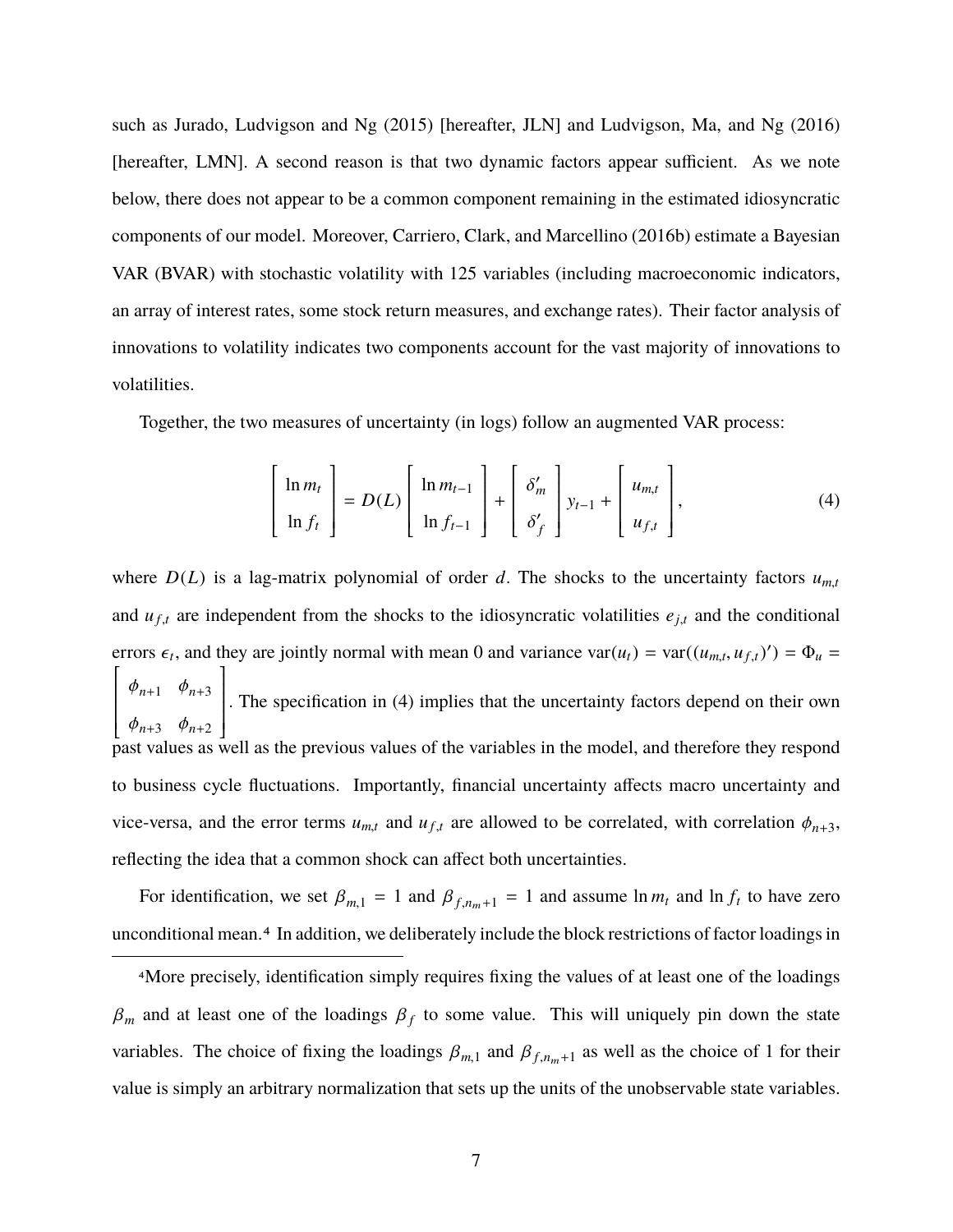the volatilities specification of (2) in order to allow the comovement between uncertainties captured in the VAR structure and correlated innovations of (4). Conceptually, these block restrictions are consistent with broad definitions of uncertainty: macro uncertainty is the common factor in the error variances of macro variables, and financial uncertainty is the common factor in the error variances of finance variables. However, these uncertainties may move together due to correlated innovations to the uncertainties, the VAR dynamics of uncertainty captured in  $D(L)$ , and responses to past fluctuations in macro and finance variables (y*t*−1).

The uncertainty variables  $m_t$  and  $f_t$  can also affect the levels of the macro and finance variables contained in  $y_t$ , contemporaneously and with lags. In particular,  $y_t$  is assumed to follow:

$$
y_t = \Pi(L)y_{t-1} + \Pi_m(L)\ln m_t + \Pi_f(L)\ln f_t + v_t,
$$
\n(5)

where *p* denotes the number of  $y_t$  lags in the VAR,  $\Pi(L) = \Pi_1 - \Pi_2 L - \cdots - \Pi_p L^{p-1}$ , with  $\Pi_i$  and  $n \times n$  matrix,  $i = 1, ..., p$ , and  $\Pi_m(L)$  and  $\Pi_f(L)$  are  $n \times 1$  lag-matrix polynomials of order  $p_m$  and *pf* . This model allows the business cycle to respond to movements in uncertainty, both through the conditional variances (contemporaneously, via movements in  $v_t$ ) and through the conditional means (contemporaneously and with lag, via the coefficients collected in  $\Pi_m(L)$  and  $\Pi_f(L)$ ).<sup>5</sup>

Note that, as a general matter of identification, our modeling strategy separates the total variance of the residual  $Av_t = \Lambda_t^{0.5} \epsilon_t$  into three orthogonal components: a common component, an idiosyncratic component (both reflected in the matrix  $\Lambda_t^{0.5}$ ), and a component due to the conditionally Different normalizations would provide different units for the states and hence different values for the loadings, but would still provide exactly the same results in terms of likelihood of the system, and hence all the results presented in the paper are independent from this normalization choice.

5In line with the macroeconomic literature, we use log-states instead of levels, as this choice allows us to efficiently impose positivity of  $m_t$  and  $f_t$ , and it makes the system composed of the VAR and the factor dynamics linear in y and  $ln(m_t)$  and  $ln(f_t)$ . Hence, it is straightforward to perform structural analysis and compute impulse responses in the standard fashion.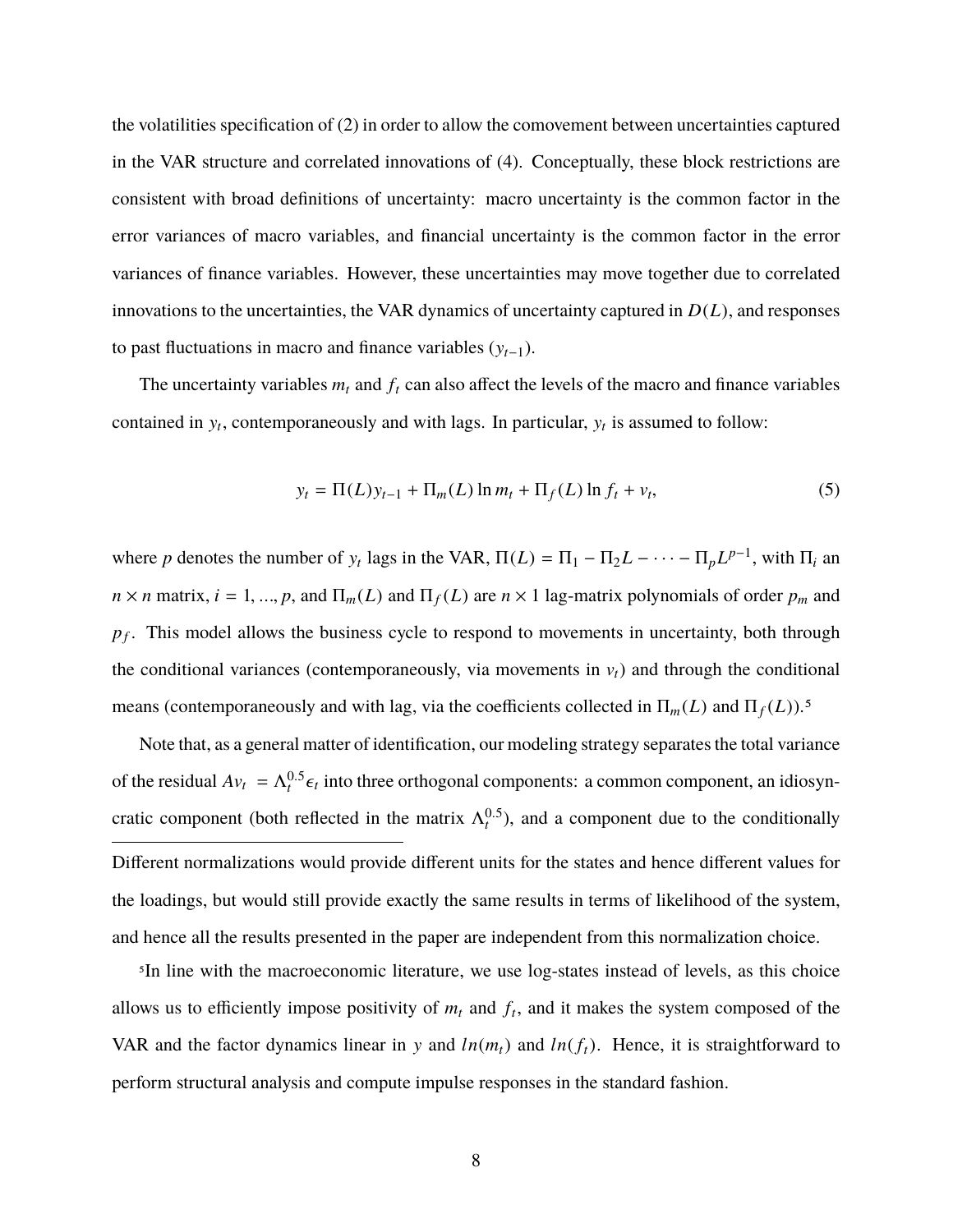independent shock  $\epsilon_t$ <sup>6</sup>. When a large shock (represented by  $\Lambda_t^{0.5} \epsilon_t$ ) hits the economy, we let the data distinguish whether this is a large shock in the conditional error  $\epsilon_t$  (so an outlier in a standard normal distribution, with a variance that is not moving) or rather a relatively ordinary shock (in terms of size of  $\epsilon_t$ ) accompanied by an increase in the variance  $\Lambda_t^{0.5}$ .

The model above differs some in timing with respect to Creal and Wu (2016). In our model, volatility and uncertainty are contemporaneous with  $y_t$ , in line with some other studies of macroeconomic uncertainty (e.g., Alessandri and Mumtaz 2014).<sup>7</sup> In contrast, in Creal and Wu (2016), the volatility that affects the size of shocks to  $y_t$  and the conditional mean of  $y_t$  is from period *t* − 1. We find our approach natural for assessing the effects of macro and financial uncertainty, but other approaches are certainly feasible. Other contributions in the literature have also proposed the inclusion of volatility in the conditional mean of a small VAR, without resorting to a common factor specification for the volatilities, notably Jo (2014) and Shin and Zhong (2015).

The model in  $(1)-(5)$  is related to several other previous specifications in the literature. These precedents include Cogley and Sargent (2005) and Primiceri (2005), who impose  $\Pi_m(L) = \Pi_f(L)$ 0 and have no factor structure in the volatilities, which amounts to setting  $\beta_j = 0.8$  The model in  $(1)-(5)$  is also related to parametric factor models, such as Stock and Watson  $(1989)$ , where <sup>Π</sup>(*L*) <sup>=</sup> 0 and <sup>v</sup>*<sup>t</sup>* <sup>∼</sup> *iid N*(0, <sup>Σ</sup>), or Marcellino, Porqueddu and Venditti (2016), who allow for

 $\delta$ The errors  $Av_t$  are structural in the sense that they are mutually uncorrelated, and conditionally (on  $\Lambda_t^{0.5}$ ) independent. However, they are unconditionally mutually dependent because their conditional variances co-move.

7Our model also differs in timing with respect to some finance models. The inclusion of y*t*−<sup>1</sup> in the volatility factor processes can be seen as a version of the leverage effect in some stochastic volatility models of financial returns. Whereas volatility and uncertainty are contemporaneous with  $y_t$  in our model, in finance applications such as Omori, et al.  $(2007)$ , volatility is lagged.

8However, Primiceri's (2005) model permits the innovations to the volatilities to be correlated across variables, while in our specification they are not, and any correlation among volatilities are forced onto the common factor, a restriction that is standard in factor model analysis.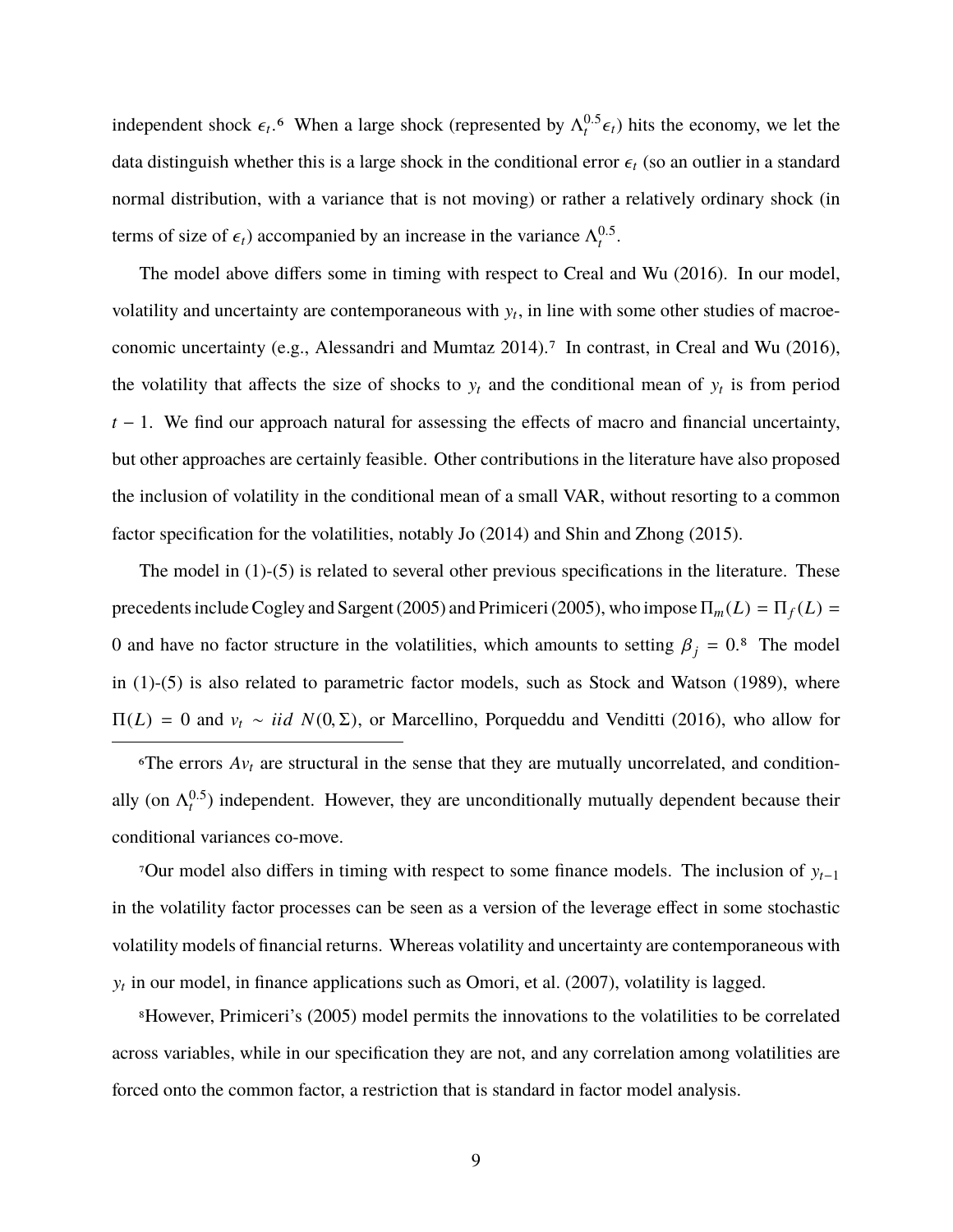stochastic volatility both in  $v_t$  and in the error driving the common factor,  $u_t$ . In another precedent, Carriero, Clark and Marcellino (2016a) impose  $\Pi_m(L) = \Pi_f(L) = 0$  and consider a small model for computational reasons. However, as discussed in the introduction and emphasized in JLN, when measuring uncertainty it is necessary to allow *n* to be large. In addition, we believe it is important to permit direct effects of uncertainty on the endogenous macroeconomic and financial variables  $(\Pi_m(L) \neq 0, \Pi_f(L) \neq 0)$ .<sup>9</sup> In an analysis of a four-variable model, Alessandri and Mumtaz (2014) assume that  $\beta_j = 1$  and  $\ln h_{j,t} = 0$  for all *j*. Augmented by allowing the common volatility factor to affect the conditional mean of y*<sup>t</sup>* , this corresponds to the CSV specification of Carriero, Clark and Marcellino (2016a), which, however, is not suitable in this context, as with *n* large both restrictions are not likely to hold in the data. Finally, Creal and Wu (2016) develop a model of bond yields and a small set of macro variables that jointly treats uncertainty about monetary policy as a factor in volatility and in conditional means of macro variables and interest rates.

Working with a model as general as  $(1)$ - $(5)$  substantially complicates estimation, as we discuss in the next subsection.10 The reader not interested in technicalities can skip to Section 3.

In implementation with monthly data, we set the VAR lag order at  $p = 6$ , the lag order for the uncertainty factors in the VAR's conditional mean  $(p_m$  and  $p_f$ ) at 2, and the lag order of the

9Although other work, noted above, has emphasized the importance of a large cross section, it is not the case that estimation error surrounding our factor vanishes as the cross-section becomes very large. As a check, we estimated a single-factor macro model with different numbers of variables. Precision of the uncertainty estimate increased as the number of variables went from relatively small to mid-sized but didn't change much as the number went from mid-sized to large. Therefore, a methodology which takes into account such estimation error is needed in order to make proper inference on uncertainty and its effects.

10More general specifications would feature time-variation in the conditional means, in the *A*<sup>-1</sup> matrix, and in the factor loadings. However, these modifications are computationally very demanding with a large model. We have evaluated the effects of a time-varying  $A^{-1}$  matrix in a smaller model and found very limited differences in the responses to uncertainty shocks.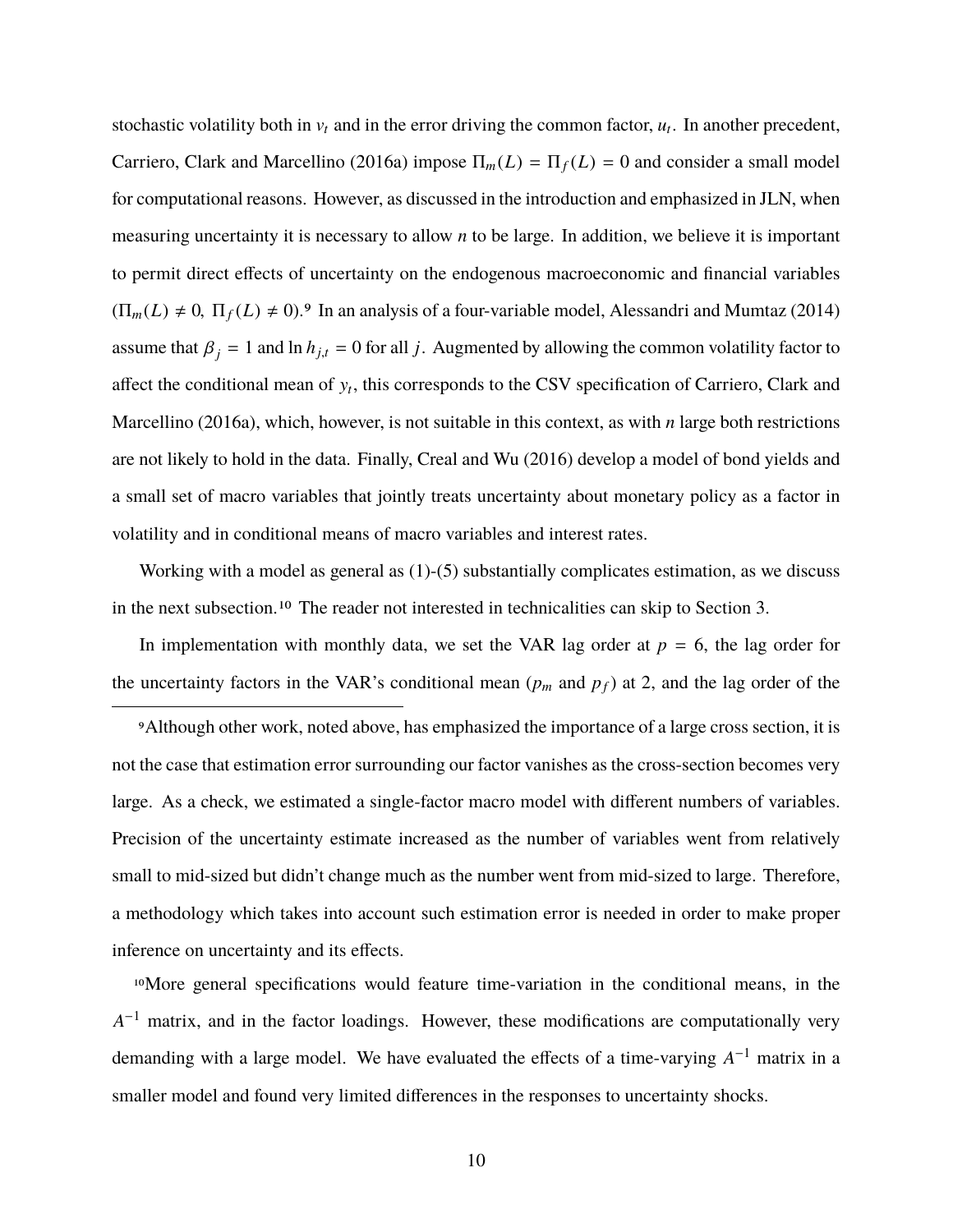bivariate VAR in the uncertainty factors (*d*) to 2.11

### **2.2 General steps of MCMC algorithm**

We estimate the model using an MCMC sampler. All results in the paper are based on 5,000 retained draws, obtained by sampling a total of 30,000 draws, discarding the first 5,000, and retaining every 5th draw of the post-burn sample. The inefficiency statistics provided in the supplemental appendix indicate the efficiency and mixing of the algorithm are reasonably good.

Our exposition of priors, posteriors, and estimation makes use of the following additional notation. The vector  $a_j$ ,  $j = 2, ..., n$ , contains the  $j<sup>th</sup>$  row of the matrix *A* (for columns 1) through *j* − 1). We define the vector  $\gamma = {\gamma_1, ..., \gamma_n}$  as the set of coefficients appearing in the conditional means of the transition equations for the states  $h_{1:T}$ , and  $\delta = \{D(L), \delta'_m, \delta'_f\}$  as the set of the coefficients in the conditional means of the transition equations for the states  $m_{1:T}$  and  $f_{1:T}$ . The coefficient matrices  $\Phi_{\nu}$  and  $\Phi_{\nu}$  defined above collect the variances of the shocks to the transition equations for the idiosyncratic states  $h_{1:T}$  and the common uncertainty factors  $m_{1:T}$  and  $f_{1:T}$ , respectively. In addition, we group the parameters of the model in (1)-(5), except the vector of factor loadings  $\beta$ , into  $\Theta = \{\Pi, A, \gamma, \delta, \Phi_{\nu}, \Phi_{\mu}\}\$ . Finally, let  $s_{1:T}$  denote the time series of the mixture states used (as explained below) to draw  $h_{1:T}$ .

We use an MCMC algorithm to obtain draws from the joint posterior distribution of model parameters Θ, loadings β, and latent states  $h_{1:T}$ ,  $m_{1:T}$ ,  $f_{1:T}$ ,  $s_{1:T}$ . Specifically, we sample in turn from the following two conditional posteriors (for simplicity, we suppress notation for the dependence of each conditional posterior on the data sample  $y_{1:T}$ ): (1)  $h_{1:T}$ ,  $\beta \mid \Theta$ ,  $s_{1:T}$ ,  $m_{1:T}$ ,  $f_{1:T}$ , and (2)  $\Theta$ ,  $s_{1:T}$ ,  $m_{1:T}$ ,  $f_{1:T}$  |  $h_{1:T}$ ,  $\beta$ .

11These choices balance data fit with parsimony and computational time. In a simple Normal-Wishart BVAR in our 30 variables, with parameter priors similar to those of our complicated model, over a lag choice range of 1 through 6, the model with 6 lags yields the highest marginal likelihood. For the other lags, as these relate to latent states, we follow studies such as Alessandri and Mumtaz (2014) and Creal and Wu (2016) in using low-order processes.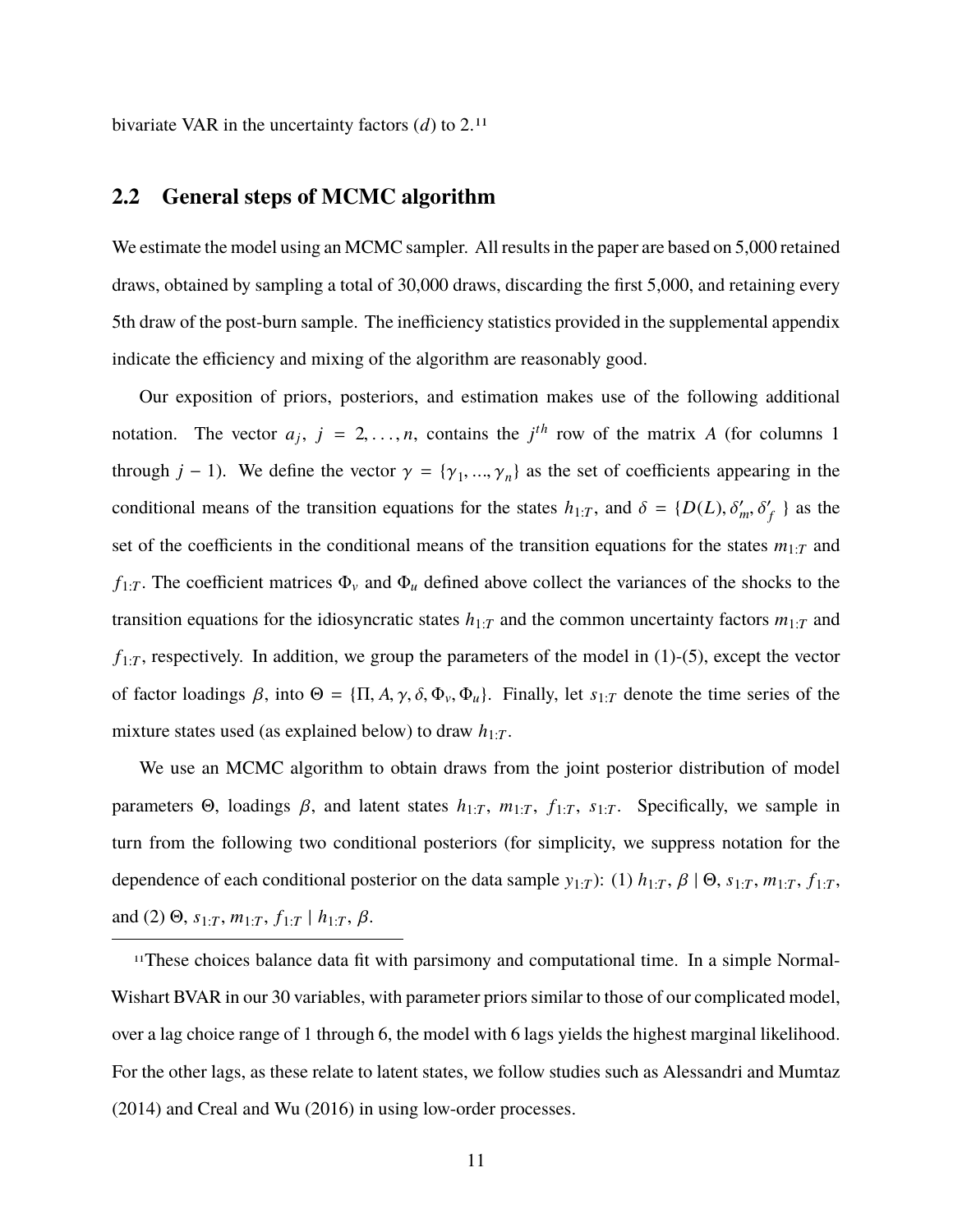The first step relies on a state space system. Defining the rescaled residuals  $\tilde{v}_t = Av_t$ , taking the log squares of (1), and subtracting out the known (in the conditional posterior) contributions of the common factors yields the observation equations ( $\bar{c}$  denotes an offset constant used to avoid potential problems with near-zero values):

$$
\begin{cases}\n\ln(\tilde{v}_{j,t}^2 + \bar{c}) - \beta_{m,j} \ln m_t = \ln h_{j,t} + \ln \epsilon_{j,t}^2, \ j = 1, \dots, n_m \\
\ln(\tilde{v}_{j,t}^2 + \bar{c}) - \beta_{f,j} \ln f_t = \ln h_{j,t} + \ln \epsilon_{j,t}^2, \ j = n_m + 1, \dots, n.\n\end{cases} \tag{6}
$$

For the idiosyncratic volatility components, the transition and measurement equations of the statespace system are given by (3) and (6), respectively. The system is linear but not Gaussian, due to the error terms  $\ln \epsilon_{j}^2$  $\frac{d}{dt}$ . However,  $\epsilon_{j,t}$  is a Gaussian process with unit variance; therefore, we can use the mixture of normals approximation of Kim, Shepard and Chib (1998) to obtain an approximate Gaussian system, conditional on the mixture of states  $s_{1:T}$ . To produce a draw from  $h_{1:T}$ ,  $\beta \mid \Theta$ ,  $s_{1:T}$ ,  $m_{1:T}$ ,  $f_{1:T}$  we then proceed as usual by (a) drawing the time series of the states given the loadings using  $(h_{1:T} | \beta, \Theta, s_{1:T}, m_{1:T}, f_{1:T})$ , following Del Negro and Primiceri's (2015) implementation of the Kim, Shepard and Chib (1998) algorithm, and by then (b) drawing the loadings given the states using ( $\beta \mid h_{1:T}$ ,  $\Theta$ ,  $s_{1:T}$ ,  $m_{1:T}$ ,  $f_{1:T}$ ), using the conditional posterior detailed below in (16).

The second step conditions on the idiosyncratic volatilities and factor loadings to produce draws of the model coefficients Θ, common uncertainty factors *m*1:*<sup>T</sup>* and *f*1:*<sup>T</sup>* , and the mixture states *s*1:*<sup>T</sup>* . Draws from the posterior  $\Theta$ ,  $s_{1:T}$ ,  $f_{1:T}$  |  $h_{1:T}$ ,  $\beta$  are obtained in three sub-steps from, respectively: (a)  $\Theta$  |  $m_{1:T}$ ,  $f_{1:T}$ ,  $h_{1:T}$ ,  $\beta$ ; (b)  $m_{1:T}$ ,  $f_{1:T}$  |  $\Theta$ ,  $h_{1:T}$ ,  $\beta$ ; and (c)  $s_{1:T}$  |  $\Theta$ ,  $m_{1:T}$ ,  $f_{1:T}$ ,  $h_{1:T}$ ,  $\beta$ . More specifically, for  $\Theta$  |  $m_{1:T}$ ,  $f_{1:T}$ ,  $h_{1:T}$ ,  $\beta$  we use the posteriors detailed below, in equations (14), (15), (17), (18), (19), and (20). For  $m_{1:T}$ ,  $f_{1:T}$  |  $\Theta$ ,  $h_{1:T}$ ,  $\beta$ , we use the particle Gibbs step proposed by Andrieu, Doucet, and Holenstein (2010). For  $s_{1:T}$  |  $\Theta$ ,  $m_{1:T}$ ,  $f_{1:T}$ ,  $h_{1:T}$ ,  $\beta$ , we use the 10-state mixture approximation of Omori, et al. (2007).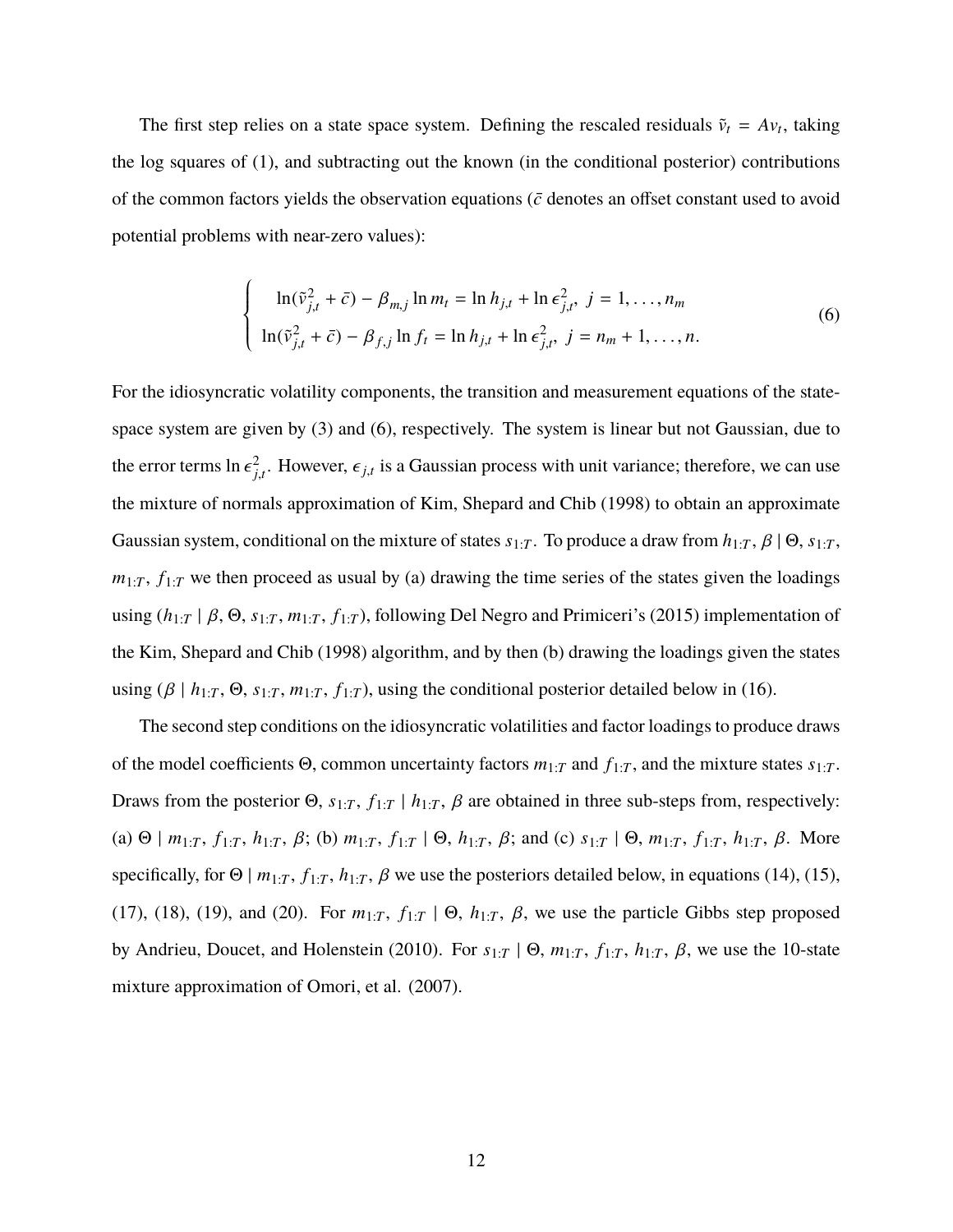#### **2.2.1 Coefficient priors and posteriors**

We specify the following (independent) priors for the parameter blocks of the model (parameterization details are given in the supplemental appendix):

$$
\text{vec}(\Pi) \sim N(\text{vec}(\underline{\mu}_{\Pi}), \underline{\Omega}_{\Pi}), \tag{7}
$$

$$
a_j \sim N(\underline{\mu}_{a,j}, \underline{\Omega}_{a,j}), \ j = 2, \dots, n,\tag{8}
$$

$$
\beta_j \sim N(\underline{\mu}_{\beta}, \underline{\Omega}_{\beta}), \ j = 2, \dots, n_m, n_{m+2}, \dots, n,
$$
\n(9)

$$
\gamma_j \sim N(\underline{\mu}_{\gamma}, \underline{\Omega}_{\gamma}), \ j = 1, \dots, n,\tag{10}
$$

$$
\delta \sim N(\underline{\mu}_{\delta}, \underline{\Omega}_{\delta}), \tag{11}
$$

$$
\phi_j \sim IG(d_{\phi} \cdot \underline{\phi}, d_{\phi}), \ j = 1, ..., n,
$$
\n(12)

$$
\Phi_u \sim I W(d_{\Phi_u} \cdot \underline{\Phi_u}, d_{\Phi_u}). \tag{13}
$$

Under these priors, the parameters  $\Pi$ , *A*,  $\beta$ ,  $\gamma$ ,  $\delta$ ,  $\Phi$ <sub>v</sub>, and  $\Phi$ <sub>*u*</sub> have the following closed form conditional posterior distributions:

vec(
$$
\Pi
$$
)| $A, \beta, m_{1:T}, f_{1:T}, h_{1:T}, y_{1:T} \sim N(\text{vec}(\bar{\mu}_{\Pi}), \bar{\Omega}_{\Pi}),$ \n(14)

$$
a_j|\Pi, \beta, m_{1:T}, f_{1:T}, h_{1:T}, y_{1:T} \sim N(\bar{\mu}_{a,j}, \bar{\Omega}_{a,j}), j = 2, ..., n,
$$
\n(15)

$$
\beta_j|\Pi, A, \gamma, \Phi, m_{1:T}, f_{1:T}, h_{1:T}, s_{1:T}, y_{1:T} \sim N(\bar{\mu}_{\beta}, \bar{\Omega}_{\beta}), \ j = 2, \dots, n_m, n_{m+2}, \dots, n,
$$
(16)

$$
\gamma_j|\Pi, A, \beta, \Phi, m_{1:T}, f_{1:T}, h_{1:T}, y_{1:T} \sim N(\bar{\mu}_{\gamma}, \bar{\Omega}_{\gamma}), j = 1, ..., n,
$$
\n(17)

$$
\delta|\Pi, A, \gamma, \beta, \Phi, m_{1:T}, f_{1:T}, h_{1:T}, y_{1:T} \sim N(\bar{\mu}_{\delta}, \bar{\Omega}_{\delta}), \qquad (18)
$$

$$
\phi_j|\Pi, A, \beta, \gamma, m_{1:T}, f_{1:T}, h_{1:T}, y_{1:T} \sim IG\left(d_{\phi} \cdot \underline{\phi} + \Sigma_{t=1}^T v_{jt}^2, d_{\phi} + T\right), j = 1, ..., n, (19)
$$

$$
\Phi_u|\Pi, A, \beta, \delta, \gamma, m_{1:T}, f_{1:T}, h_{1:T}, y_{1:T} \sim \, IW(d_{\Phi_u} \cdot \underline{\Phi_u} + \Sigma_{t=1}^T u_t^2, d_{\Phi_u} + T). \tag{20}
$$

Expressions for  $\bar{\mu}_{a,j}$ ,  $\bar{\mu}_{\delta}$ ,  $\bar{\mu}_{\gamma}$ ,  $\bar{\Omega}_{a,j}$ ,  $\bar{\Omega}_{\delta}$ , and  $\bar{\Omega}_{\gamma}$  are straightforward to obtain using standard results from the linear regression model. To save space, we omit details for these posteriors; general solutions are readily available in other sources (e.g., Cogley and Sargent (2005) for  $\bar{\mu}_{a,j}$ ).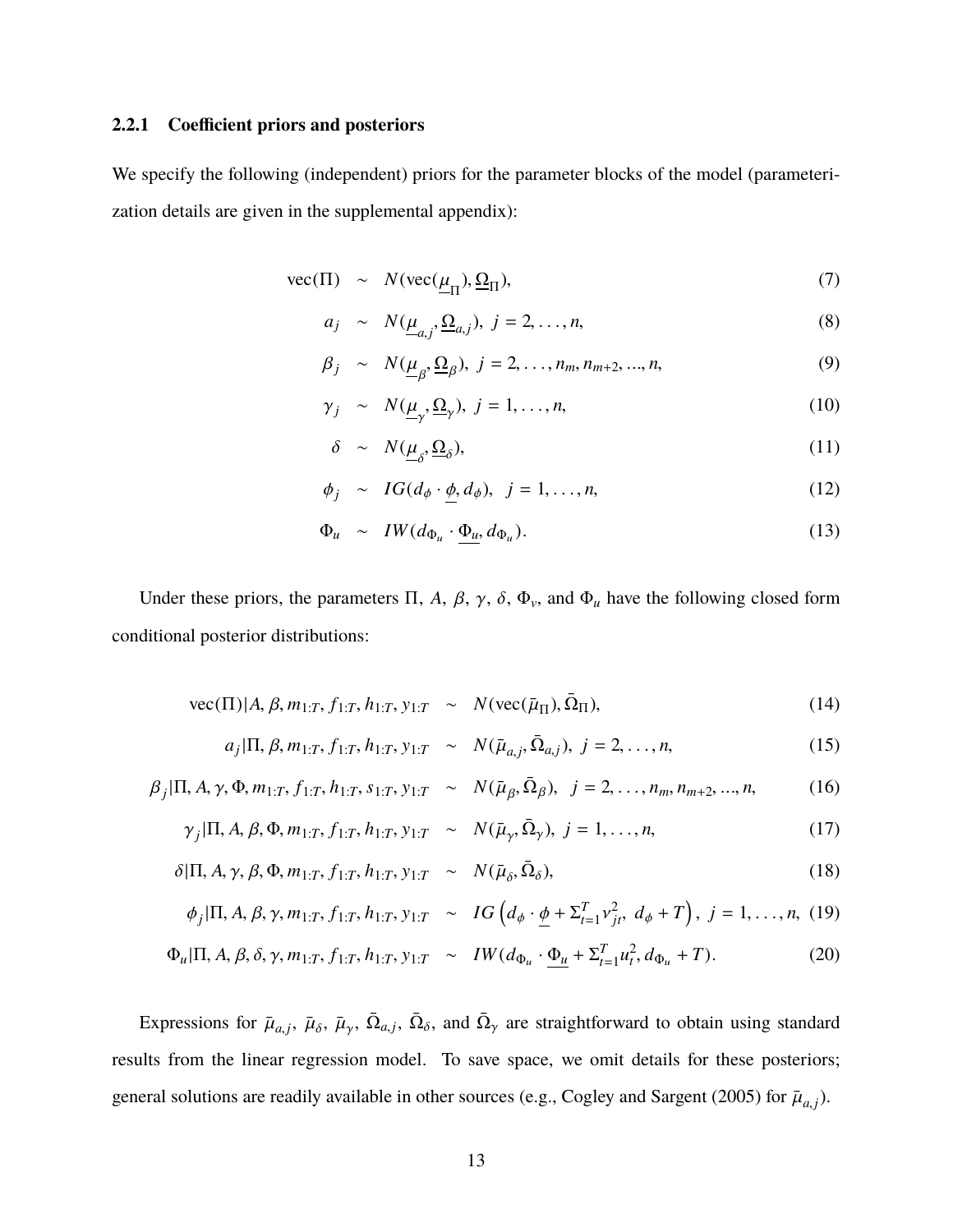In the posterior for the factor loadings  $\beta$ , the mean and variance take a GLS-based form, with dependence on the mixture states used to draw volatility. For the VAR coefficients Π, with smaller models it is common to rely on a GLS solution for the posterior mean (e.g., Carriero, Clark and Marcellino 2015). However, with large models it is far faster to exploit the triangularization obtaining the same posterior provided by standard system solutions — discussed in Carriero, Clark and Marcellino (2016b) and estimate the VAR coefficients on an equation-by-equation basis.

Specifically, using the factorization given in the supplemental appendix allows us to draw the coefficients of the matrix  $\Pi$  in separate blocks. Let  $\pi^{(j)}$  denote the *j*-th row of the matrix  $\Pi$ , and let  $\pi^{(1:j-1)}$  denote all the previous rows. Then draws of  $\pi^{(j)}$  can be obtained from:

$$
\pi^{(j)} \quad | \quad \pi^{(1:j-1)}, A, \beta, f_{1:T}, m_{1:T}, h_{1:T}, y_{1:T} \sim N(\bar{\mu}_{\pi^{(j)}}, \overline{\Omega}_{\pi^{(j)}}), \tag{21}
$$

$$
\bar{\mu}_{\pi^{(j)}} = \overline{\Omega}_{\pi^{(j)}} \left\{ \Sigma_{t=1}^T X_{j,t} \lambda_{j,t}^{-1} y_{j,t}^{*'} + \underline{\Omega}_{\pi^{(j)}}^{-1} (\underline{\mu}_{\pi^{(j)}}) \right\},\tag{22}
$$

$$
\overline{\Omega}_{\pi^{(j)}}^{-1} = \underline{\Omega}_{\pi^{(j)}}^{-1} + \Sigma_{t=1}^{T} X_{j,t} \lambda_{j,t}^{-1} X_{j,t}', \qquad (23)
$$

where  $y_i^*$  $j_{j,t}$  =  $y_{j,t}$  –  $(a_{j,t}^*)$  $\chi_{j,1}^{*} \lambda_{1,t}^{0.5}$  $^{0.5}_{1,t}$  ∈  $^{1}_{1,t}$  + · · · +  $a^*_{j}$ *<sup>j</sup>*,,*j*−<sup>1</sup> λ 0.5 <sup>0.5</sup><sub>*j*−1,*t*</sub> $\epsilon$ <sub>*j*−1,*t*</sub>), with *a*<sup>\*</sup><sub>*j*</sub>  $\hat{j}_{j,i}$  denoting the generic element of the matrix  $A^{-1}$  and  $\underline{\Omega}_{\pi^{(j)}}^{-1}$  and  $\underline{\mu}_{\pi^{(j)}}$  denoting the prior moments on the *j*-th equation, given by the π π *j*-th column of  $\underline{\mu}_{\Pi}$  and the *j*-th block on the diagonal of  $\underline{\Omega}_{\Pi}^{-1}$ .

#### **2.2.2 Unobservable states**

For the unobserved volatility states  $f_t$ ,  $m_t$ , and  $h_{j,t}$ ,  $j = 1, ..., n$ , given the law of motion for the unobservable states in (3)-(4) and priors on the period 0 values detailed in the supplemental appendix, draws from the posteriors can be obtained using the algorithm of Kim, Shepard and Chib (1998) for the idiosyncratic volatilities and the particle Gibbs sampler of Andrieu, Doucet, and Holenstein (2010) for the common volatility factors. In the particle Gibbs sampler of the uncertainty factors, we follow Creal and Wu (2016) in using 300 particles.12

<sup>12</sup>In the results provided in the appendix, for computational speed we use a setting of 50 particles. Efficiency, mixing, and our baseline results are very similar with 50 and 300 particles.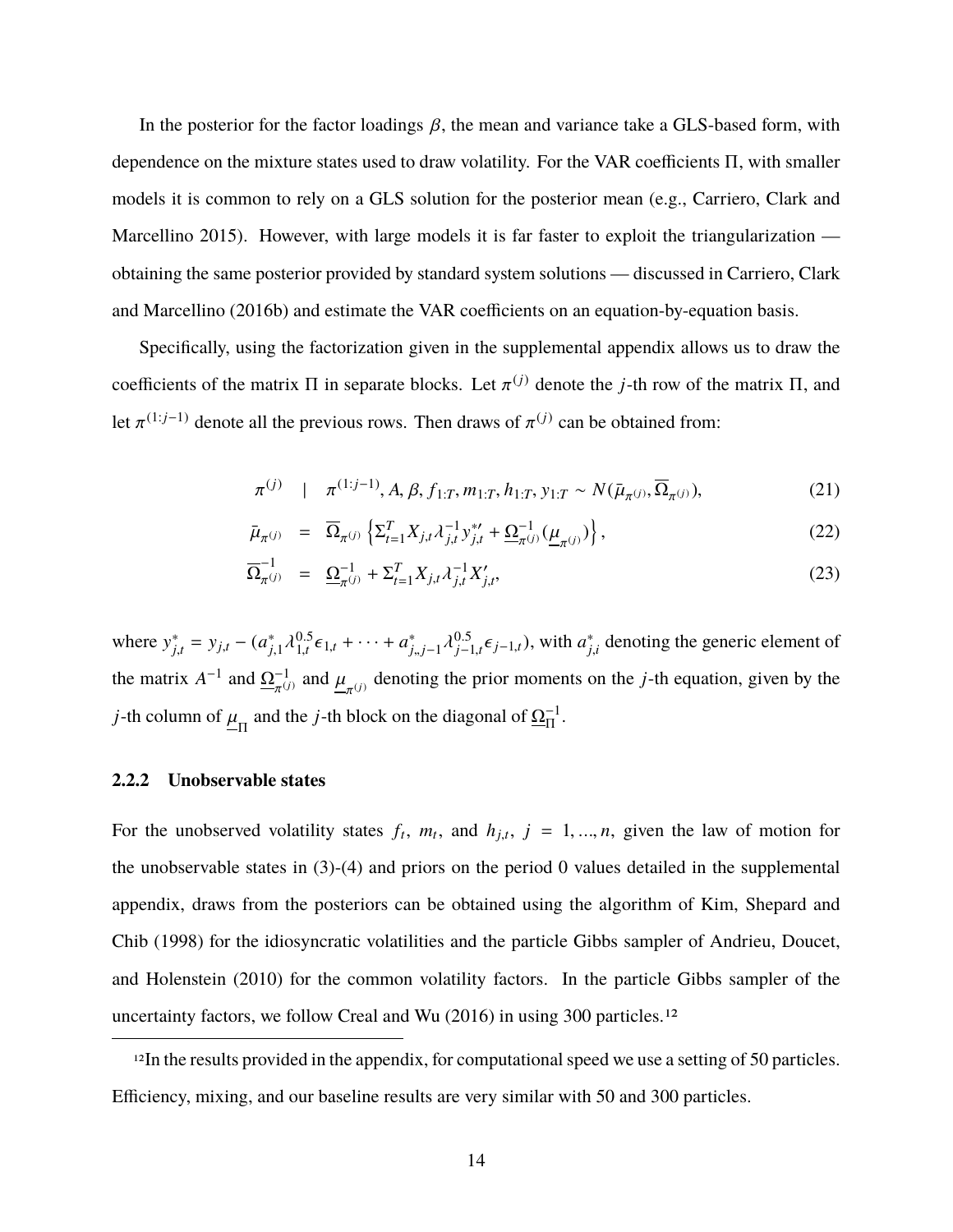## **3 Data**

Our results are based on a VAR including 30 macroeconomic and financial variables, which are listed in Table 1. Following common practice in the factor model literature as well as studies such as JLN, after transforming each series for stationarity as needed, we standardize the data (demean and divide by the simple standard deviation) before estimating the model.

Our variable set includes 18 macroeconomic series, chosen for being major indicators within broad categories (production, labor market, etc.). We take these series and some financial indicators from the FRED-MD monthly dataset detailed in McCracken and Ng (2016), which is similar to that underlying common factor model analyses, such as Stock and Watson (2006).

Our variable set also includes 12 financial series, consisting of the return on the S&P 500, the spread between the Baa bond rate and the 10-year Treasury yield, and a set of additional variables made available by Kenneth French.<sup>13</sup> Specifically, we use the French series on CRSP excess returns, four risk factors — for SMB (Small Minus Big), HML (High minus Low), R15\_R11 (small stock value spread), and momentum — and sector-level returns for a breakdown of five industries (consumer, manufacturing, high technology, health, other).

This specification reflects some choice as to what constitutes a macroeconomic variable rather than a financial variable. Reflecting the typical factor model analysis, the McCracken-Ng dataset includes a number of indicators — of stock prices, interest rates, and exchange rates — that may be

13We obtained similar results when, instead of the 10 additional variables from the French datasets, we used more detailed breakdowns of returns (by industry and portfolios sorted on size and book-to-market) available from his datasets. Although our main results are robust across the choices of the variable set considered, the set of financial variables chosen has some effect on the responsiveness of financial variables to macro shocks (in some specifications, we obtained larger effects on asset returns than we report for the baseline), as well as on the correlation between the estimated macro and financial uncertainty factors (in some specifications, this correlation was modestly higher than in the baseline).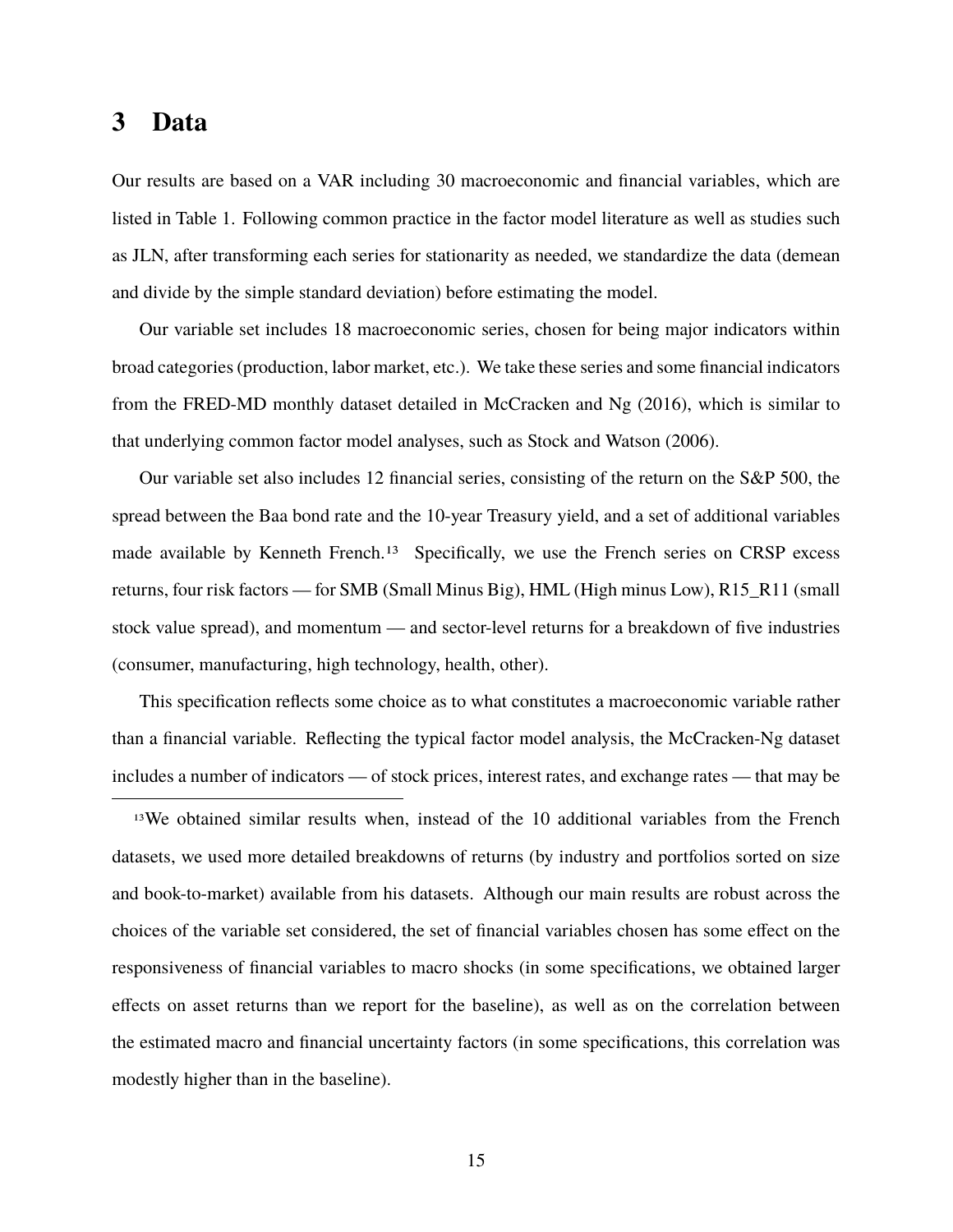considered financial indicators. In our model specification, the variables in question are the federal funds rate, the credit spread, and the S&P 500 index. As the instrument of monetary policy, it seems most appropriate to treat the funds rate as a macro variable. For the other two variables, the distinction between macro and finance is admittedly less clear. Whereas JLN and LMN treat these indicators as macro variables that bear on macroeconomic uncertainty and not directly on financial uncertainty (in LMN, financial uncertainty is based on the volatilities of various measures of stock returns and risk factors), it seems more natural to consider these indicators as financial variables, in keeping with such precedents as Koop and Korobilis (2014) on the measurement of financial conditions. Accordingly, we instead include the credit spread and the S&P 500 index in the set of financial variables. In the supplemental appendix, we discuss robustness to these choices.

# **4 Measuring Aggregate Uncertainty**

In the following results, we focus on estimates of our baseline model with 30 variables, in monthly data. To save space, we present volatility estimates for a subset of 18 variables; the full set of estimates is shown in the supplemental appendix. The appendix also provides other results, showing, e.g., that most of the factor loadings are clustered around a value of 1.

**Figure 1** displays the posterior distribution of the measures of macro (top panel) and financial uncertainty (bottom panel). In these charts, we define macro uncertainty as the square root of the common volatility factor  $(\sqrt{m_t})$  and financial uncertainty as the square root of the common volatility factor ( $\sqrt{f_t}$ ), corresponding to standard deviations. In the interest of brevity, we do not compare our uncertainty measures with other proposals in the literature, such as the VIX or the cross-sectional variation in SPF forecasts or in firms' profits; studies such as JLN and Caldara, et al. (2016) provide such comparisons. Although not reported directly in Figure 1, the correlations of our uncertainty estimates with the JLN and LMN estimates are quite high, about 0.76 in each case. However, our estimates are more variable than the JLN and LMN estimates, partly due to the inclusion of y*t*−<sup>1</sup> in the VAR process of the factors. Figure 1 also reports the 15%-85% credible set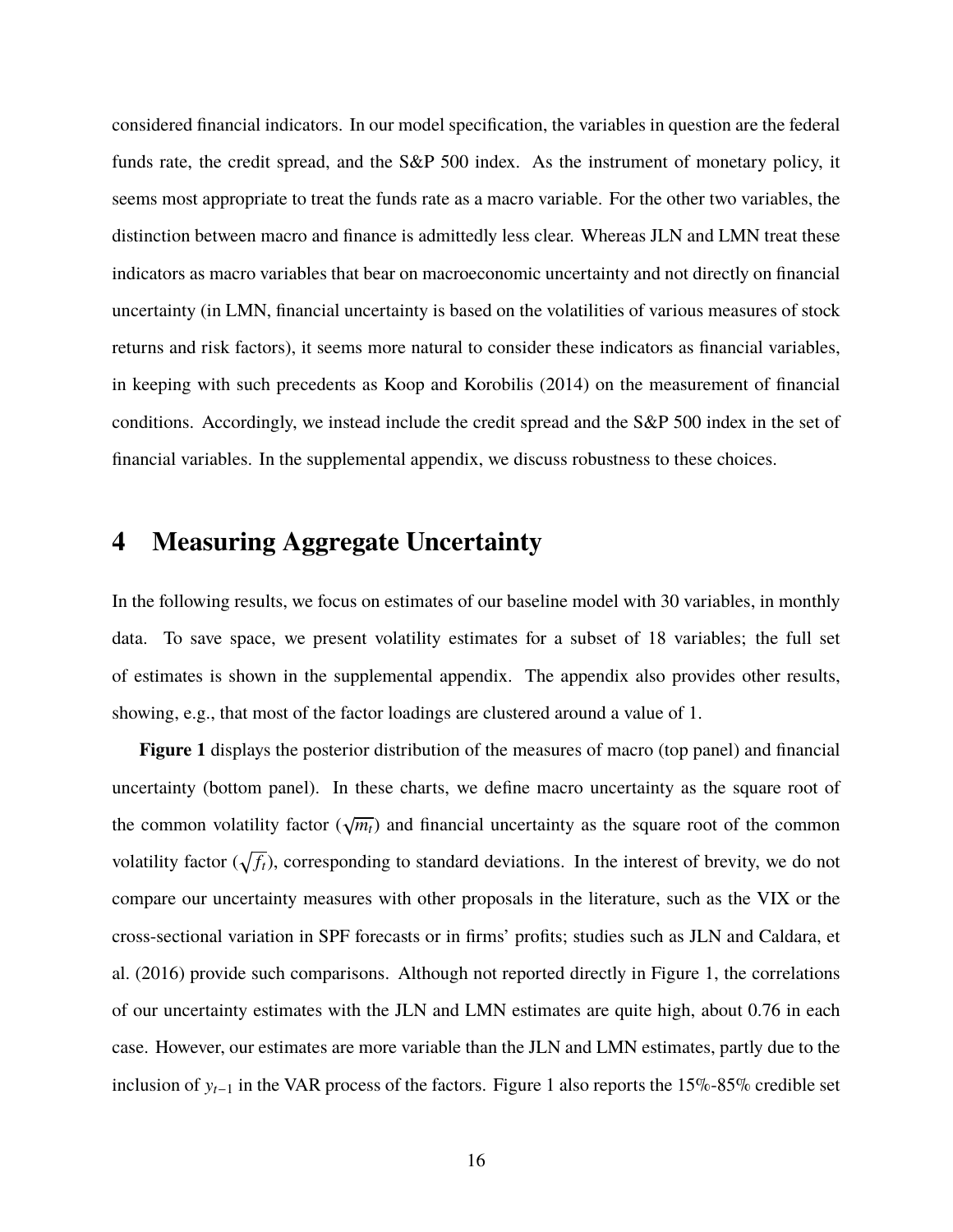bands around our estimated measures of uncertainty, which, as mentioned, are correctly considered random variables in our approach. These bands indicate that the uncertainty around uncertainty estimates is sizable.

The estimated macro and financial uncertainties in Figure 1 have some tendency to co-move, with a correlation of 0.39. About the financial uncertainty factor, it is worth noting that it increases during recessions, as does the macro uncertainty factor, as well as in other periods of financial turmoil. This different temporal pattern may help in disentangling macroeconomic and financial uncertainty. As indicated in Figure 1, our estimates of uncertainty show significant increases around some of the political and economic events that Bloom (2009) highlights as periods of uncertainty. For example, financial uncertainty rises sharply with the Black Monday event of 1987.

From a broader macroeconomic point of view, it is interesting that our measures of aggregate uncertainty do not present clear evidence of the sharp decline in volatility commonly referred to as the Great Moderation. This finding is in line with Giannone, Lenza and Reichlin (2008), who stress that the Great Moderation appears smaller with models based on larger datasets than with models based on smaller datasets. However, they do not consider large models with stochastic volatility, as methodology existing before our paper did not make it tractable.

In **Figure 2** we report the reduced form volatilities of the variables in our model, i.e., the diagonal elements of  $\Sigma_t^{0.5}$ , which reflect both the common uncertainty factors and idiosyncratic components. Great Moderation effects become evident for some variables, and particularly the volatility of the federal funds rate exhibits a major decrease after the early 1980s, suggesting that a more predictable monetary policy contributed to the stabilization of the other volatilities.

**Figure 2** also plots the estimated idiosyncratic volatilities (reported in the chart as  $h_{i,t}^{0.5}$  $_{i,t}^{(0.5)}$ . For some variables, notably employment and the federal funds rate, the idiosyncratic variation is preponderant, explaining most of the overall variation in the volatility. In other cases, the variation in the idiosyncratic component is small. Importantly, the estimated pattern of idiosyncratic volatilities shows no residual factor structure, which we consider a reassuring result in favor of our two-factor structure. A principal components analysis on the idiosyncratic volatilities shows that the share of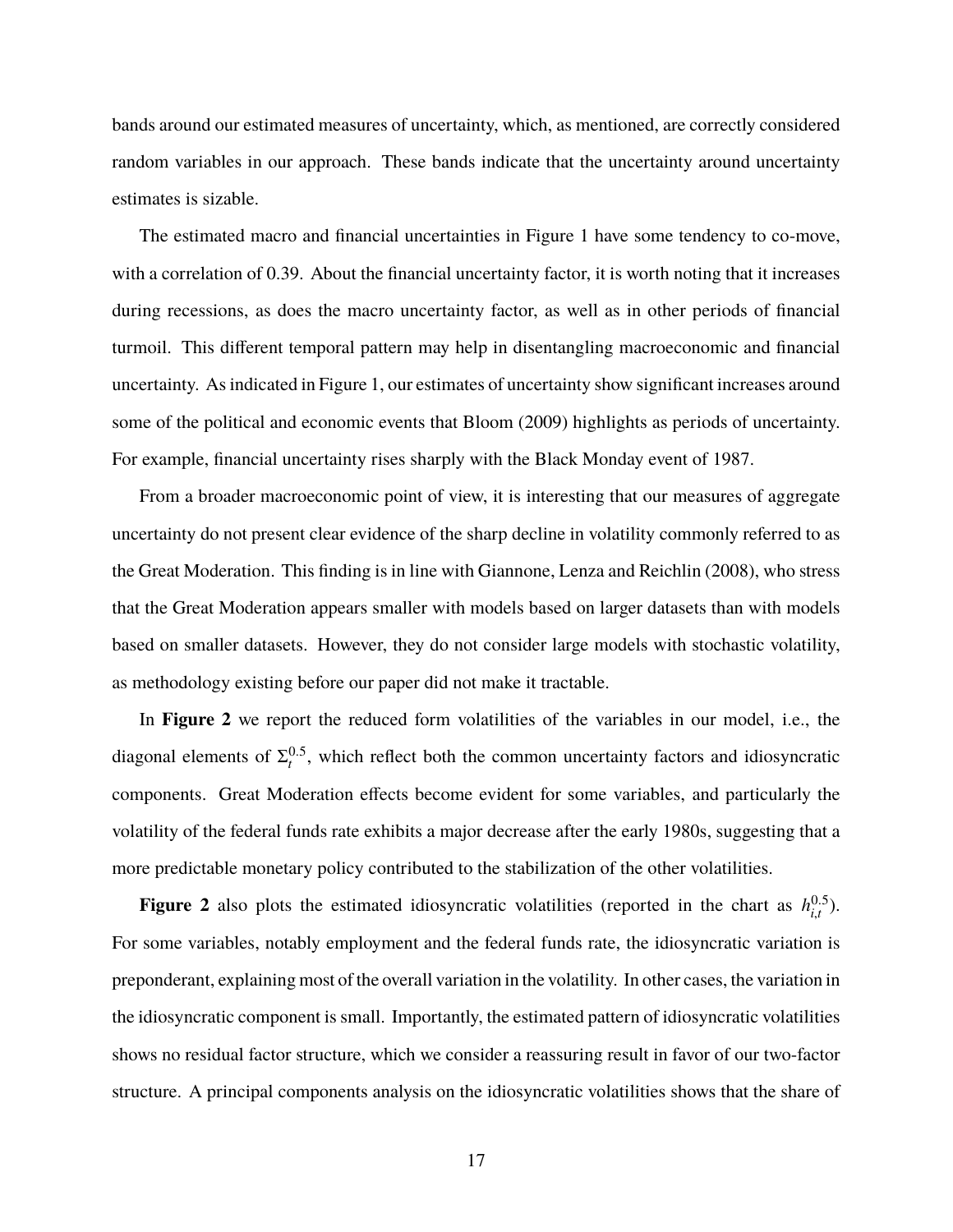variance explained by the first principal component is about  $11\%$ , indicating that there is no sizable residual factor structure in the idiosyncratic volatilities.

Finally, an important issue is whether the unobserved uncertainty state variables merely pick up some kind of "level" shock rather than isolating uncertainty. For example, Bloom's (2009) uncertainty shocks are thought to be correlated with identified shocks to monetary policy, productivity, etc., estimated in other work. Once these "level" shocks are partialed out from Bloom's uncertainty shocks, the effects of uncertainty shocks seem to be rather reduced. To assess whether the same correlations are evident in our uncertainty estimates, we compute the correlations of our estimated macroeconomic and financial uncertainty shocks with some well-known macro shocks, drawing on comparable exercises in Stock and Watson (2012) and Caldara, et al. (2016). Specifically, we consider productivity shocks (Fernald's updates of Basu, Fernald, and Kimball 2006), oil supply shocks (Hamilton 2003 and Kilian 2008), monetary policy shocks (Gurkaynak, et al. 2005 and Coibion, et al. 2016), and fiscal policy shocks (Ramey 2011 and Mertens and Ravn 2012).14

As indicated by the results in Table 2, our uncertainty shocks are not very correlated with "known" macroeconomic shocks. Accordingly, our estimated uncertainty shocks seem to truly represent a second order "variance" phenomenon, rather than a first order "level" shock.

# **5 Measuring the impact of uncertainty**

## **5.1 Identification**

With our uncertainty measures entering each of the equations of the VAR in  $y_t$ , we can compute impulse responses for uncertainty shocks. From equation (4) it is clear that the VAR shocks  $\epsilon_t$  do not appear in the law of motion of the factors. This restriction on the uncertainty dynamics is

<sup>&</sup>lt;sup>14</sup>The productivity shocks correspond to growth rates of utilization-adjusted TFP. The oil price shock measure of Hamilton (2003) is the net-oil price increase series. The monetary policy shocks of Coibion, et al. (2016) update the estimates of Romer and Romer (2004).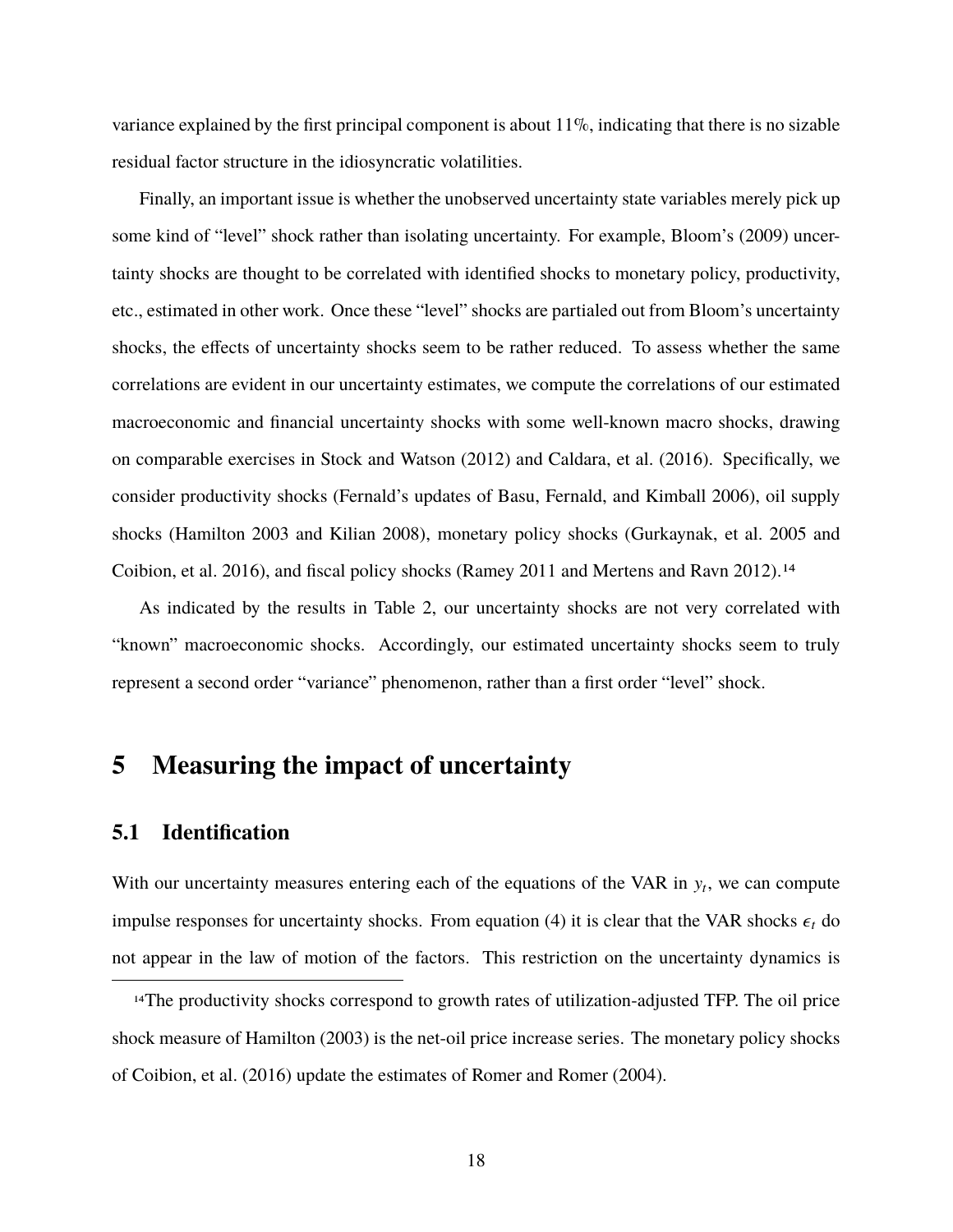similar to that imposed by other uncertainty VARs (with the recursive ordering as in Bloom 2009 or JLN), and it is somewhat similar to adding an uncertainty proxy to a VAR, ordered first.

Differently from other uncertainty VARs, though, our uncertainty measure is estimated within the model, and the shocks to this measure are orthogonal to the VAR shocks by construction. This means that our identification scheme is very similar to the one typical of factor-augmented VAR models, such as Bernanke, Boivin and Eliasz (2005).

Indeed, a look at equations (1) and (5) makes clear that the model proposed here can be seen as a factor model like that of Bernanke, Boivin and Eliasz (2005), with the additional feature that the factors appear also in the conditional variance of the system. Just as it happens in the factor and FAVAR literatures, there is no contemporaneous correlation between factor shocks and VAR shocks, and there are no VAR shocks in the dynamics of the factors, which provides identification. A shock to an uncertainty factor has a clear interpretation as a contemporaneous, sudden increase of the conditional variance of all the variables in the macroeconomy, but it is orthogonal to the shocks to the variables themselves.

Note that the ordering of the variables within the VAR does not have an effect on impulse responses for shocks to the uncertainty factors. To see this point, consider again our model, which using together expressions  $(5)$ ,  $(2)$ , and  $(1)$  can be written as

$$
y_{t} = \Pi(L)y_{t-1} + \Pi_{m}(L)\ln m_{t} + \Pi_{f}(L)\ln f_{t} + A^{-1} \cdot \left[\begin{array}{cccc} m_{t}^{\beta_{m,j}}h_{1,t} & 0 & 0 \\ 0 & \ddots & 0 \\ 0 & 0 & f_{t}^{\beta_{f,j}}h_{n,t} \end{array}\right]^{0.5} \cdot \epsilon_{t}, \quad (24)
$$

and consider the effects of a shock to  $\ln m_t$  or  $\ln f_t$ . In our setup the shocks to uncertainty contemporaneously affect  $y_t$  and are orthogonal to  $\epsilon_t$ . With that orthogonality and with the shocks  $\epsilon_t$  set to zero when the impulse response from a shock to uncertainty is computed, it follows that the resulting impulse response is independent from the matrix  $A^{-1}$ . A shock to uncertainty is transferred onto the  $y_t$  only through the matrix  $\Pi_m(L)$  on impact, and then it propagates in the future via the other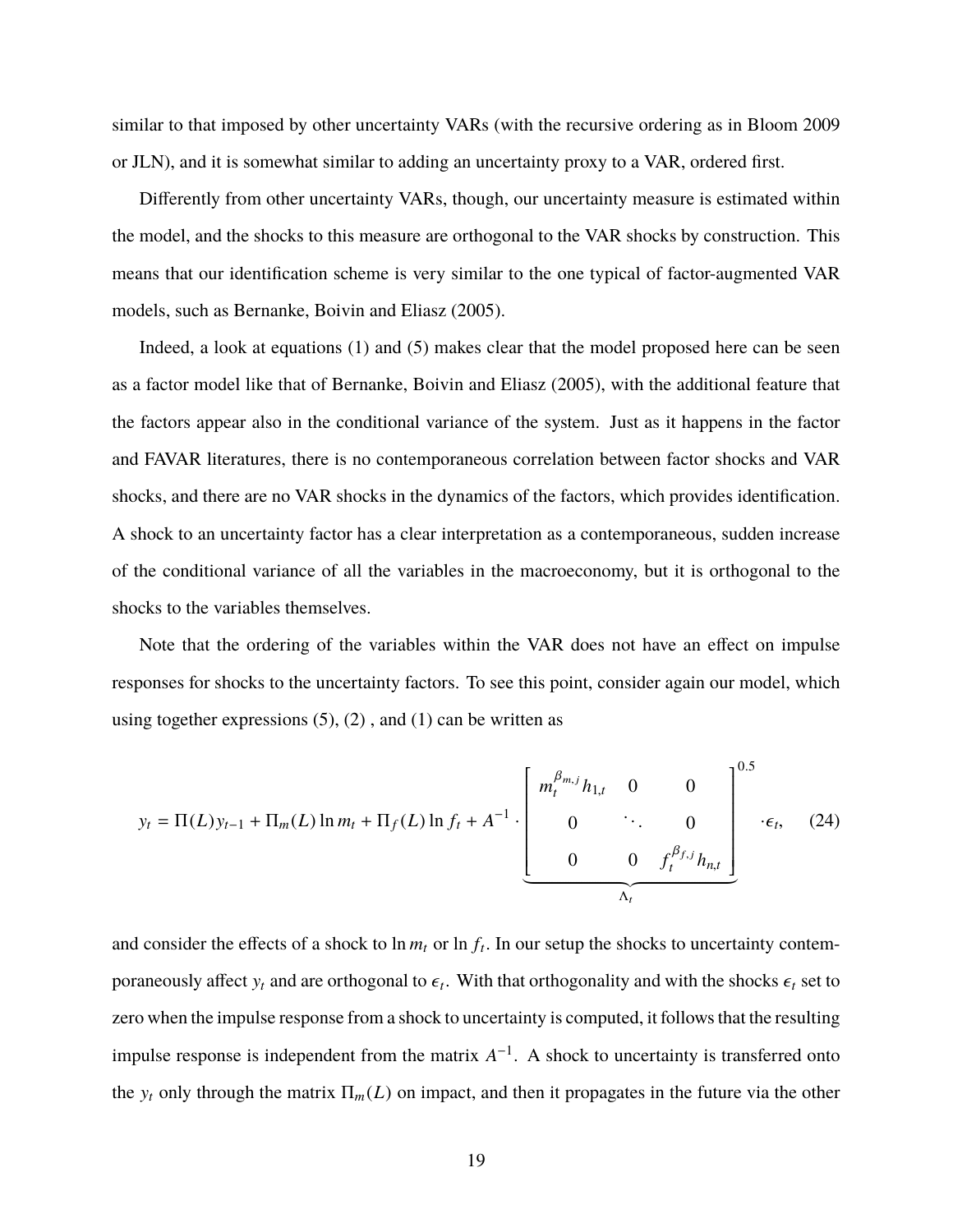conditional mean parameters, but at no point does the matrix  $A^{-1}$  enter the picture. It follows that the ordering of the variables within the vector  $y_t$  is irrelevant as far as impulse responses to shocks to the uncertainty factors are concerned.15

However, beyond impulse responses, our model has some features or complexities that differ from those of FAVAR specifications, as well as those of past work on uncertainty (e.g., Bloom 2009, JLN, and Caldara, et al. 2016). In our specification (24), a shock to uncertainty affects not only the conditional mean of  $y_t$  but also its conditional variance. Put another way, while the shocks to the factors  $(u_t)$  and the shocks to the variables  $(v_t = A^{-1} \Lambda_t^{0.5} \epsilon_t)$  are uncorrelated, they are not independent: a large positive shock to the uncertainty measures will amplify the size of the shock to the variables  $v_t$  via the pre-multiplication of the i.i.d. shocks  $\epsilon_t$  by the matrix  $\Lambda_t^{0.5}$ , as is clear from (24). Hence, the unconditional distribution of the data can be asymmetric and non-Gaussian, and the conditional distribution features time variation in its variance.

With regards to this aspect it is important to stress that since the impulse response measures the conditional mean response to a shock, any analysis focusing on impulse responses only would

15Of course, as we stressed at the beginning of this Section, the absence of the VAR shocks in the factor dynamics can be considered a form of Cholesky ordering in a larger VAR which includes the uncertainty factors among the endogenous variables. Here we are focusing on the ordering within the block of observable variables  $y_t$ . However, the joint distribution of the system might be affected by the ordering of the variables in the system due to an entirely different reason: the diagonalization typically used for the error variance  $\Sigma_t$  in stochastic volatility models. Since priors are elicited separately for *A* and  $\Lambda_t$ , the implied prior of  $\Sigma_t$  will change if one changes the equation ordering, and therefore different orderings would result in different prior specifications and then potentially different joint posteriors. This problem is not a feature of our triangular algorithm, but rather it is inherent to all models using the diagonalization of  $\Sigma_t$ . As noted by Sims and Zha (1998) and Primiceri (2005), this problem will be mitigated in the case (as the one considered in this paper) in which the covariances *A* do not vary with time, because the likelihood information will soon dominate the prior.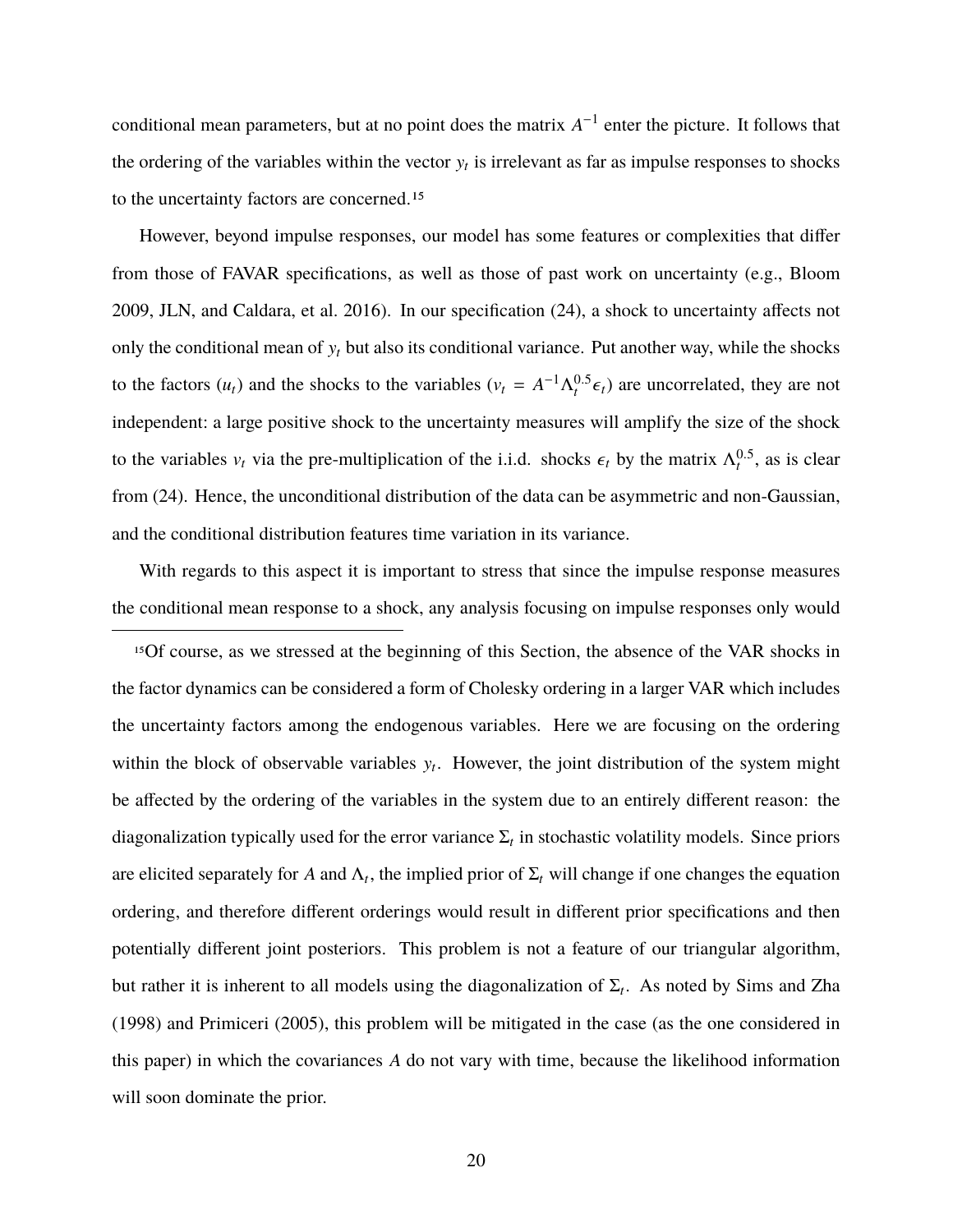not capture the conditional variance effect. In addition, the interactions noted above complicate the computation of historical decompositions of fluctuations in the data to contributions from the model's various shocks; we describe below an approximate decomposition we use for that purpose. To reflect conditional variance and distributional effects, we use the period of the Great Recession and subsequent recovery to show the impact of uncertainty on the predictive distribution of y*<sup>t</sup>* .16

Finally, we stress that our approach takes into account the uncertainty around uncertainty, while earlier studies condition on the point estimates of uncertainty, abstracting from the variance of uncertainty estimates. Our estimates of impulse responses, historical decompositions, and predictive densities account for the variance of the uncertainty measure in the sense that our estimates of the VAR's coefficients reflect that uncertainty is a latent state and not observed data.

### **5.2 Results**

#### **5.2.1 Impulse responses**

We compute impulse response functions for each of the 5000 retained draws of the VAR's parameters and latent states and report the posterior medians and 70 percent credible sets of these functions.

While the vector of uncertainty measures  $u_t = (u_{m,t}, u_{f,t})'$  is identified for the reasons outlined

16Importantly, while the Cholesky ordering of the variables within the VAR does not have an effect on the impulse responses to uncertainty shocks (as discussed above), it does have an impact on the effect of uncertainty shocks on the conditional variances. To see this point consider again our model in  $(24)$ . Clearly, the conditional variance of  $y_t$  is impacted by shocks to the uncertainty factors through the elements of the matrix  $\Lambda_t$ . Since the matrix  $\Lambda_t$  gets pre-multiplied by the matrix *A*<sup>-1</sup>, which is a lower triangular matrix whose elements reflect the particular order chosen for the variables in the vector  $y_t$ , it follows that the effects on the conditional variance of  $y_t$  will be influenced by the specific order in which the variables enter the VAR. We thank a referee for pointing this out. As we discuss in Section 5.2.2, empirically the effects through this channel seem to be small in our application, and we abstract from them.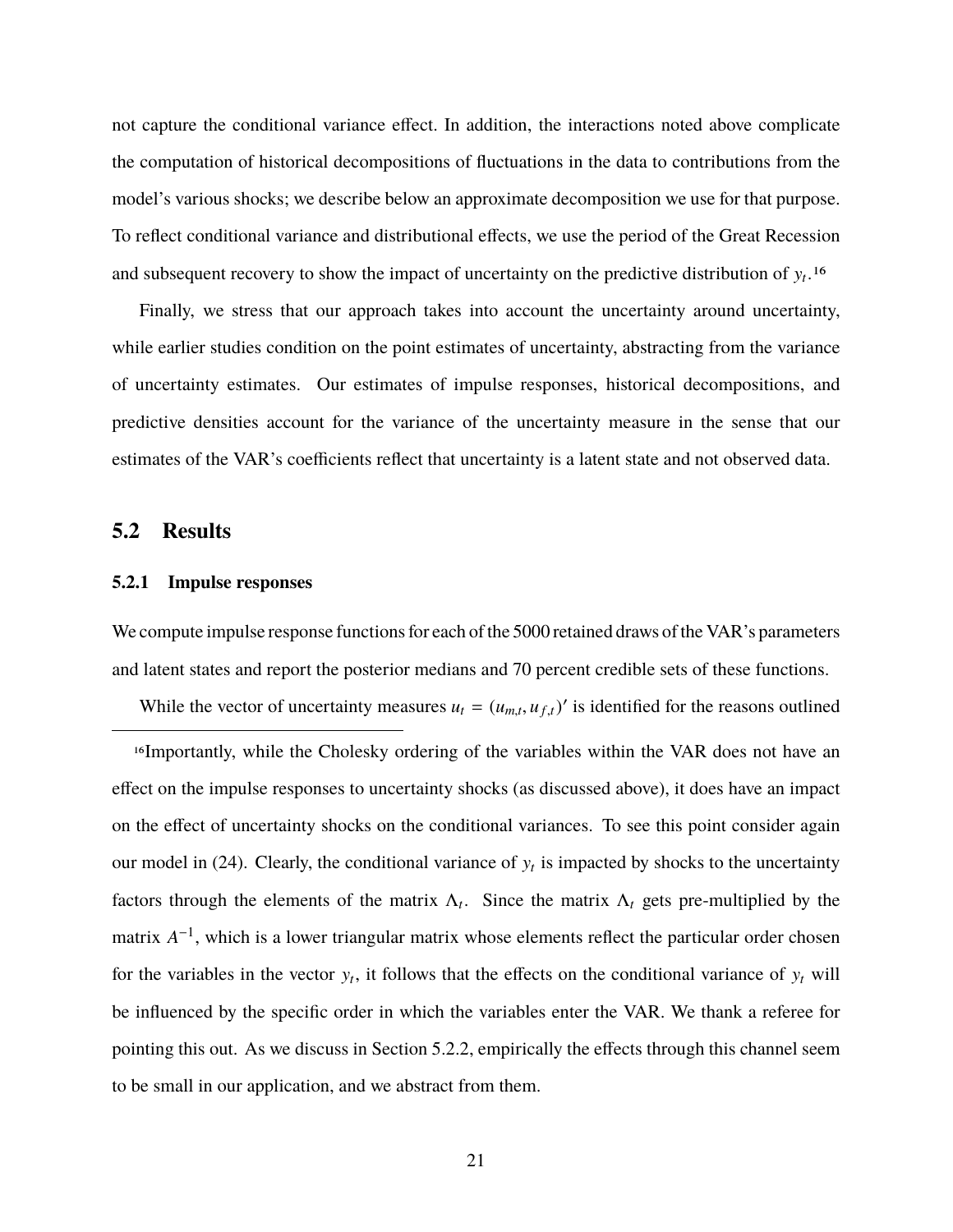in the previous Subsection, in order to separately identify the effects of macro and financial uncertainty, an identification assumption is needed for the system in (5). In line with common wisdom that financial variables are "fast" while macroeconomic variables are "slow," we assume a Cholesky identification scheme in which financial uncertainty *f<sup>t</sup>* is ordered last, and hence it contemporaneously responds to both  $u_{m,t}$  and  $u_{f,t}$ , whereas macroeconomic uncertainty responds contemporaneously to  $u_{m,t}$  but responds to  $u_{f,t}$  with some delay.

**Figure 3** provides the impulse response estimates of a one-standard deviation shock to log macro uncertainty  $(\ln m_t)$ . Note that, although the model is estimated with standardized data, for comparability to previous studies the impulse responses are scaled and transformed back to the units typical in the literature. We do so by using the model estimates to: (1) obtain impulse responses in standardized, sometimes (i.e., for some variables) differenced data; (2) multiply the impulse responses for each variable by the standard deviations used in standardizing the data before model estimation; and (3) accumulate the impulse responses of step (2) as appropriate to get back impulse responses in levels or log levels.17 Accordingly, the units of the reported impulse responses are percentage point changes (based on 100 times log levels for variables in logs or rates for variables not in log terms).18

As shown in the penultimate panel of **Figure 3**, the shock to log macro uncertainty produces a

<sup>17</sup>The fact that the model is estimated using some variables differenced for stationarity (e.g., employment and industrial production) implies that, for some of these variables, the long run effects of transitory shocks do not die out. This is in line with what typically happens when analyzing the effects of shocks within a factor model. We have verified in somewhat smaller versions of the model that, without transformation of the variables, we obtain similar results but with effects on activity levels that die out over time.

18However, there is one complication to the reading of results on stock prices and returns, relating to the source data: for the S&P 500 variable, we display the response in percentage changes of the price level, but for the CRSP excess return, we display the response of the monthly return, rather than a price level.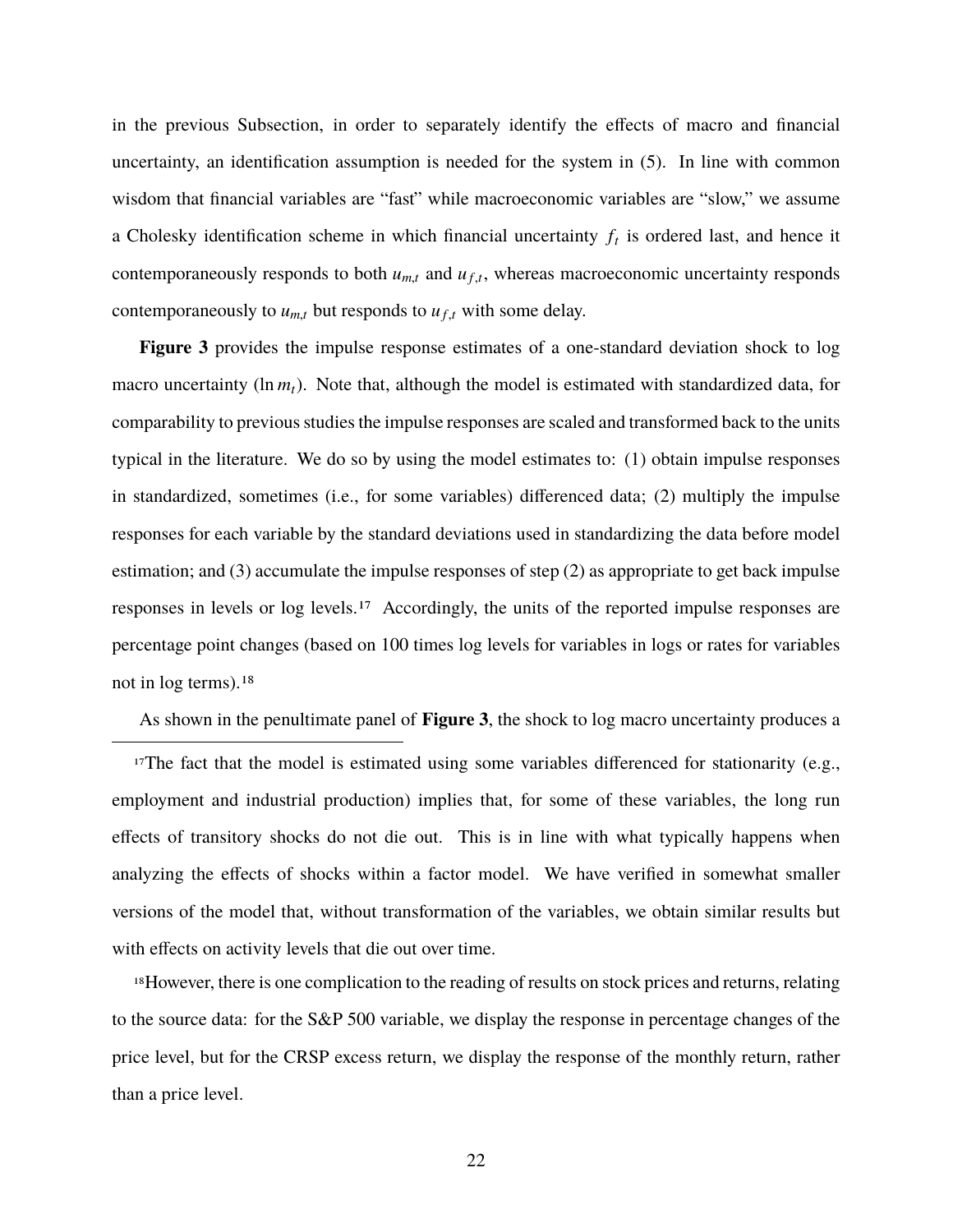rise in uncertainty that gradually dies out, over the course of about one year. As indicated in the last panel of **Figure 3**, financial uncertainty rises in response, also for about a year, although the response of financial uncertainty is estimated less precisely than the response of macro uncertainty.

Now consider the effects of the macro uncertainty shock on industrial production and employment, which are both significantly negative, with a modestly larger response of production than employment. The responses are qualitatively similar to those obtained by JLN, who only focus on these two variables, but in their case the effects are more short-lived, becoming not significant about one year after the shock.

In the labour market, we also find that hours worked generally decrease (with peak effect after about six months) and unemployment increases (with peak effect after about 20 months), in line with firms trying to avoid hiring adjustment costs, as, e.g., in Bloom (2009). Interestingly, in detail provided in the supplementary appendix, there are no significant effects on hourly earnings (average hourly earnings decline, but the estimate is too imprecise to be meaningful), suggesting that wages are rather sticky in the face of uncertainty shocks.

The overall effects on real personal income (reported in the appendix), consumption expenditures and real M&T (manufacturing and trade) sales are significantly negative and persistent. The fall in consumption is likely due to lower current and future expected income but also, likely, to the need to increase precautionary savings (e.g., Bansal and Yaron 2004) and the preference to postpone buying durable goods until uncertainty declines (e.g., Eberly 1994 and Bertola, Guiso and Pistaferri 2005).

In other indicators of production, we detect a significant, persistent decrease in capacity utilization. Utilization bottoms out after about 15 months (with a peak response of about 30 basis points) and then slowly rises. Orders of durable goods and the new orders component of the ISM index also fall significantly, signaling a clear decrease in actual and expected investment. This is in line with the presence of sizable investment adjustment costs, e.g. Ramey and Shapiro (2001) and Cooper and Haltiwanger (2006), that firms try to avoid in the presence of higher uncertainty. An even more significant effect emerges in the building sector, where adjustment costs can be expected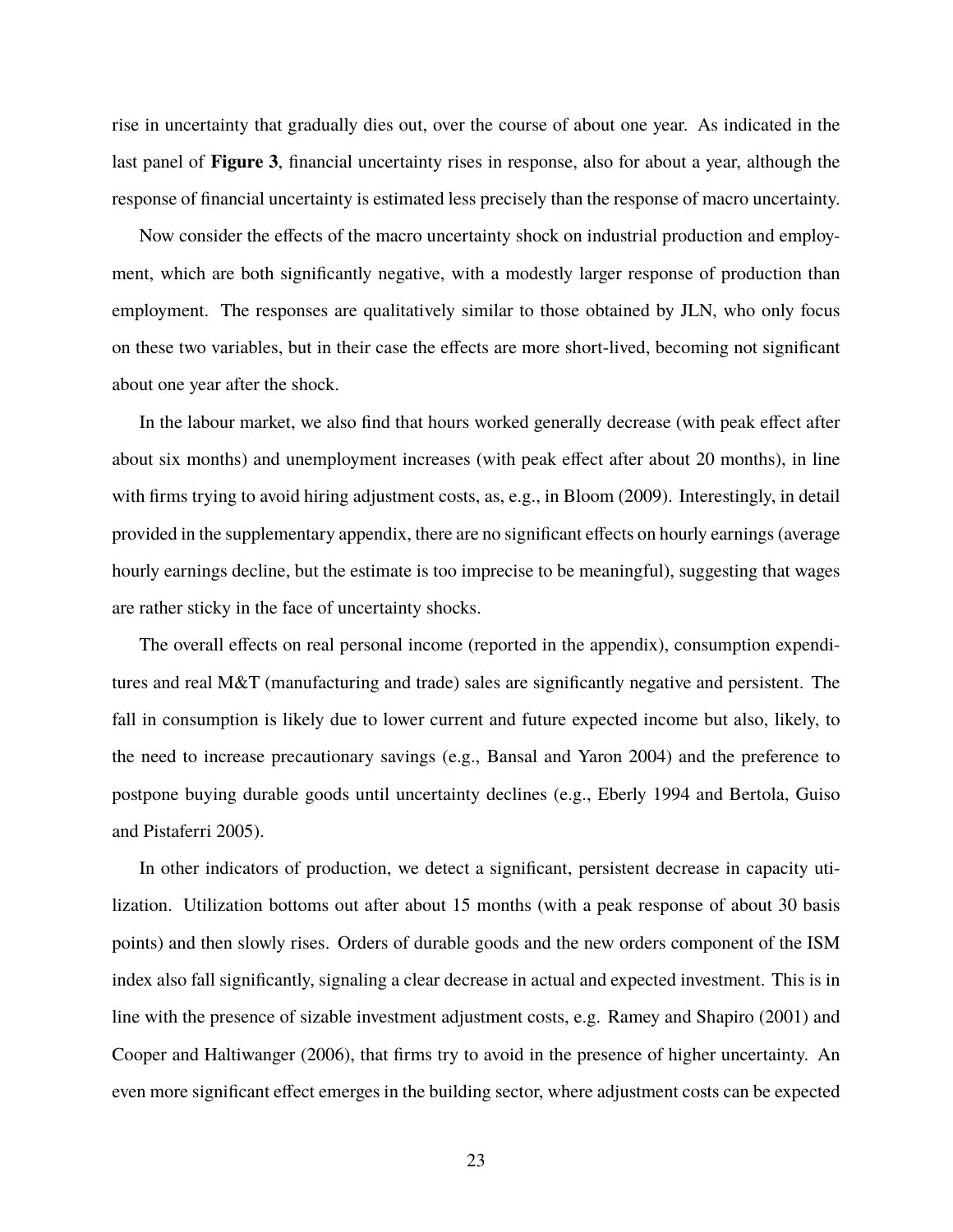to be even higher, with prolonged decreases in housing starts and building permits.

One other notable result in the responses of economic activity to the shock in macro uncertainty concerns timing: for some, but not all indicators, the response to the shock is immediate and sizable. Relatively quick, large responses occur for housing starts and permits, the ISM index of new orders, and weekly hours worked (which presumably reflects an intensive margin, rather than the extensive margin captured by employment). Slower, although eventually large and significant, responses occur for variables such as employment, unemployment, and industrial production.

Despite the significant decline of economic activity in response to the macro uncertainty shock, there doesn't appear to be evidence of a broad decline in prices. The PPI for finished goods declines steadily and by as much as 2 percentage points, although the response is estimated relatively imprecisely. But overall consumer prices as captured by the PCE price index fail to display a significant change. Overall, this picture of price responses is in line with New-Keynesian models, such as Leduc and Liu (2016), Basu and Bundick (2016), and Fernández-Villaverde, Guerrón-Quintana, Kuester, and Rubio-Ramirez (2015), which predict a small effect of uncertainty on inflation due to sticky prices (and possibly wages).

In the face of this sizable deterioration in the real economy and absence of much movement in prices, the federal funds rate gradually falls. The reaction of the federal funds rate is minimal for the first few months. Then, there is a steady, statistically significant decline for about 20-22 months. The response of the funds rate reaches about -20 basis points, not quite as large as the movement in employment but almost double the peak response of the unemployment rate. Such a response appears to be about in line with the parameterization of the Taylor (1999) rule, if one replaces the rule's output gap with an unemployment gap and assumes that Okun's law justifies roughly doubling Taylor's coefficient of 1 on the output gap.

The responses of financial indicators to the shock to macro uncertainty are — collectively speaking— muted and imprecisely estimated (however, in some specifications with different choices of financial variables, we obtained more notable responses of asset returns to macro uncertainty). The one exception is the spread between the Baa and 10 year Treasury yields, which displays a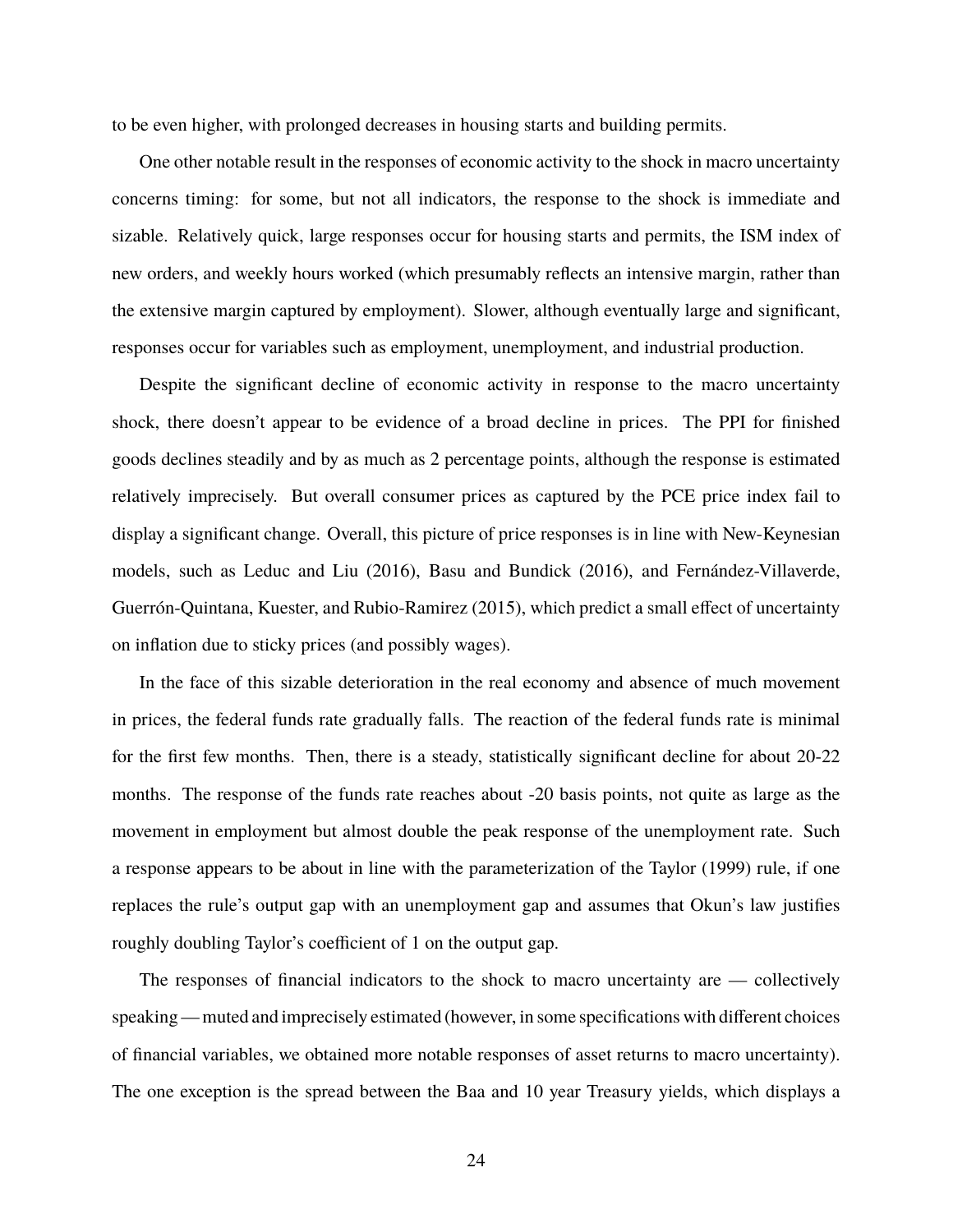modest, but persistent and significant, rise, with a hump-shape pattern. The substantial increase in the credit spread likely increases borrowing costs for firms, further reducing their investment, as in studies looking at the effects of uncertainty in models with financial constraints, such as Arellano, Bai, and Kehoe (2016), Christiano, Motto, and Rostagno (2014), and Gilchrist, Sim, and Zakrasjek (2014). Aggregate stock prices and returns as captured by the S&P 500 price index and the excess CRSP return decline, in line with common wisdom and the finance literature (e.g., Bansal and Yaron 2004), but the estimated responses are imprecise. The responses of other financial indicators, including the risk factors and industry-level returns, are also overall insignificant.

The effects of a shock to financial uncertainty are displayed in **Figure 4**. As reported in the last panel, the shock to log financial uncertainty produces a rise in uncertainty that only gradually dies out, over the course of almost two years. In response, macro uncertainty changes very little, by an amount that is not significant. Based on this and the corresponding result for a shock to macro uncertainty, our estimates and identification attribute the comovement between macro and financial uncertainty to financial uncertainty (relatively fast moving) moving in response to a change in macro uncertainty (relatively slow moving).

As to broader effects of financial uncertainty, when compared to a macro uncertainty shock, a financial uncertainty shock has similar, but sometimes smaller and more delayed, macroeconomic effects and larger financial effects. More specifically, the effects on industrial production and employment follow patterns similar to those obtained for a shock to macroeconomic uncertainty, with a significantly negative response. The unemployment rate rises and hours worked fall, but the reaction of the latter is smaller on impact and in general slower than what happens in the case of the macroeconomic uncertainty shock. In perhaps the most notable difference with respect to results for a macro uncertainty shock, a financial uncertainty shock does not have significant effects on the housing sector (starts and permits).

Turning our attention to the financial variables, on balance they respond more to the financial uncertainty shock than the macro uncertainty shock, although in some cases the responses are imprecisely estimated. The shock to financial uncertainty produces a persistent and significant rise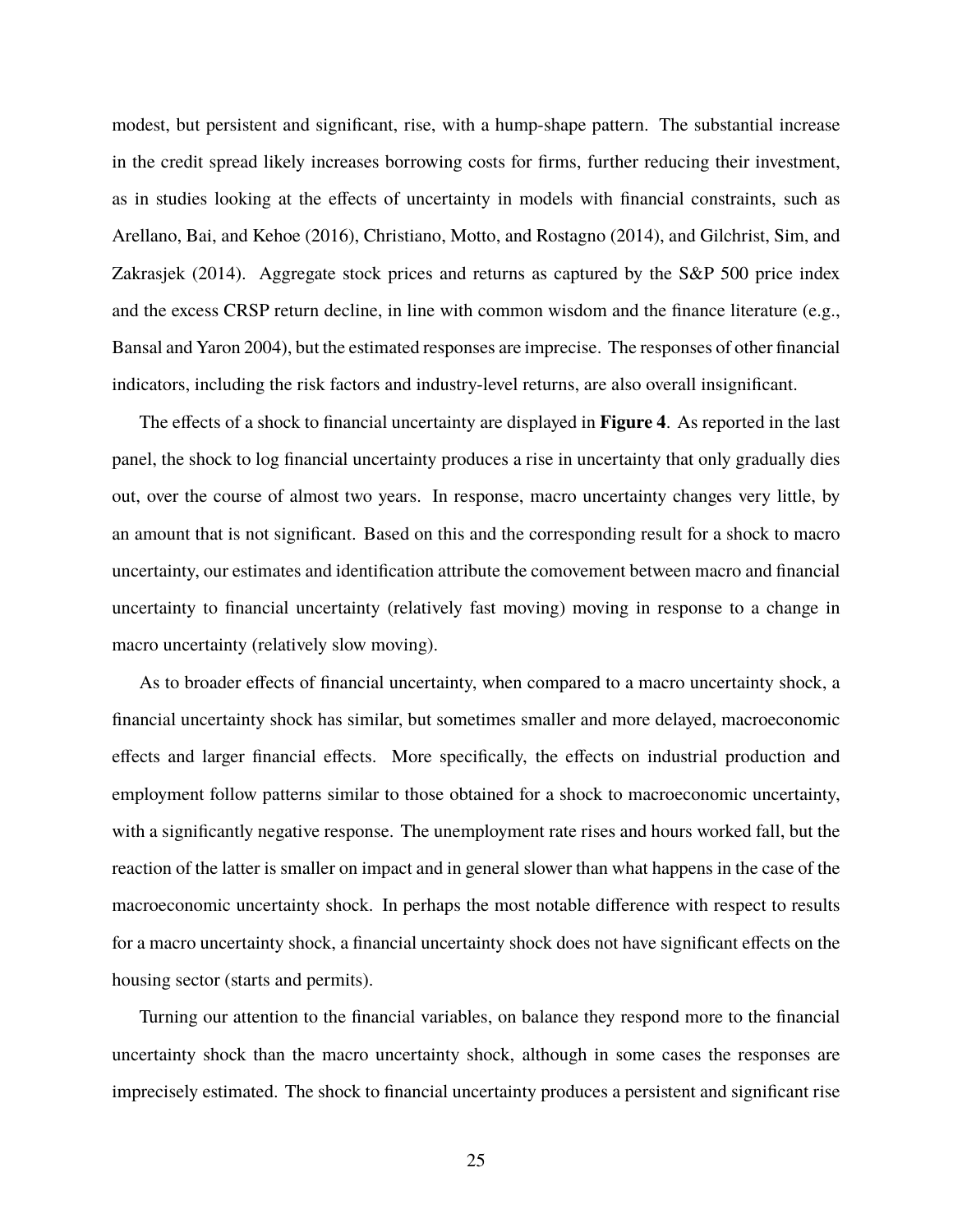in the credit spread, with a hump-shape pattern. It also produces a sizable falloff in aggregate stock prices and returns. The response of the S&P500 price level is negative and significant. The CRSP excess returns display a negative jump and recover only after six months. However, the responses of the risk factors included in the model are insignificant.

#### **5.2.2 Historical decompositions**

To assess the broader importance of uncertainty shocks to the macroeconomy and financial markets, we estimate historical decompositions. In a standard linear model, an historical decomposition of the total *s*-step ahead prediction error variance of  $y_{t+s}$  can be easily obtained by constructing a baseline path (forecast) without shocks, and then constructing the contribution of shocks. With linearity, the sums of the shock contributions and the baseline path equal the data. In our case, the usual decomposition cannot be directly applied because of interactions between  $\Lambda_{t+s}$  and  $\epsilon_{t+s}$ : shocks to log uncertainty affect the forecast errors through  $\Lambda_{t+s}\epsilon_{t+s}$ , and, over time, shocks  $\epsilon_{t+s}$ affect Λ*t*+*<sup>s</sup>* through the response of uncertainty to lagged y. However, it is possible to decompose the total contribution of the shocks into three parts: (i) the direct contributions of the uncertainty shocks  $u_{t+s}$  to the evolution of y; (ii) the direct contributions of the VAR "structural" shocks  $\epsilon_{t+s}$ to the path of y taking account of movements in  $\Sigma_{t+s}$  that arise as uncertainty responds to y but abstracting from movements in  $\Sigma_{t+s}$  due to uncertainty shocks; and (iii) the interaction between shocks to uncertainty and the structural shocks  $\epsilon_{t+s}$ .

To be more specific, consider a simple one-factor model with lag orders of 1:

$$
\begin{cases}\ny_t = \Pi y_{t-1} + \Gamma_1 m_t + \Gamma_2 m_{t-1} + v_t \\
m_t = \delta y_{t-1} + \gamma m_{t-1} + u_t\n\end{cases},
$$
\n(25)

where  $v_t$  and  $u_t$  are independent, with variances  $\Sigma_t$  and  $\Phi_u$ , respectively. So we can replace  $v_t$ above with  $\Sigma_t^{0.5} \epsilon_t$ , where  $\Sigma_t^{0.5}$  is a short-cut notation for the Cholesky decomposition of  $\Sigma_t$  and  $\epsilon_t$ is  $N(0, I_n)$ . The one step ahead forecast errors are  $y_{t+1} - E_t y_{t+1} = \sum_{t+1}^{0.5} \epsilon_{t+1} + \Gamma_1 u_{t+1}$ . Now let  $\hat{\Sigma}_{t+s|t}$  denote the future error variance matrix that would prevail in the absence of future shocks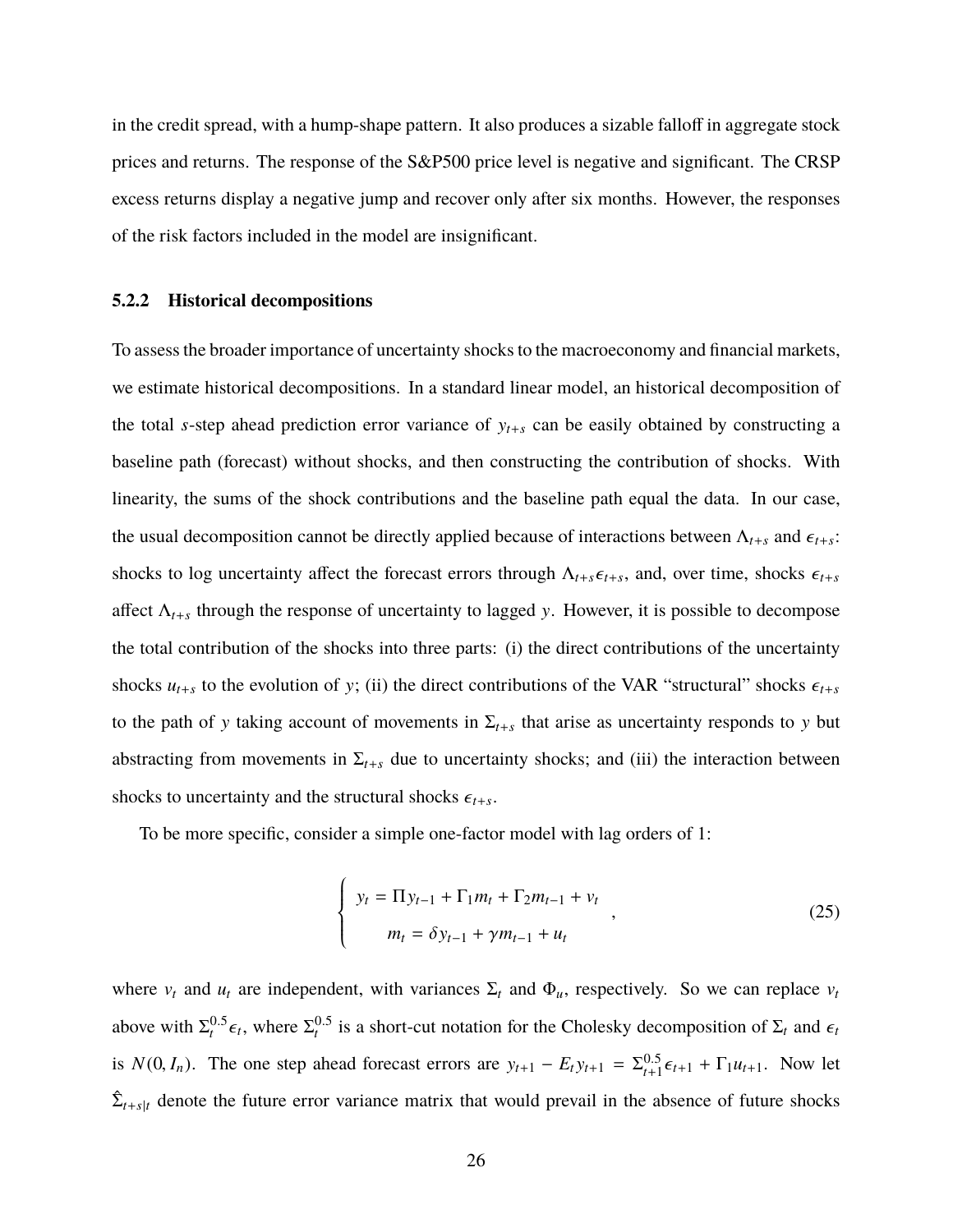to uncertainty. This would be constructed from forecasts of future uncertainty accounting for movements in y driven by  $\epsilon$  shocks and the path of idiosyncratic volatility terms (incorporating shocks to these terms). The following decomposition can be obtained by adding and subtracting  $\hat{\Sigma}_{t+1|t}$  terms in the forecast error:

$$
y_{t+1} - E_t y_{t+1} = \Gamma_1 u_{t+1} + \hat{\Sigma}_{t+1|t}^{0.5} \epsilon_{t+1} + (\Sigma_{t+1}^{0.5} - \hat{\Sigma}_{t+1|t}^{0.5}) \epsilon_{t+1}.
$$
 (26)

In this decomposition, the first term gives the direct contribution of the uncertainty shock, the second term gives the direct contribution of the structural shocks to the VAR, and the third term gives the interaction component. The third term can be simply measured as a residual contribution, as the data less the direct contributions from the uncertainty shock and the structural shocks to the VAR. We apply this basic decomposition to our more general model to obtain historical decompositions.

One potential complication with this approach is that, in the interaction components, there is not a good way to separate the roles of aggregate uncertainty and idiosyncratic volatility, because  $\Sigma_t$  is the product of such terms containing innovations to aggregate uncertainty and innovations to idiosyncratic components. Since the terms are multiplicative and not additive, there isn't a clear way to isolate the role of aggregate uncertainty from the role of idiosyncratic components. Moreover, any attempt to do so would be dependent on the ordering of the variables within the VAR, because as we discussed in Section 5.1, the effect of uncertainty on the conditional variance of  $y_t$  is influenced by the matrix  $A^{-1}$  and hence the ordering of the variables within the VAR matters. Because of these complications, and because the interaction effects are empirically much less pronounced than the direct effects, we chose to leave the interaction component as is, without attempting to separate the roles of aggregate uncertainty and idiosyncratic volatility in the interaction component.

Partly out of concern for chart readability, and light of general interest in the contributions of uncertainty to the Great Recession and the ensuring recovery, we provide results for the period from 2003 through 2014. (The appendix provides results for a sample 1985 to 2002, which includes periods of economic expansion and two relatively mild recessions. These results are qualitatively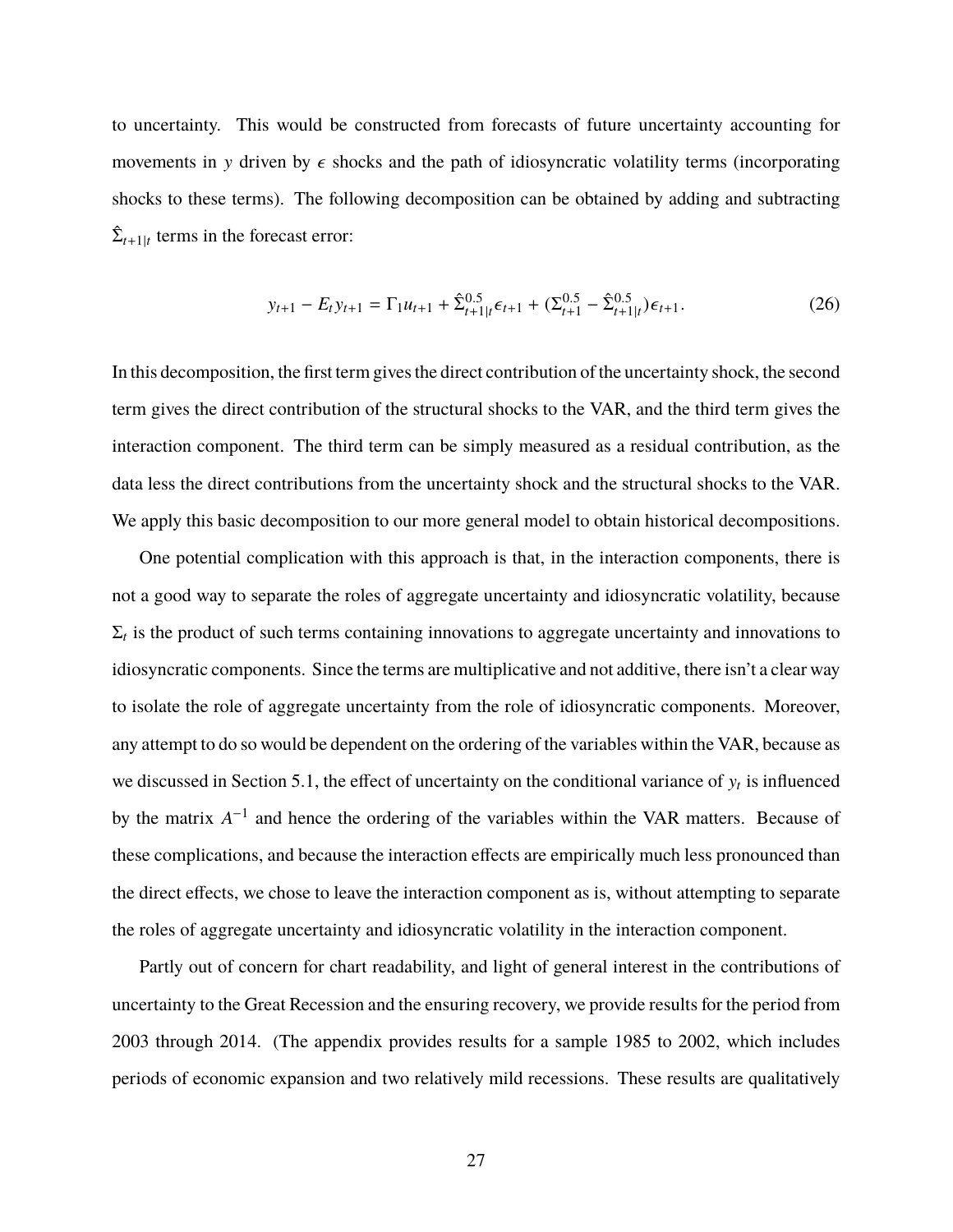similar. It also provides a color version of the chart for 2003 through 2014.) The charts show the standardized data series, a baseline path corresponding to the unconditional forecast, the direct contributions of shocks to (separately) macroeconomic and financial uncertainty, and the direct contributions of the VAR's shocks. The reported estimates are posterior medians of decompositions computed for each draw from the posterior. Finally, in light of space constraints, the charts below provide results for a subset of selected variables; results for the full set of variables are available in the supplemental appendix.

As indicated in Figure 5, the decomposition estimates indicate that around the Great Recession, shocks to uncertainty contribute materially to fluctuations in economic activity, the federal funds rate, the credit spread, and uncertainty itself, but not much to inflation or stock prices (or other financial indicators). However, for the macroeconomic and financial variables of the model, the effects of uncertainty shocks are generally dominated by the contributions of the VAR's shocks. Benati (2016) obtains a broadly similar result, with a different approach.

#### **5.2.3 Predictive densities**

To assess the distributional effects described in section 5.1, we estimate predictive densities for all of the variables in the system under two scenarios — a baseline scenario and an alternative scenario with additional shocks to uncertainty, in line with those estimated from our model. The densities cover a period spanning the Great Recession and much of subsequent recovery, from December 2007 (the NBER peak) through December 2012.

To obtain a baseline predictive density, for each retained posterior draw, we simulate draws of the time series of fundamental shocks to i) log idiosyncratic volatility  $(e_{i,t})$ , ii) log uncertainty  $(u_t)$ , and iii) the VAR's variables  $(\epsilon_t)$ . Using these draws, we compute the baseline path of idiosyncratic volatility, uncertainty  $(\Sigma_t$  follows from the value of idiosyncratic volatility and uncertainty), and  $y_t$ .

To create the alternative path, we augment the baseline draws of shocks with additional shocks to uncertainty. In particular, we use additional shocks for the period of the NBER-dated recession, from December 2007 through June 2009, that are equal to the estimated shocks (posterior medians)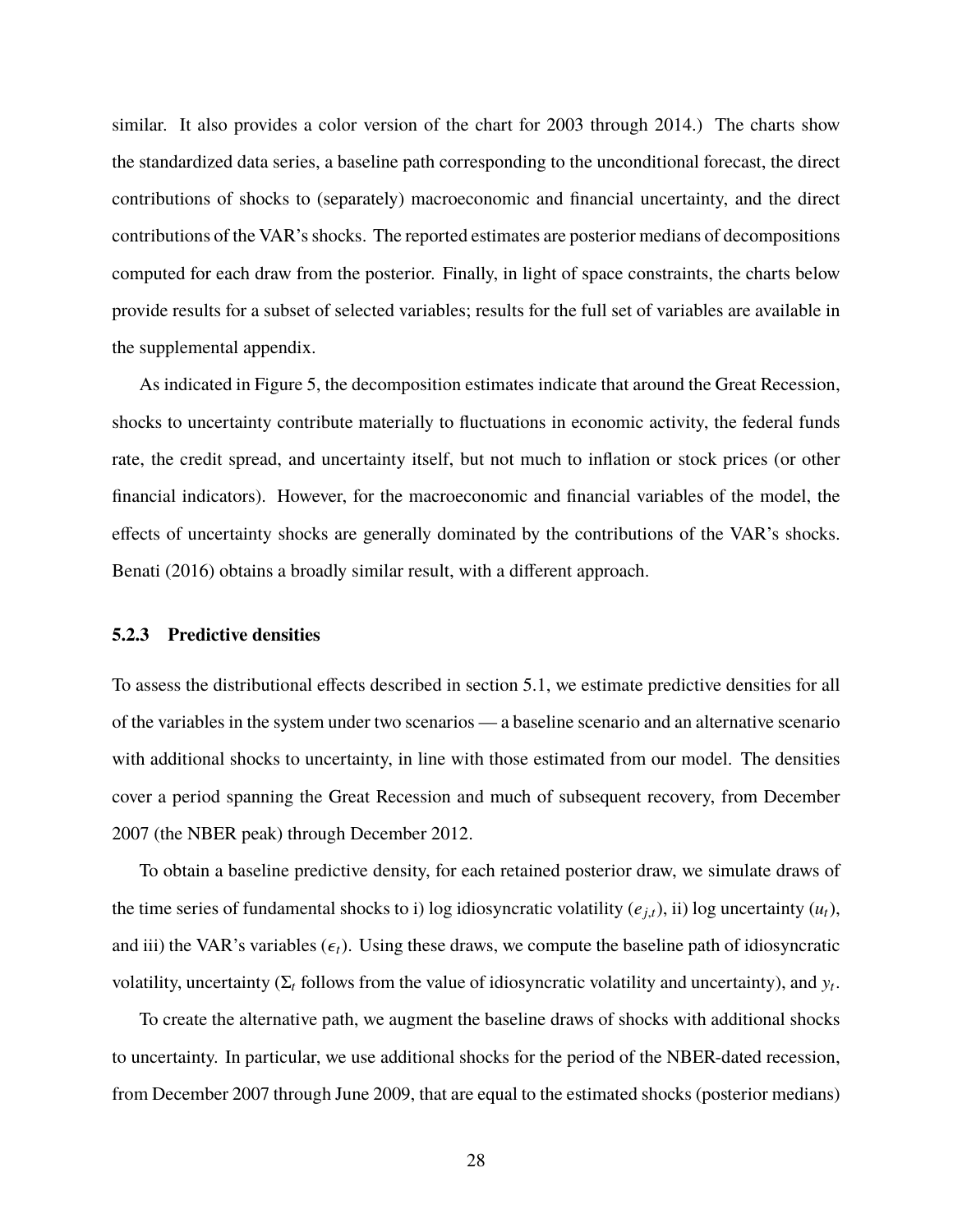to uncertainty from our model. With the baseline paths of  $e_{i,t}$  and  $\epsilon_t$  and the alternative paths of *ut* that add our estimated shocks to the baseline paths, we compute forward the alternative paths of uncertainty  $(\Sigma_t$  follows from the value of idiosyncratic volatility and uncertainty) and  $y_t$ ; the path of idiosyncratic volatility is exactly the same as in the baseline.

Figure 6 shows the effects of uncertainty shocks on the predictive distributions of selected variables (results for the full set of variables are available in the supplemental appendix). The solid black line and gray shading report the predictive density of a baseline path for the variables. The alternative path denoted by the dotted (median) and dashed lines (15 and 85 percent quantiles) instead shows the predictive density with additional uncertainty shocks (for December 2007 through June 2009) corresponding to those obtained with our estimated model. Note that, as in the impulse responses, the estimated predictive distributions have been scaled and transformed back to the units typical in the literature, as described in the section on impulse responses.

Consistent with the simple impulse responses, the shocks to uncertainty cause the path of economic activity to shift down. For many but not all variables, the shocks also have a distributional effect beyond just moving the center of the distribution: they also cause the distribution to rotate downward. The 15th percentile of the 70 percent credible set appears to fall more than does the 85th percentile. These effects are most evident for those variables for which an uncertainty shock affects the median of the distribution, particularly for measures of economic activity (employment, industrial production, etc.), the federal funds rate, and the credit spread. For variables for which the median responses are smaller (e.g., for the PCE price index), there are no obvious distributional effects. Overall, these estimates show effects on predictive distributions that conventional approaches of inserting an uncertainty measure in a linear, homoskedastic VAR are not able to capture.

### **5.3 Robustness**

We have examined the robustness of our results along a wide variety of dimensions and found our main results to be robust. The supplementary appendix details these checks and their results. In the interest of space, in this section we briefly describe a few of these checks, as follows.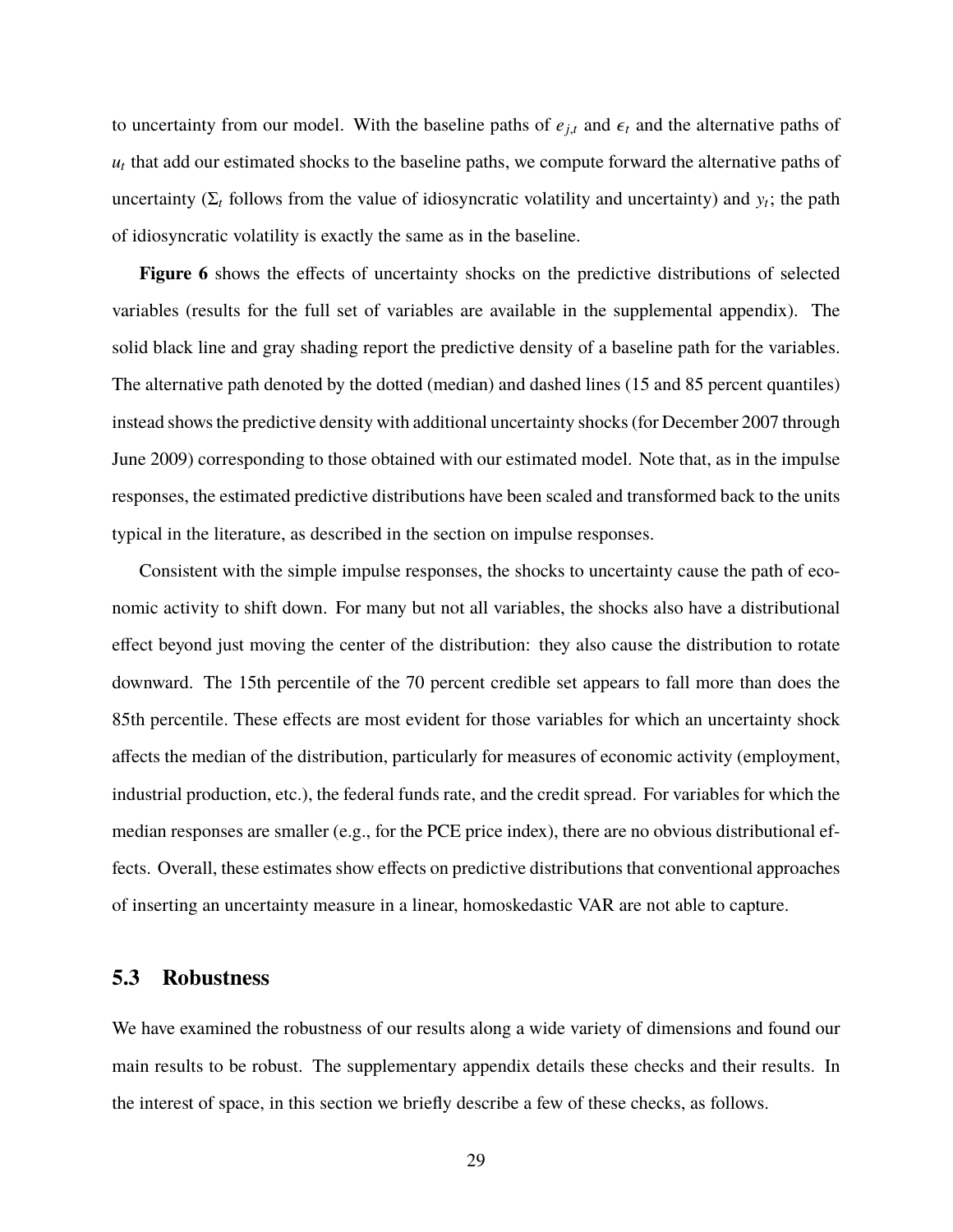- Using quarterly data yields results qualitatively very similar to those for monthly data.
- Using a sample ending before the Great Recession shows that our results are not driven by the volatility of that period.
- Restricting the model to make the idiosyncratic volatility components constants and not timevarying has little effect on financial uncertainty. However, the restriction makes the estimate of macroeconomic uncertainty far more variable and reduces its effects on the economy. Our baseline estimates indicate that idiosyncratic components are sizable, and we believe them to be important in many settings, including a model in monthly data such as ours.
- To assess the potential importance of restricting the matrix *A* to be constant, we considered (out of computational considerations) smaller, one-factor models in which *A* is time-varying as in Primiceri (2005). In these settings, allowing *A* to be time-varying yields results similar to those with a constant *A*. These results suggest this particular restriction is unlikely to have a material effect on our results.
- Alternative settings on the volatility-related priors yield results very similar to those reported.

# **6 Conclusions**

This paper develops a new framework for measuring uncertainty and its effects on the macroeconomy and financial conditions. Specifically, we develop a VAR model for a possibly large set of variables whose volatility is driven by two common unobservable factors, corresponding to aggregate macroeconomic and financial uncertainty. These uncertainty measures reflect common changes in the volatility of the variables under analysis, but can also influence their levels.

Our approach allows simultaneous estimation of the uncertainty measures and their impact on the economy, providing also a coherent measure of the uncertainty around them, while most existing studies (with the notable exception of Creal and Wu 2016) rely on a two-step approach with one model used to estimate uncertainty and a second one to assess its effects.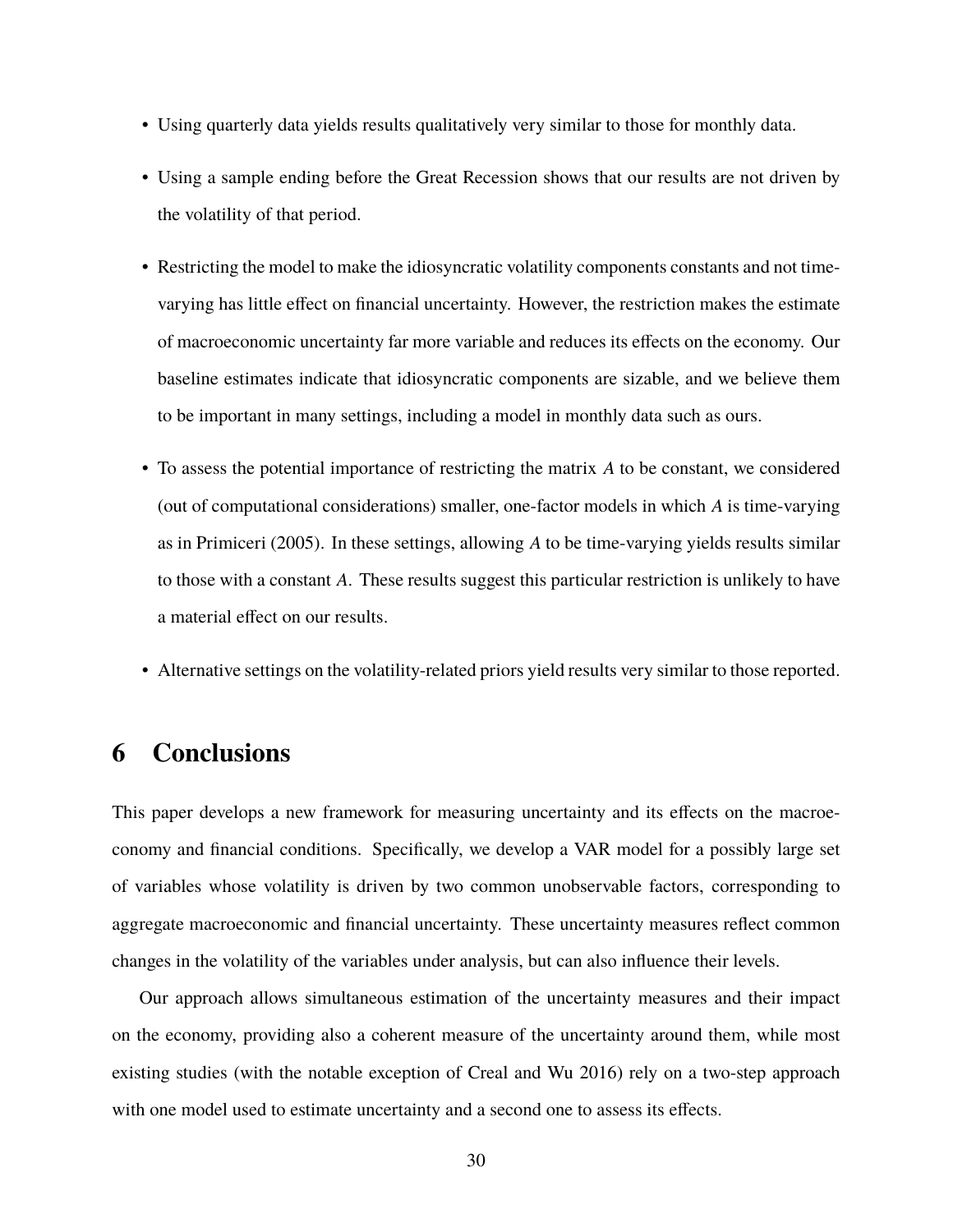In estimates of the model with U.S. data, we find substantial commonality in uncertainty, sizable effects of uncertainty on key macroeconomic and financial variables with responses in line with economic theory, and some uncertainty about uncertainty and its effects. We provide results separately for macroeconomic and financial uncertainty, showing that macro uncertainty shocks have a major impact on macroeconomic variables but their effects do not transmit substantially to financial variables, whereas financial uncertainty shocks have significant effects on financial variables but also substantially transmit to the macroeconomy. However, looking at the historical contribution of realized uncertainty shocks to macroeconomic fluctuations, the general picture is that while shocks to uncertainty contribute to the Great Recession and subsequent recovery, they are dominated by the VAR's shocks, and as a general matter they play a modest role in macroeconomic and financial fluctuations. Finally, in an assessment of predictive distributions over recent years, we find that shocks (increases) to uncertainty affect not only the centers of the distributions but also the shapes of the distributions, causing the distributions to rotate downward.

# **7 References**

- Alessandri, Piergiorgio, and Haroon Mumtaz, "Financial Regimes and Uncertainty Shocks," Birkbeck Working Paper no. 1404 (2014).
- Andrews, Donald W.K., and J. Christopher Monahan, "An Improved Heteroskedasticity and Autocorrelation Consistent Covariance Matrix Estimator," *Econometrica* 60 (1992), 953-966.
- Andrieu, Christophe, Arnaud Doucet, and Roman Holenstein, "Particle Markov Chain Monte Carlo Methods," *Journal of the Royal Statistical Society*, Series B 72 (2010), 269-342.
- Arellano, Cristina, Yan Bai, and Patrick J. Kehoe, "Financial Frictions and Fluctuations in Volatility," Federal Reserve Bank of Minneapolis Research Department Staff Report no. 466 (2016).
- Bachmann, Rudiger, Steffen Elstner, and Eric R. Sims, "Uncertainty and Economic Activity: Evidence from Business Survey Data," *American Economic Journal: Macroeconomics* 5 (2013), 217-249.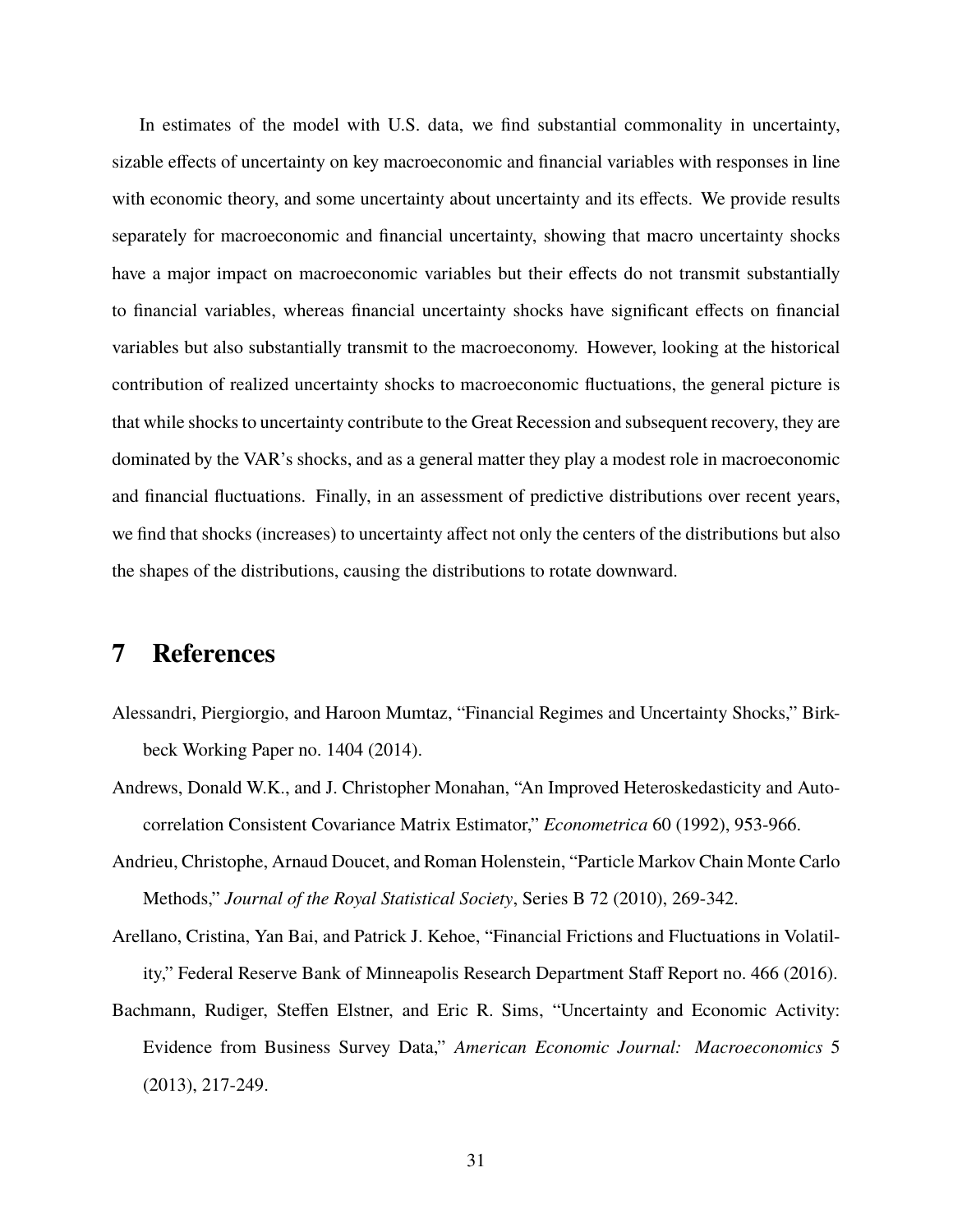- Baker, Scott R., Nicholas Bloom, and Steven J. Davis, "Measuring Economic Policy Uncertainty," *Quarterly Journal of Economics* 131 (2016), 1593-1636.
- Banbura, Marta, Domenico Giannone, and Lucrezia Reichlin, "Large Bayesian Vector Autoregressions," *Journal of Applied Econometrics* 25 (2010), 71-92.
- Bansal, Ravi, and Amir Yaron, "Risks for the Long Run: A Potential Resolution of Asset Pricing Puzzles," *Journal of Finance* 59 (2004), 1481-1509.
- Basu, Susanto, and Brent Bundick, "Uncertainty Shocks in a Model of Effective Demand," *Econometrica*, forthcoming (2016).
- Basu, Susanto, John G. Fernald, and Miles S. Kimball, "Are Technology Improvements Contractionary?" *American Economic Review* 96 (2006), 1418-1448.
- Benati, Luca, "Economic Policy Uncertainty, the Great Recession, and the Great Depression," manuscript, University of Bern (2016).
- Berger, Tino, Sibylle Grabert, and Bernd Kempa, "Global and Country-Specific Output Growth Uncertainty and Macroeconomic Performance," *Oxford Bulletin of Economics and Statistics* 78 (2016), 694-716.
- Bernanke, Ben S., Jean Boivin, and Piotr Eliasz, "Measuring the Effects of Monetary Policy: a Factor-Augmented Vector Autoregressive (FAVAR) Approach," *Quarterly Journal of Economics* 120 (2005), 387-422.
- Bertola, Giuseppe, Luigi Guiso, and Luigi Pistaferri, "Uncertainty and Consumer Durables Adjustment," *Review of Economic Studies* 72 (2005), 973-1007.
- Bloom, Nicholas, "Fluctuations in Uncertainty," *Journal of Economic Perspectives* 28 (2014), 153-176.
- Bloom, Nicholas, "The Impact of Uncertainty Shocks," *Econometrica* 77 (2009), 623-685.
- Caggiano, Giovanni, Efrem Castelnuovo, and Nicolas Groshenny, "Uncertainty Shocks and Unemployment Dynamics: An Analysis of Post-WWII US Recessions," *Journal of Monetary Economics* 67 (2014), 78-92.
- Caldara, Dario, Cristina Fuentes-Albero, Simon Gilchrist, and Egon Zakrajsek, "The Macroeco-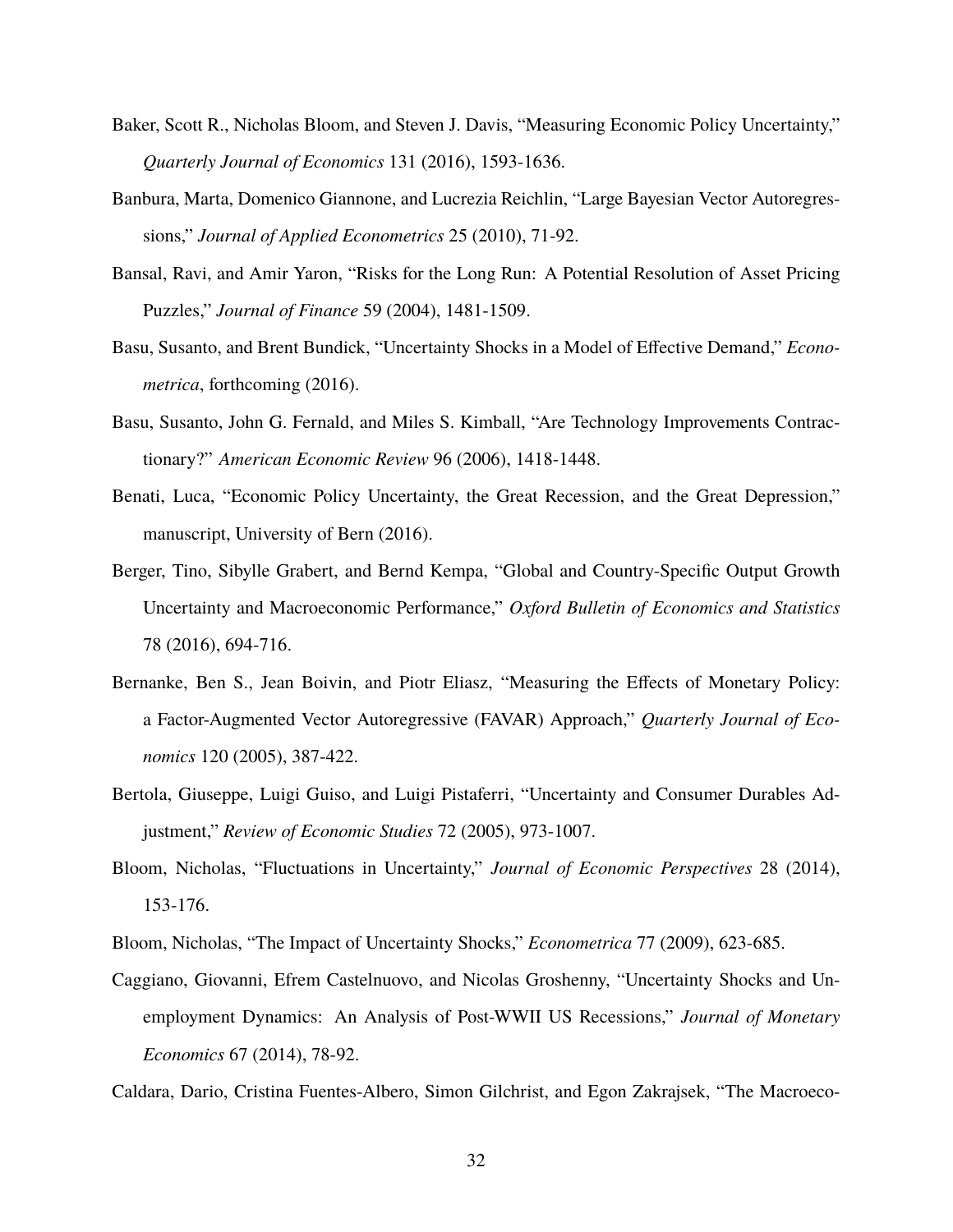nomic Impact of Financial and Uncertainty Shocks," *European Economic Review* 88 (2016), 185-207.

- Carriero, Andrea, Todd E. Clark, and Massimiliano Marcellino, "Common Drifting Volatility in Large Bayesian VARs," *Journal of Business and Economic Statistics* 34 (2016a), 375-390.
- ——–, "Large Vector Autoregressions with Asymmetric Priors and Time-Varying Volatilities," Federal Reserve Bank of Cleveland Working Paper no. 16-17 (2016b).
- ——–, "Bayesian VARs: Specification Choices and Forecast Accuracy," *Journal of Applied Econometrics* 30 (2015), 46-73.
- Carriero, Andrea, Haroon Mumtaz, Konstantinos Theodoridis, and Angeliki Theophilopoulou, "The Impact of Uncertainty Shocks Under Measurement Error: A Proxy SVAR Approach," *Journal of Money, Credit and Banking* 47 (2015), 1223-1238.
- Chan, Joshua C.C., "The Stochastic Volatility in Mean Model with Time-Varying Parameters: An Application to Inflation Modeling," *Journal of Business and Economics Statistics* 35 (2017), 17-28.
- Christiano, Lawrence J., Roberto Motto, and Massimo Rostagno, "Risk Shocks," *American Economic Review* 104 (2014), 27-65.
- Cogley, Timothy, and Thomas J. Sargent, "Drifts and Volatilities: Monetary Policies and Outcomes in the Post-WWII US," *Review of Economic Dynamics* 8 (2005), 262-302.
- Coibion, Olivier, Yuriy Gorodnichenko, Lorenz Kueng, and John Silvia, "Innocent Bystanders? Monetary Policy and Inequality in the U.S.," manuscript (2016).
- Cooper, Russell W., and John C. Haltiwanger, "On the Nature of Capital Adjustment Costs," *Review of Economic Studies* 73 (2006), 611-633.
- Creal, Drew D., and Jing Cynthia Wu, "Monetary Policy Uncertainty and Economic Fluctuations," *International Economic Review*, forthcoming (2016).
- Del Negro, Marco, and Giorgio E. Primiceri, "Time Varying Structural Vector Autoregressions and Monetary Policy: A Corrigendum," *Review of Economic Studies* 82 (2015), 1342-1345.
- Eberly, Janice C., "Adjustment of Consumers' Durables Stocks: Evidence from Automobile Pur-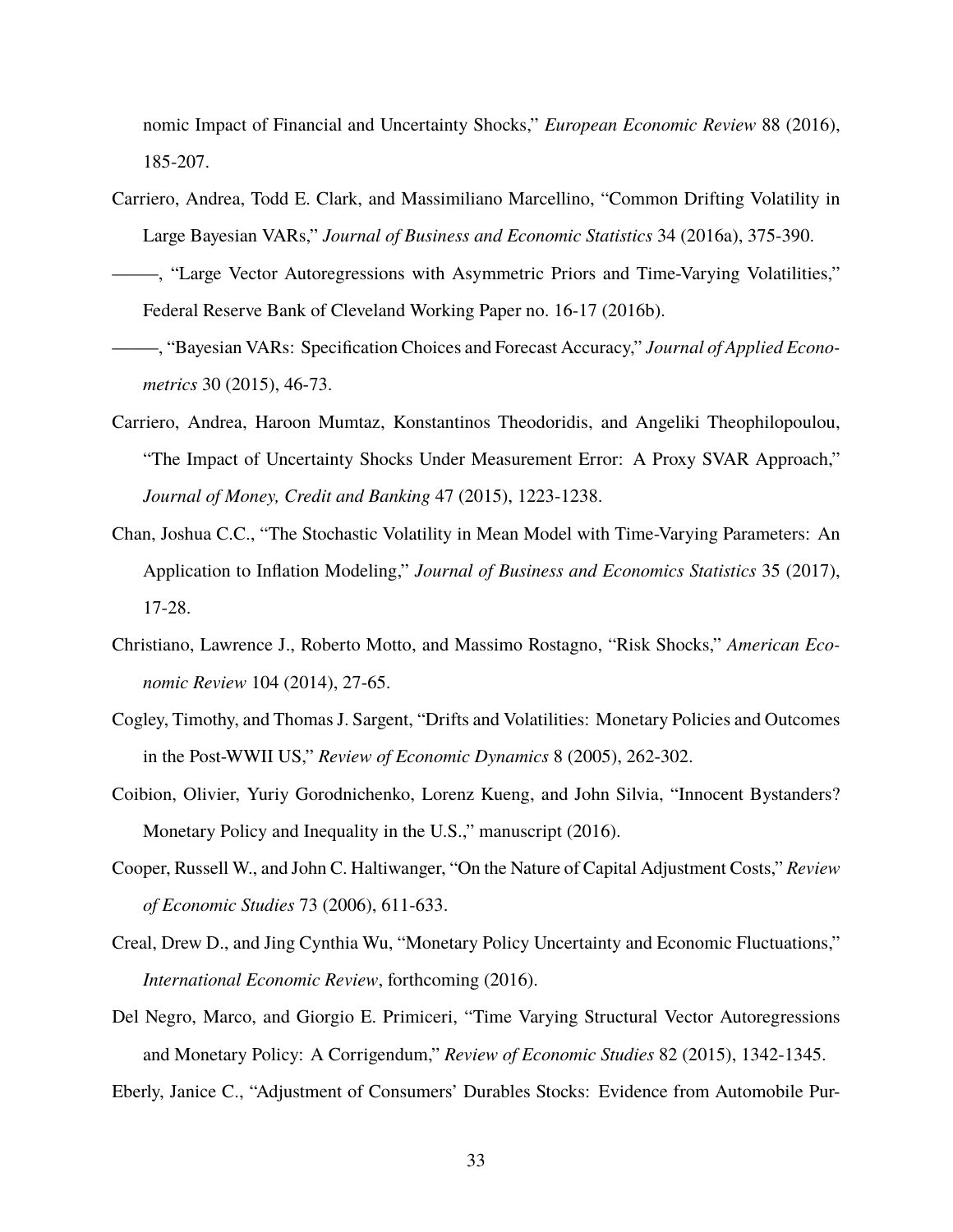chases," *Journal of Political Economy* 102 (1994), 403-436.

- Fernandez-Villaverde, Jesus, Pablo Guerron-Quintana, Keith Kuester, and Juan Rubio-Ramirez, "Fiscal Volatility Shocks and Economic Activity," *American Economic Review* 105 (2015), 3352-3384.
- French, Kenneth R., G. William Schwert, and Robert F. Stambaugh, "Expected Stock Returns and Volatility," *Journal of Financial Economics* 19 (1987), 3-29.
- Giannone, Domenico, Michele Lenza, and Lucrezia Reichlin, "Explaining The Great Moderation: It Is Not The Shocks," *Journal of the European Economic Association* 6 (2008), 621-633.
- Gilchrist, Simon, Jae W. Sim, and Egon Zakrajsek, "Uncertainty, Financial Frictions, and Investment Dynamics," NBER Working Paper no. 20038 (2014).
- Gurkaynak, Refet S., Brian Sack, and Eric T. Swanson, "Do Actions Speak Louder Than Words? The Response of Asset Prices to Monetary Policy Actions and Statements," *International Journal of Central Banking* 1 (2005), 55-93.
- Hamilton, James D., "What Is an Oil Shock?" *Journal of Econometrics* 113 (2003), 363-398.
- Jo, Soojin, "The Effect of Oil Price Uncertainty on Global Real Economic Activity," *Journal of Money, Credit, and Banking* 46 (2014), 1113-1135.
- Jurado, Kyle, Sydney C. Ludvigson, and Serena Ng, "Measuring Uncertainty," *American Economic Review* 105 (2015), 1177-1216.
- Kilian, Lutz, "Exogenous Oil Supply Shocks: How Big Are They and How Much Do They Matter for the U.S. Economy?" this *REVIEW* 90 (2008), 216-240.
- Kim, Sangjoon, Neil Shephard, and Siddhartha Chib, "Stochastic Volatility: Likelihood Inference and Comparison with ARCH Models," *Review of Economic Studies* 65 (1998), 361-393.
- Koop, Gary, "Forecasting with Medium and Large Bayesian VARs," *Journal of Applied Econometrics* 28 (2013), 177-203.
- Koop, Gary, and Dimitris Korobilis, "A New Index of Financial Conditions," *European Economic Review* 71 (2014), 101-116.
- Koopman, Siem Jan, and Eugenie Hol Uspensky, "The Stochastic Volatility in Mean Model: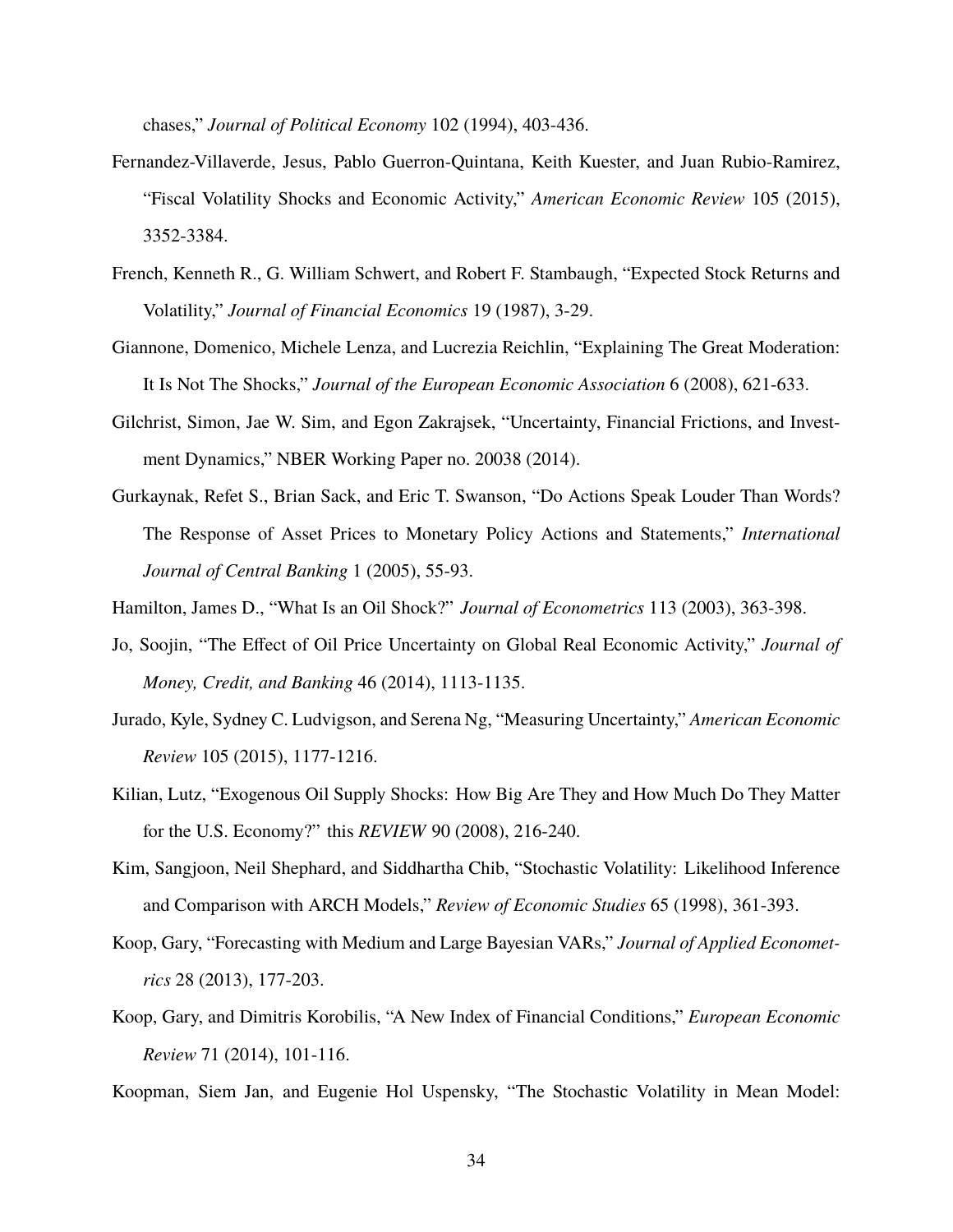Empirical Evidence from International Stock Markets," *Journal of Applied Econometrics* 17 (2002), 667-689.

- Leduc, Sylvain, and Zheng Liu, "Uncertainty Shocks Are Aggregate Demand Shocks," *Journal of Monetary Economics* 82 (2016), 20-35.
- Ludvigson, Sydney C., Sai Ma, and Serena Ng, " Uncertainty and Business Cycles: Exogenous Impulse or Endogenous Response?" manuscript, New York University (2016).
- Marcellino, Massimiliano, Mario Porqueddu, and Fabrizio Venditti, "Short-Term GDP Forecasting With A Mixed Frequency Dynamic Factor Model With Stochastic Volatility," *Journal of Business and Economic Statistics* 34 (2016), 118-127.
- McCracken, Michael W., and Serena Ng, "FRED-MD: A Monthly Database for Macroeconomic Research," *Journal of Business and Economic Statistics* 34 (2016), 574-589.
- Mertens, Karel, and Morten O. Ravn, "Empirical Evidence on the Aggregate Effects of Anticipated and Unanticipated U.S. Tax Policy Shocks," *American Economic Journal: Economic Policy* 4 (2012), 145-181.
- Mumtaz, Haroon, "Estimating the Impact of the Volatility of Shocks: a Structural VAR Approach," Bank of England Working Papers no. 437 (2011).
- Mumtaz, Haroon, and Francesco Zanetti, "The Impact of the Volatility of Monetary Policy Shocks," *Journal of Money, Credit and Banking* 45 (2013), 535-558.
- Omori, Yasuhiro, Siddhartha Chib, Neil Shephard, and Juichi Nakajima, "Stochastic Volatility with Leverage: Fast and Efficient Likelihood Inference," *Journal of Econometrics* 140 (2007), 425-449.
- Primiceri, Giorgio E., "Time-Varying Structural Vector Autoregressions and Monetary Policy," *Review of Economic Studies* 72 (2005), 821-852.
- Ramey, Valerie A., "Identifying Government Spending Shocks: It's All in the Timing," *Quarterly Journal of Economics* 126 (2011), 1-50.
- Ramey, Valerie A., and Matthew D. Shapiro, "Displaced Capital: A Study of Aerospace Plant Closings," *Journal of Political Economy* 109 (2001), 958-992.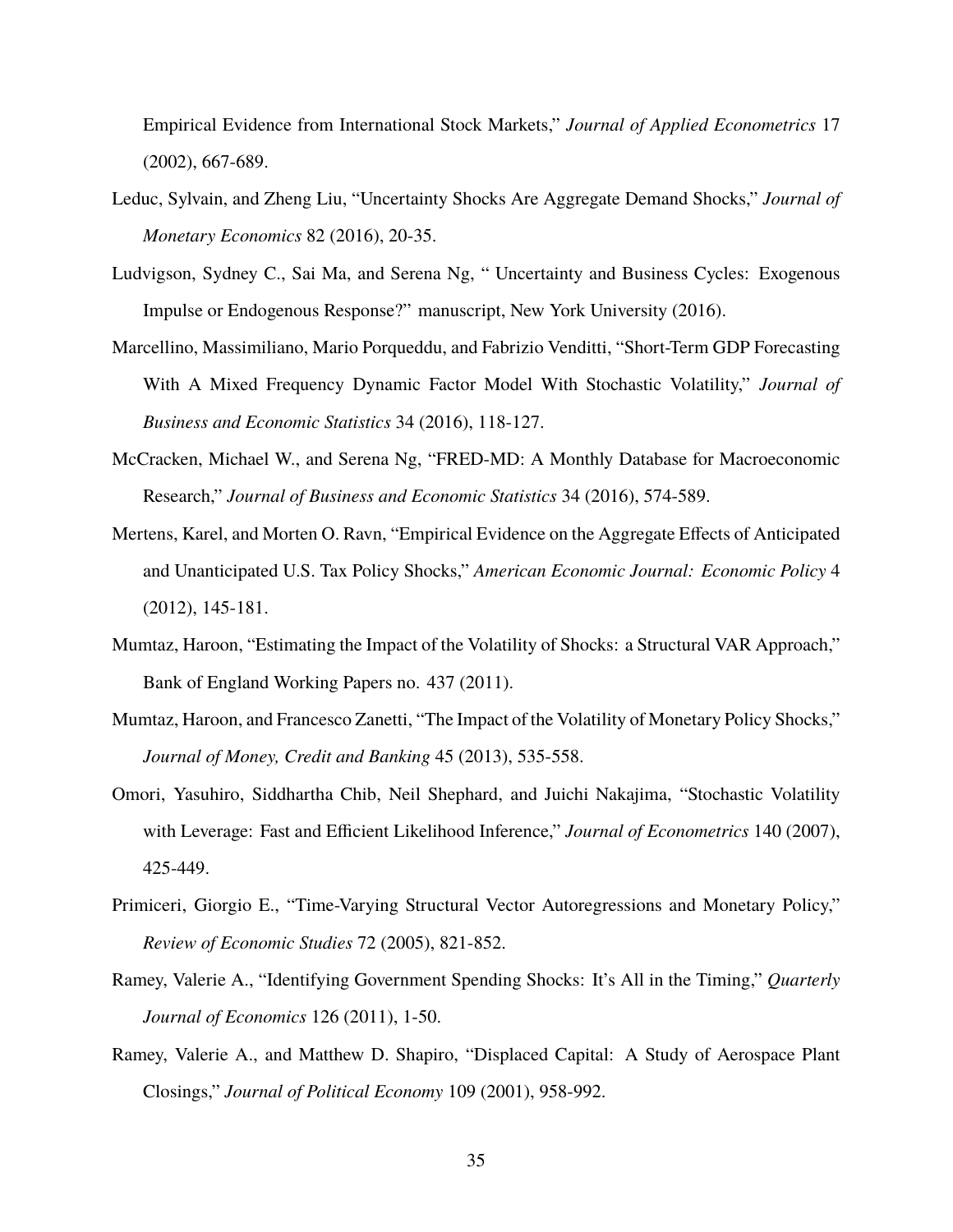- Romer, Christina D., and David H. Romer, "A New Measure of Monetary Shocks: Derivation and Implications," *American Economic Review* 94 (2004), 1055-1084.
- Shin, Minchul, and Molin Zhong, "A New Approach to Identifying the Real Effects of Uncertainty Shocks," manuscript, University of Illinois (2015).
- Sims, Christopher A., and Tao Zha, "Were There Regime Switches In U.S. Monetary Policy?" *American Economic Review* 96 (2006), 54-81.
- Stock, James H., and Mark W. Watson, "Factor Models for Macroeconomics" (pp. 415-525), in John B. Taylor and Harald Uhlig, eds., *Handbook of Macroeconomics*, Vol. 2 (Amsterdam: North Holland, 2015).
- ——–, "Disentangling the Channels of the 2007-2009 Recession," *Brookings Papers on Economic Activity* (2012), Spring, 81-130.
- ——–, "Forecasting with Many Predictors" (pp. 515-554), in Graham Elliott, Clive W.J. Granger, and Allan Timmermann, eds., *Handbook of Economic Forecasting*, Vol. 1 (Amsterdam: North Holland, 2006).
- ——–, "Macroeconomic Forecasting Using Diffusion Indexes," *Journal of Business and Economic Statistics* 20 (2002), 147-162.
- ——–, "New Indexes of Coincident and Leading Economic Indicators," *NBER Macroeconomics Annual* (1989), 351-393.
- Taylor, John B., "A Historical Analysis of Monetary Policy Rules" (pp. 319-347), in John B. Taylor, ed., *Monetary Policy Rules* (Chicago: University of Chicago Press, 1999).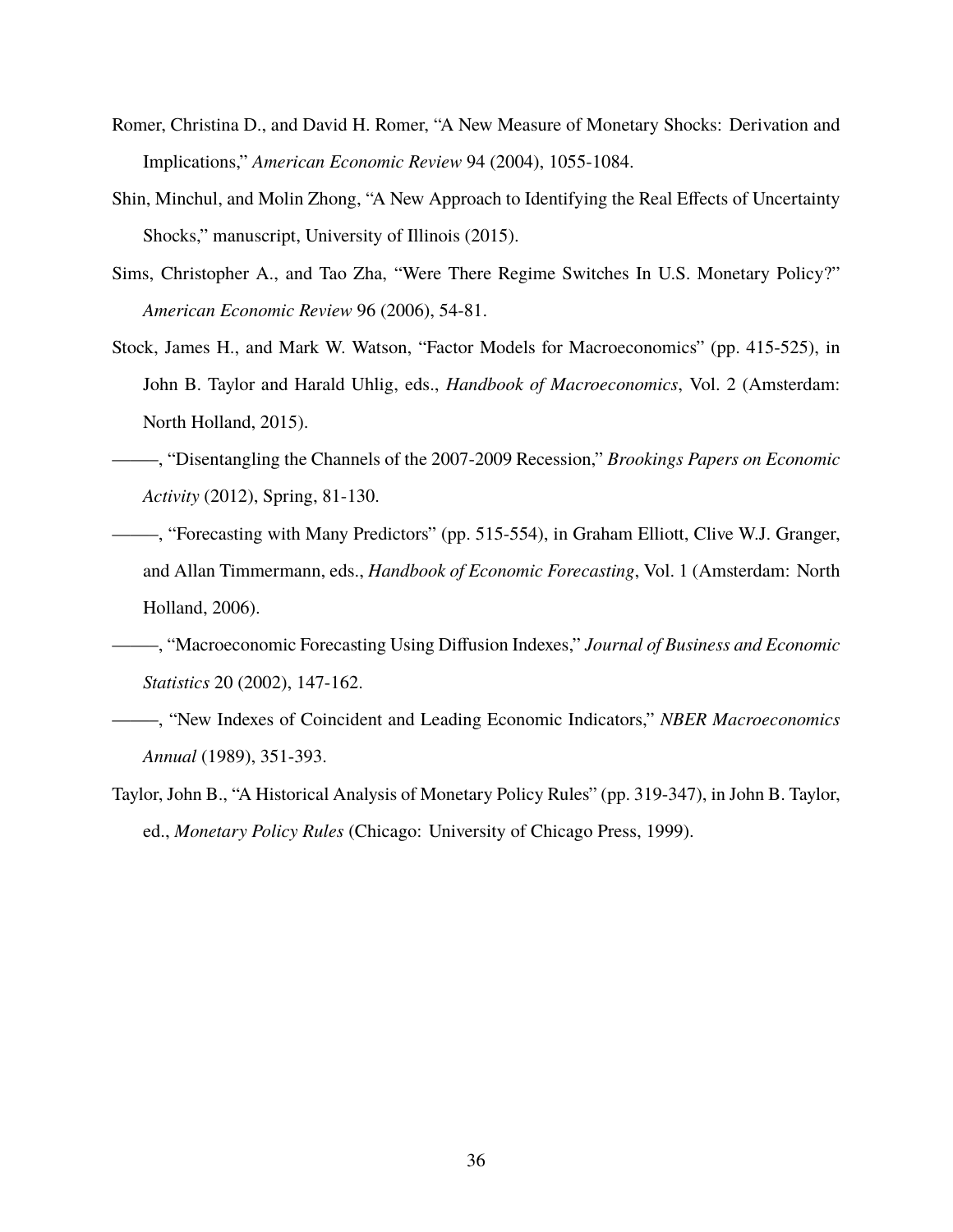| Macroeconomic variables                                | Financial variables              |  |
|--------------------------------------------------------|----------------------------------|--|
| All employees: total nonfarm $(\Delta \ln)$            | S&P 500 $(\Delta \ln)$           |  |
| Industrial production index $(\Delta \ln)$             | Spread, Baa-10y Treasury         |  |
| Capacity utilization: manufacturing $(\Delta)$         | Excess return                    |  |
| Help wanted to unemployed ratio $(\Delta)$             | <b>SMB FF factor</b>             |  |
| Unemployment rate $(\Delta)$                           | <b>HML FF factor</b>             |  |
| Real personal income $(\Delta \ln)$                    | Momentum factor                  |  |
| Weekly hours: goods-producing                          | R <sub>15</sub> _R <sub>11</sub> |  |
| Housing starts (ln)                                    | Industry 1 return                |  |
| Housing permits (ln)                                   | Industry 2 return                |  |
| Real consumer spending $(\Delta \ln)$                  | Industry 3 return                |  |
| Real manuf. and trade sales $(\Delta \ln)$             | Industry 4 return                |  |
| ISM: new orders index                                  | Industry 5 return                |  |
| Orders for durable goods $(\Delta \ln)$                |                                  |  |
| Avg. hourly earnings, goods-producing $(\Delta^2 \ln)$ |                                  |  |
| PPI, finished goods $(\Delta^2 \ln)$                   |                                  |  |
| PPI, commodities $(\Delta^2 \ln)$                      |                                  |  |
| PCE price index $(\Delta^2 \ln)$                       |                                  |  |
| Federal funds rate $(\Delta)$                          |                                  |  |

*Note*: For those variables transformed for use in the model, the table indicates the transformation in parentheses following the variable description.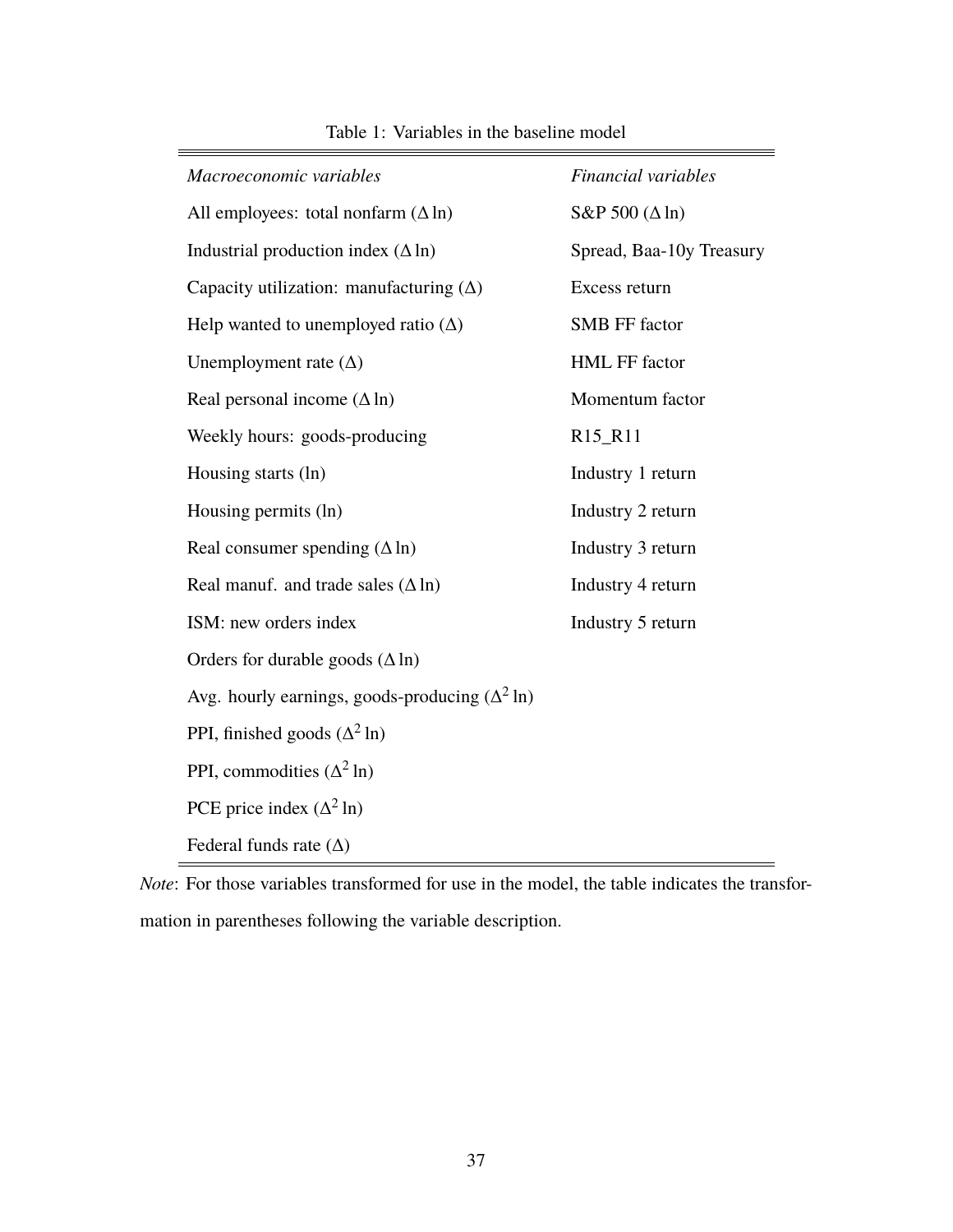|                                           | macro       | financial   |
|-------------------------------------------|-------------|-------------|
| known                                     | uncertainty | uncertainty |
| shock                                     | shock       | shock       |
| Productivity: Fernald TFP                 | 0.057       | 0.120       |
| $(1960:Q4-2014:Q2)$                       | (0.425)     | (0.137)     |
| Oil supply: Hamilton (2003)               | 0.059       | 0.052       |
| $(1960:Q4-2014:Q2)$                       | (0.333)     | (0.388)     |
| Oil supply: Kilian (2008)                 | $-0.115$    | $-0.025$    |
| $(1971:Q1-2004:Q3)$                       | (0.241)     | (0.827)     |
| Monetary policy: Guykaynak, et al. (2005) | $-0.009$    | 0.128       |
| $(1990:Q1-2004:Q4)$                       | (0.928)     | (0.136)     |
| Monetary policy: Coibion, et al. (2016)   | $-0.097$    | 0.001       |
| $(1969:Q1-2008:Q4)$                       | (0.451)     | (0.995)     |
| Fiscal policy: Ramey (2011)               | 0.044       | 0.087       |
| $(1960:Q4-2008:Q4)$                       | (0.681)     | (0.118)     |
| Fiscal policy: Mertens and Ravn (2012)    | $-0.031$    | $-0.027$    |
| $(1960:Q4-2006:Q4)$                       | (0.692)     | (0.592)     |

Table 2: Correlations of uncertainty shocks with other shocks

*Notes*: The table provides the correlations of the orthogonalized shocks to uncertainty (measured as the posterior medians of  $C^{-1}_\Phi u_t$ , where  $C_\Phi$  denotes the Choleski decomposition of Φ) with selected macroeconomic shocks. The monthly shocks from the model are averaged to the quarterly frequency. Entries in parentheses provide the sample period of the correlation estimate (column 1) and the *p*-values of *t*-statistics of the coefficient obtained by regressing the uncertainty shock on the macroeconomic shock (and a constant). The variances underlying the *t*-statistics are computed with the pre-whitened quadratic spectral estimator of Andrews and Monaghan (1992).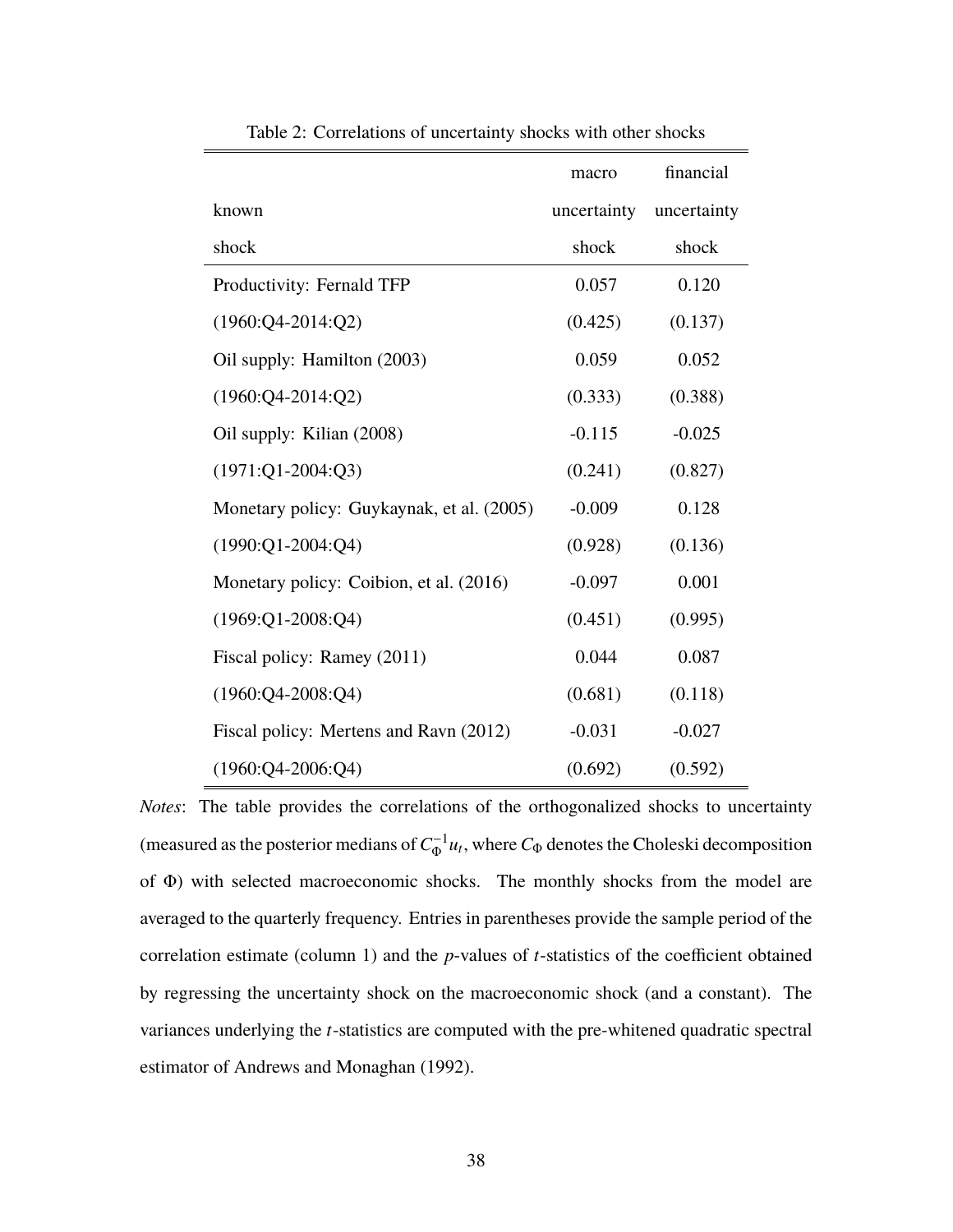

Figure 1: Uncertainty estimates: posterior median (solid black line) and 15%/85% quantiles (dotted lines), with macro uncertainty  $(m_t^{0.5})$  in the top panel and financial uncertainty  $(f_t^{0.5})$  in the bottom panel. The gray shading indicates periods of NBER recessions. The periods indicated by black vertical lines or regions correspond to the uncertainty events highlighted in Bloom (2009). Labels for these events are indicated in text horizontally centered on the event's start date.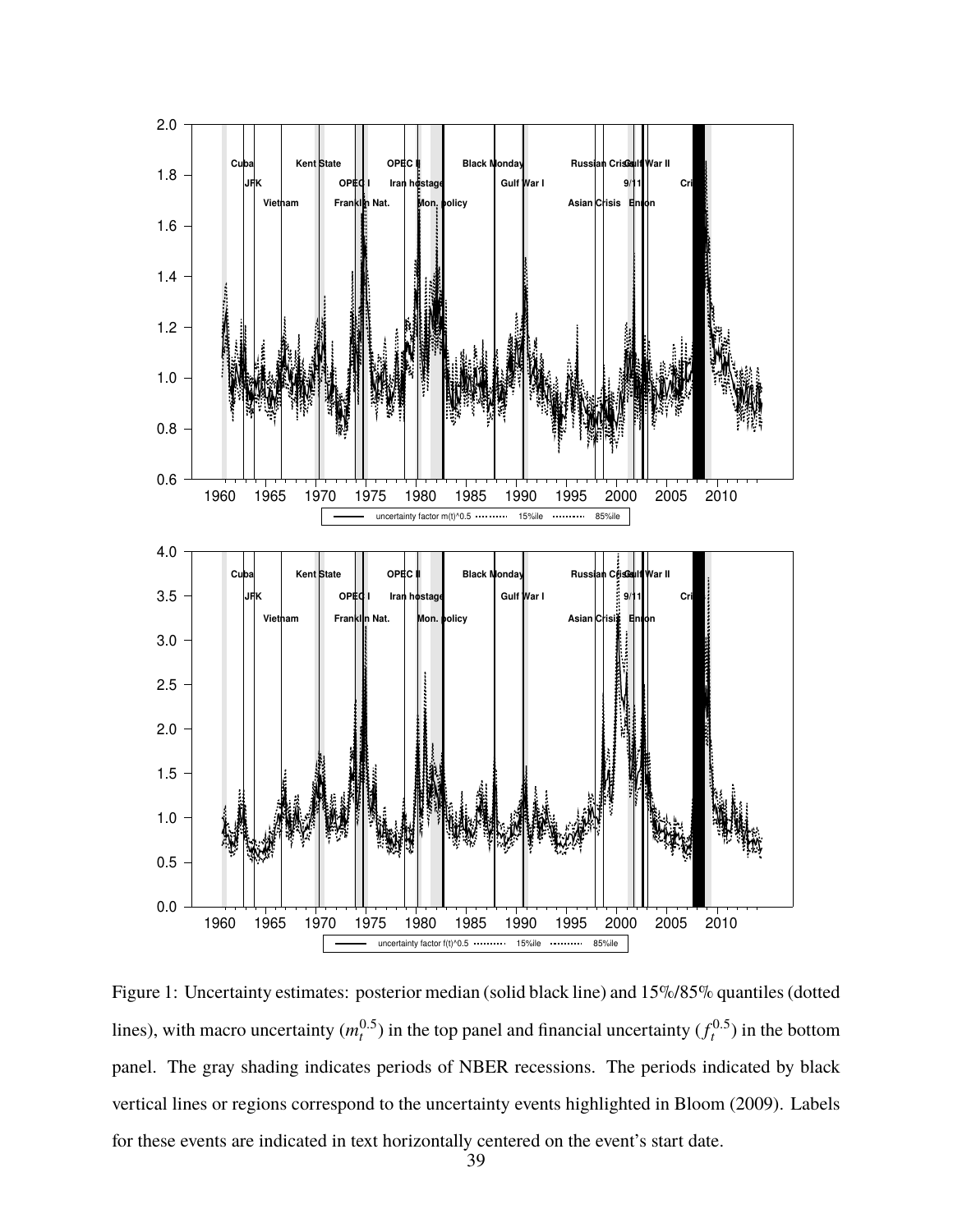

Figure 2: Reduced-form (black line) and idiosyncratic volatilities  $(h_{i,t}^{0.5})$  $_{i,t}^{0.5}$ , gray line), selected variables, posterior medians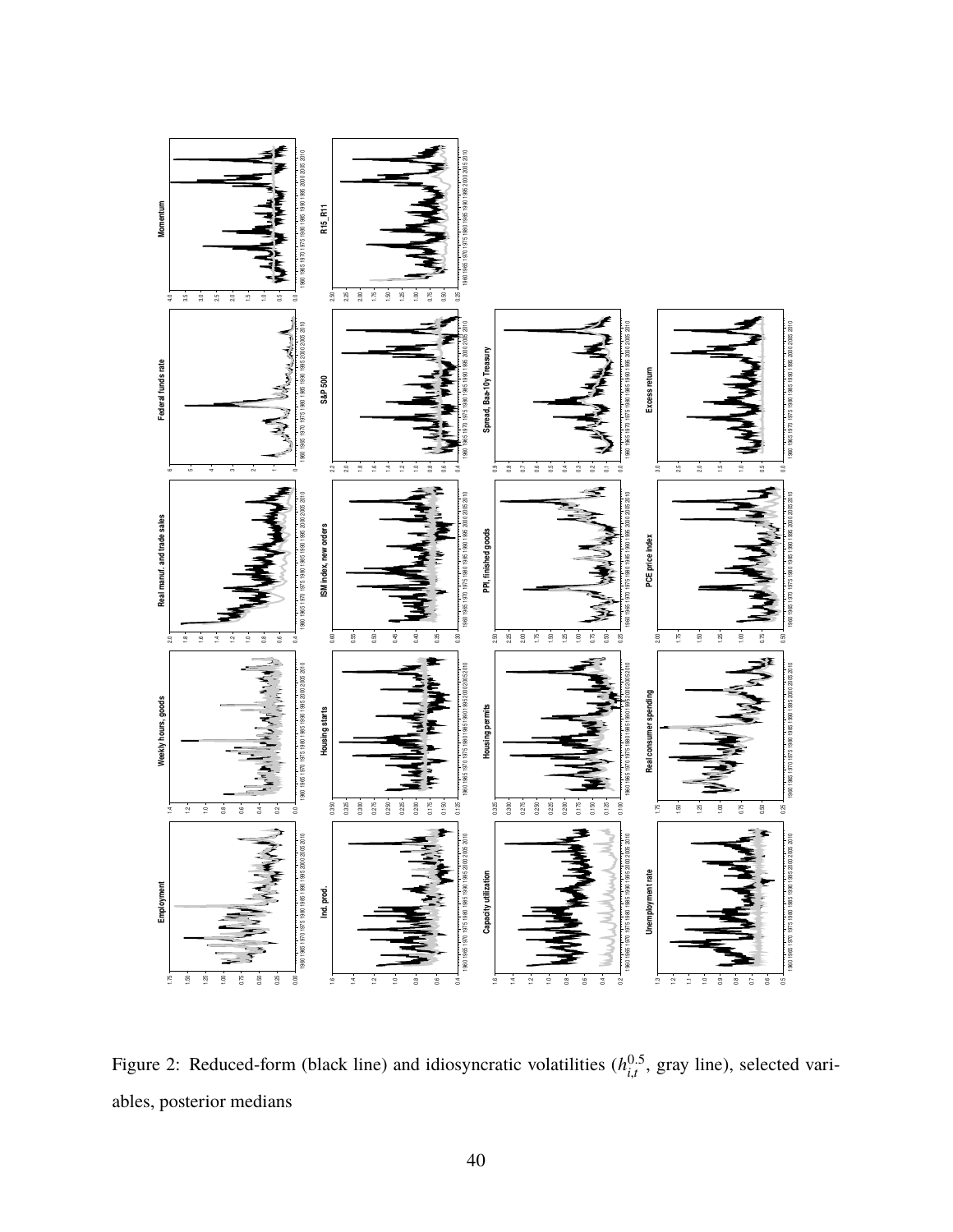

Figure 3: Impulse responses for one standard deviation shock to macro uncertainty, selected variables, posterior median (black line) and 15%/85% quantiles (gray shading)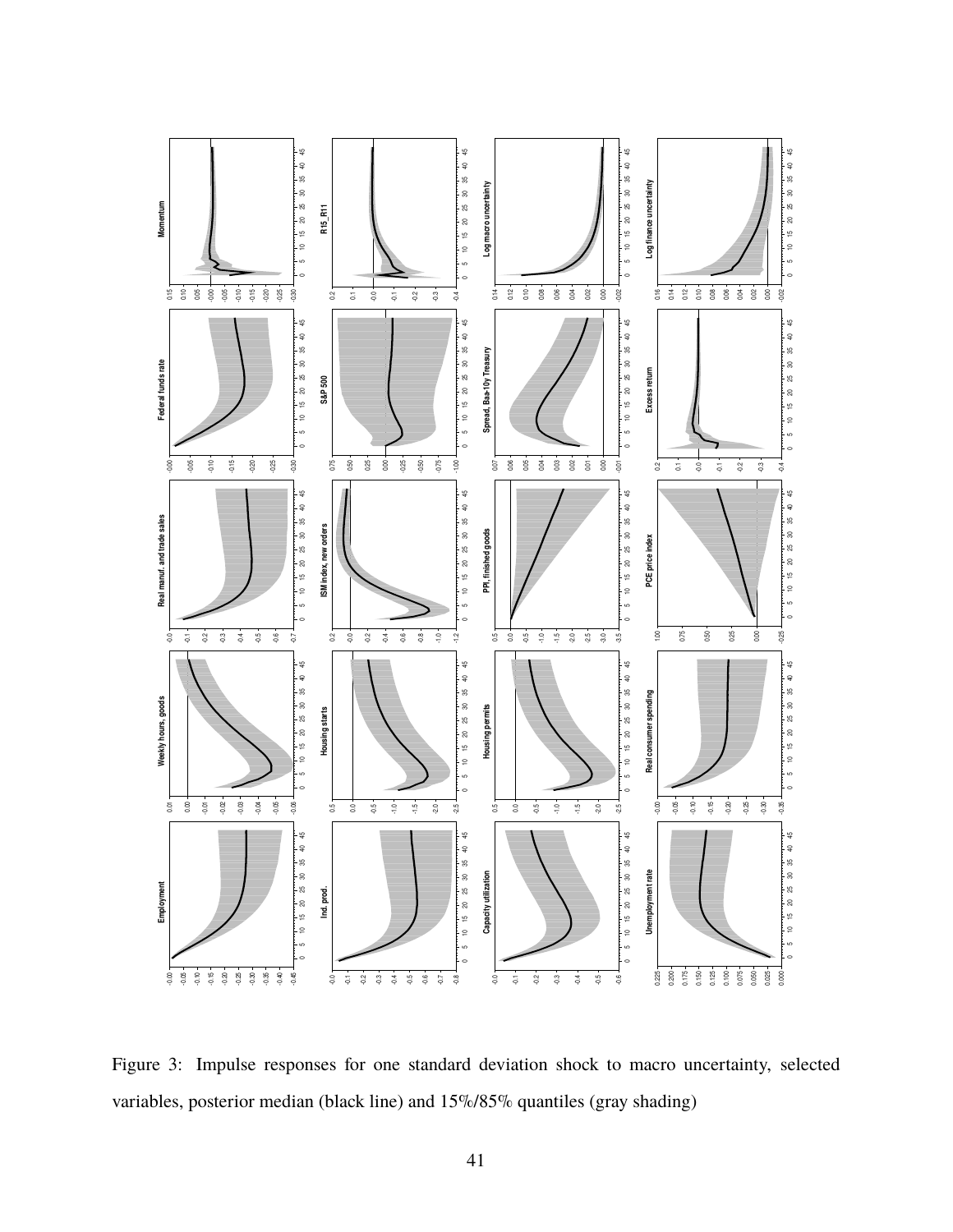

Figure 4: Impulse responses for one standard deviation shock to financial uncertainty, selected variables, posterior median (black line) and 15%/85% quantiles (gray shading)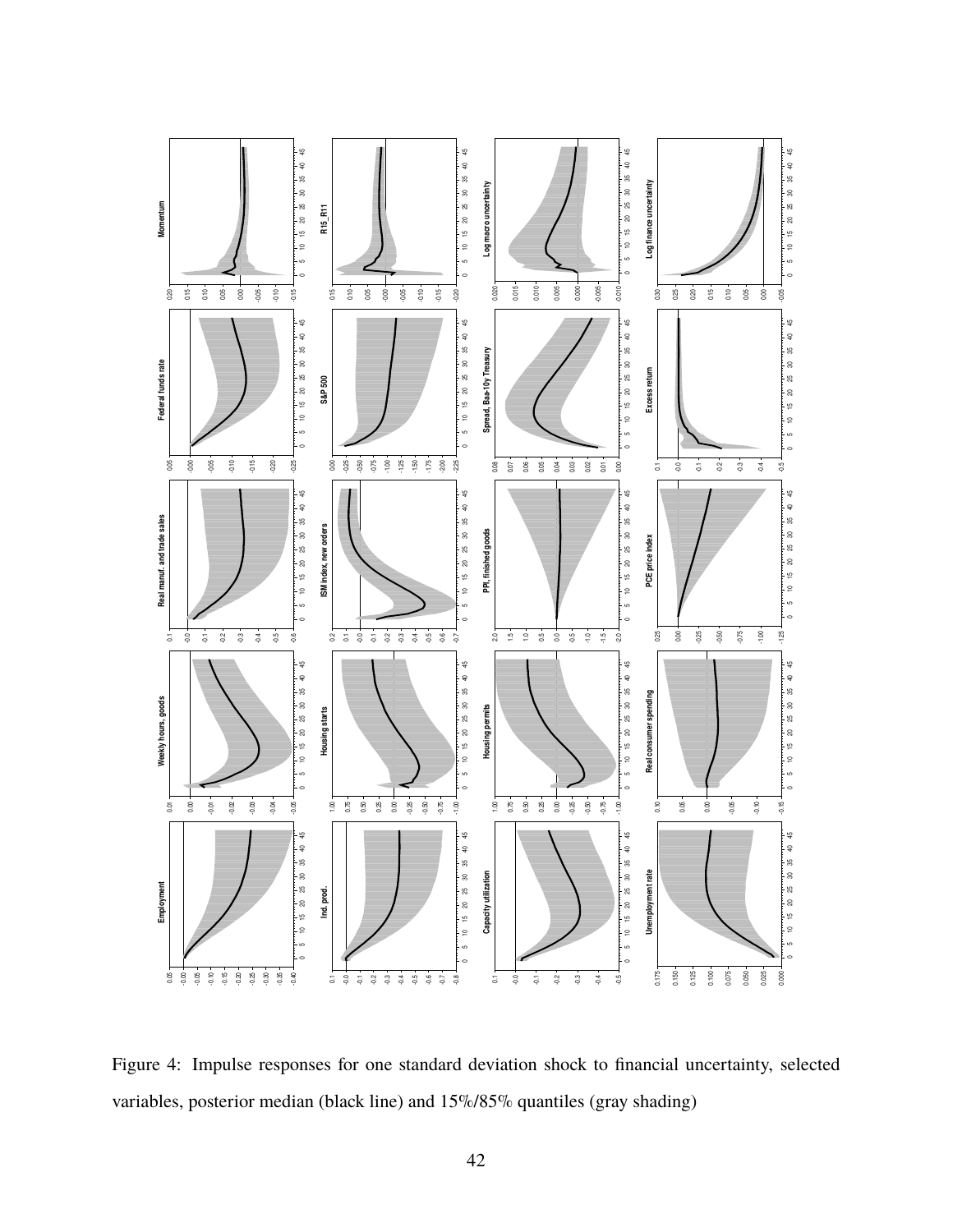

Figure 5: Historical decomposition for 2003-2014, selected variables, posterior medians, with actual data series in solid black line